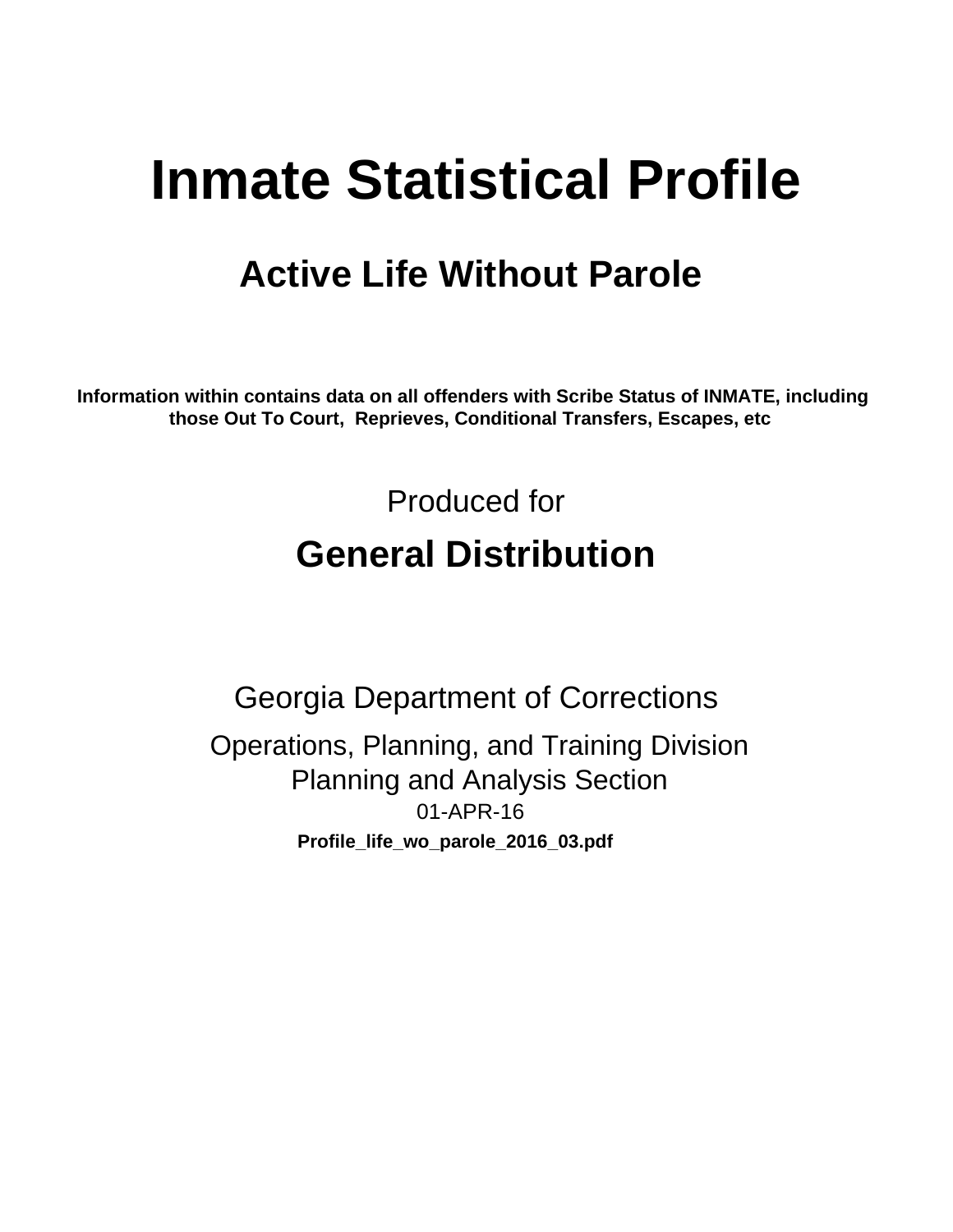#### **Inmate Statistical Profile 01-APR-16** Contents

**Active Life Without Parole** 

Produced for General Distribution

## **Table of Contents**

| <b>Demographic information</b>                                       |
|----------------------------------------------------------------------|
| 4 Current age, broken out in ten year age groups                     |
| 5 Race group                                                         |
| 6 Marital status, self-reported at entry to prison                   |
| 7 Number of children, self-reported at entry to prison               |
| 8 Religious affiliation, self-reported at entry to prison            |
| 9 Home county - self-reported at entry to prison                     |
| 13 Employment status before prison, self-reported at entry to prison |
| 14 Age at admission                                                  |
| 16 Height, measured at entry to prison                               |
| 17 Weight, measured at entry to prison                               |
| 18 Military service                                                  |
| <b>Correctional information</b>                                      |
| 19 Type of admission to prison                                       |
| 20 Current / last supervision level                                  |
| 21 Current / last institution type                                   |
| 22 Institution type - transitional centers                           |
| 23 Institution type - county prisons                                 |
| 24 Institution type - state prisons                                  |
| 25 Institution type - private prisons                                |
| 26 Institution type - inmate boot camp                               |
| 27 Number of disciplinary reports                                    |
| 28 Number of transfers                                               |
| 29 Number of escapes                                                 |
| 30 Time served in current (or last) institution                      |
| Educational, psychological and physical information                  |
| 31 Highest grade level attained                                      |
| 32 Culture fair IQ scores                                            |
| 33 Wide Range Achievement Test (WRAT) reading score                  |
| 34 Wide Range Achievement Test (WRAT) math score                     |
| 35 Wide Range Achievement Test (WRAT) spelling score                 |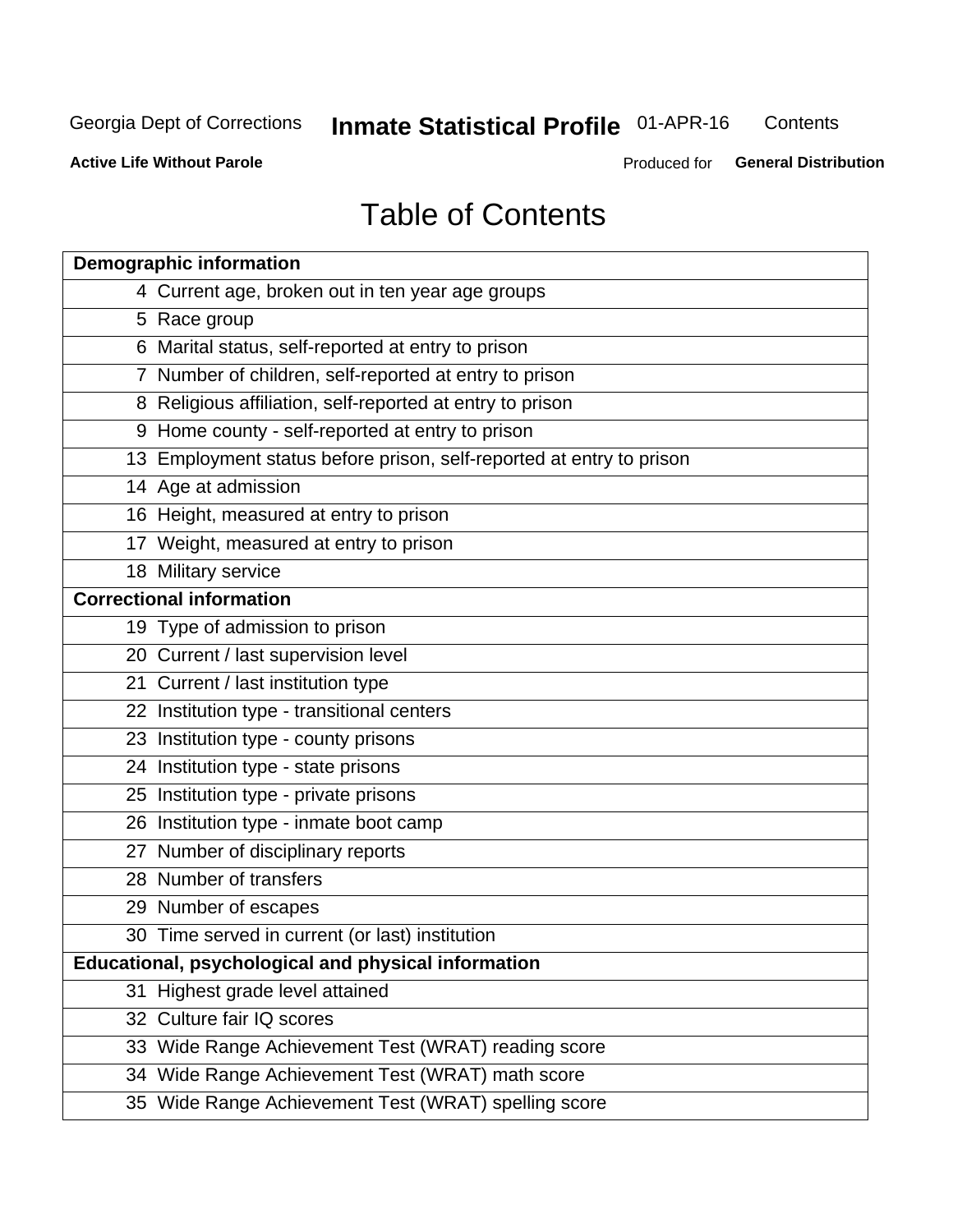## **Inmate Statistical Profile 01-APR-16**

Contents

**Active Life Without Parole** 

Produced for General Distribution

## **Table of Contents**

| Educational, psychological and physical information              |
|------------------------------------------------------------------|
| 36 Current / last mental health treatment level                  |
| 37 PULHESDWIT medical scale - 'P' overall condition ('P'hysical) |
| 38 PULHESDWIT medical scale - 'U' upper body                     |
| 39 PULHESDWIT medical scale - 'L' lower body                     |
| 40 PULHESDWIT medical scale - 'H' hearing                        |
| 41 PULHESDWIT medical scale - 'E' vision                         |
| 42 PULHESDWIT medical scale -'S' psychiatric                     |
| 43 PULHESDWIT medical scale - 'D' dental                         |
| 44 PULHESDWIT medical scale - 'W' work ability                   |
| 45 PULHESDWIT medical scale - 'I' impairment                     |
| 46 PULHESDWIT medical scale - 'T' transportability               |
| <b>Crimes and criminal history information</b>                   |
| 47 Number of prior Georgia incarcerations                        |
| 48 Prison sentence in years                                      |
| 49 Primary offense, broken out into felonies vs misdemeanors     |
| 50 Primary offense, broken out into six broad crime categories   |
| 51 Primary offense, detailed offense code                        |
| 52 County of conviction of primary offense                       |
| 56 Circuit of conviction of primary offense                      |
| 58 Years served (jail + prison) in this incarceration            |
| <b>Medical information</b>                                       |
| 59 Results of most recent HIV test                               |
| 60 Results of most recent tuberculosis test                      |
| 61 Results of most recent syphilis test                          |
| 62 Results of most recent Hepatitis-C test                       |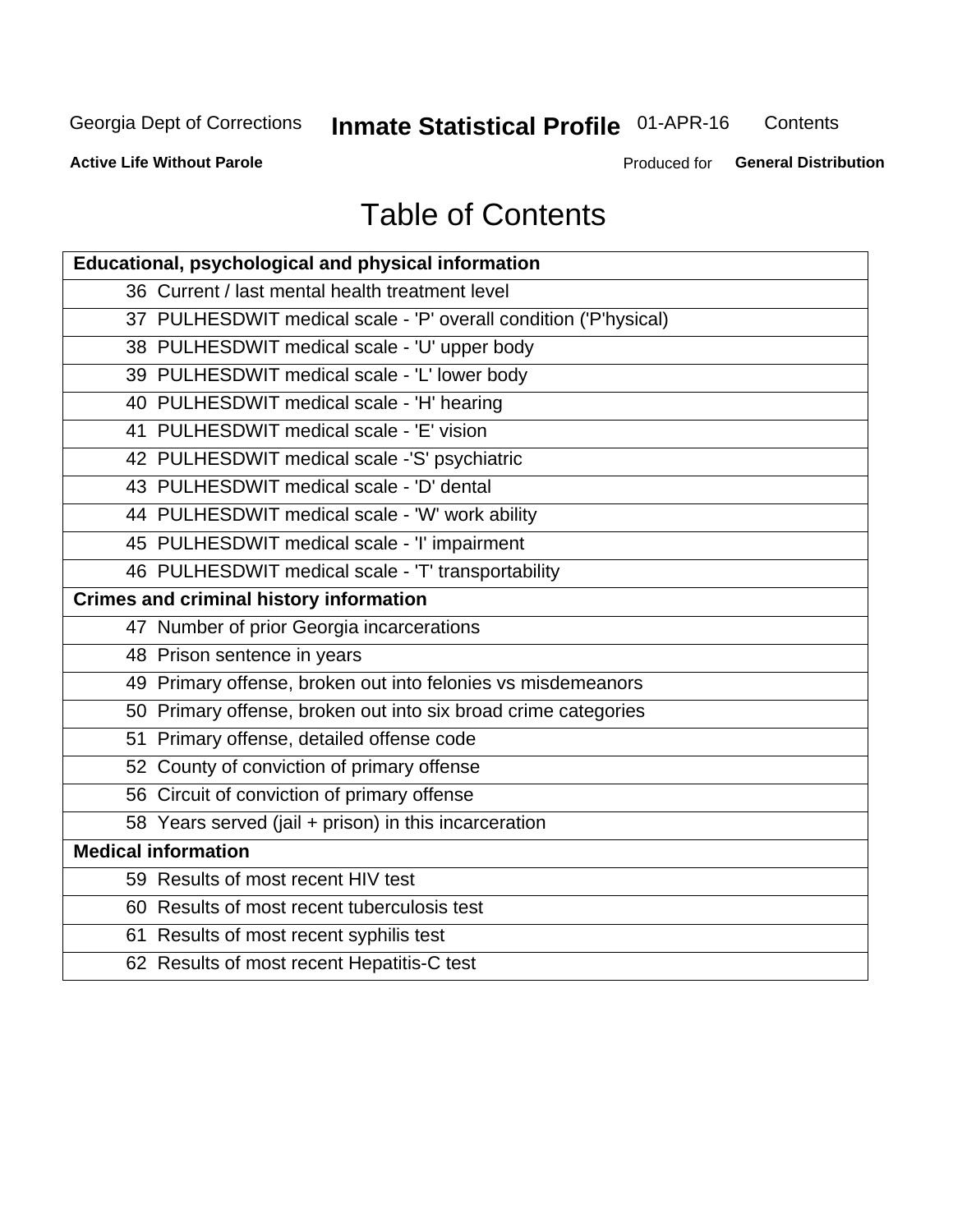### **Active Life Without Parole**

### Produced for General Distribution

## Current age, broken out in ten-year age groups

COL % - percent each COUNT is of its particular column

|                          |                 | <b>Male</b> |         |              | <b>Female</b> |       |              | <b>Total</b> |
|--------------------------|-----------------|-------------|---------|--------------|---------------|-------|--------------|--------------|
| <b>Current Age</b>       | <b>Count</b>    | Col %       | Row %   | <b>Count</b> | Col %         | Row % | <b>Total</b> | Col %        |
| <b>Teens (1-19)</b>      | 5               | 0.44%       | 100.00% |              |               |       | 5            | 0.42%        |
| <b>Twenties (20-29)</b>  | 180             | 15.71%      | 95.74%  | 8            | 19.51%        | 4.26% | 188          | 15.84%       |
| Thirties (30-39)         | 318             | 27.75%      | 96.66%  | 11           | 26.83%        | 3.34% | 329          | 27.72%       |
| <b>Forties (40-49)</b>   | 318             | 27.75%      | 96.07%  | 13           | 31.71%        | 3.93% | 331          | 27.89%       |
| <b>Fifties (50-59)</b>   | 222             | 19.37%      | 96.52%  | 8            | 19.51%        | 3.48% | 230          | 19.38%       |
| <b>Sixties (60-69)</b>   | 83              | 7.24%       | 98.81%  |              | 2.44%         | 1.19% | 84           | 7.08%        |
| Seventy + (70 and above) | 20 <sub>1</sub> | 1.75%       | 100.00% |              |               |       | 20           | 1.68%        |
| <b>Total Reported</b>    | 1,146           | 100%        | 96.55%  | 41           | 100%          | 3.45% | 1,187        | 100.0%       |

| ted -<br>m.           |              |      |
|-----------------------|--------------|------|
| $f \wedge f \wedge f$ | . 14F<br>טדו | ,187 |

| Mean<br>(average)    | 42.44 | 39.54 | 42.34 |
|----------------------|-------|-------|-------|
| Median (middle)      |       |       |       |
| Mode (most frequent) | 34    |       | 34    |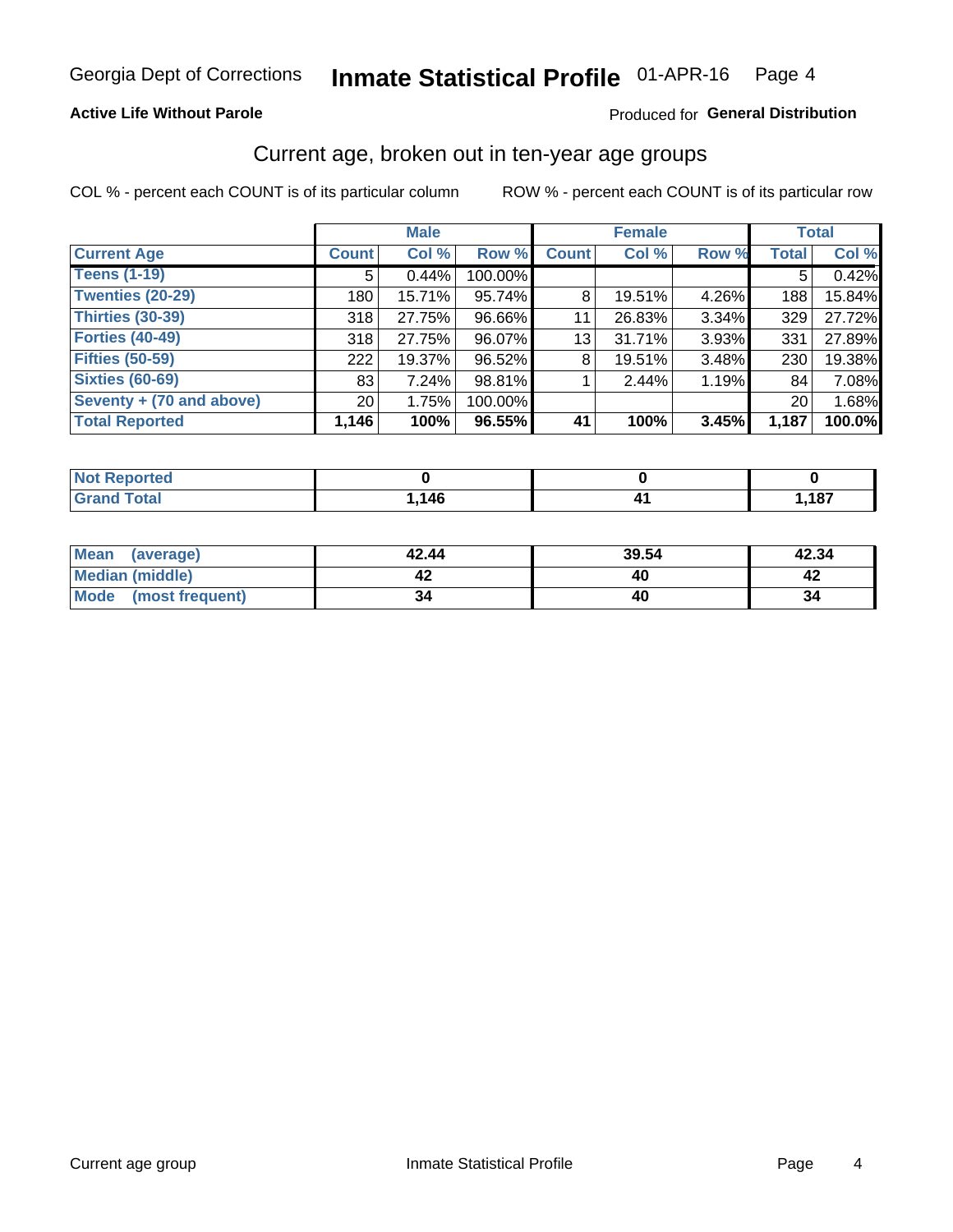#### Inmate Statistical Profile 01-APR-16 Page 5

### **Active Life Without Parole**

Produced for General Distribution

## Race group

COL % - percent each COUNT is of its particular column

|                              | <b>Male</b>  |         |                    | <b>Female</b> |        |       | <b>Total</b> |        |
|------------------------------|--------------|---------|--------------------|---------------|--------|-------|--------------|--------|
| <b>Race Group</b>            | <b>Count</b> | Col %   | <b>Row % Count</b> |               | Col %  | Row % | <b>Total</b> | Col %  |
| <b>White</b>                 | 253          | 22.08%  | 94.76%             | 14            | 34.15% | 5.24% | 267          | 22.49% |
| <b>Black</b><br>$\mathbf{2}$ | 864          | 75.39%  | 97.19%             | 25            | 60.98% | 2.81% | 889          | 74.89% |
| <b>Other</b><br>5.           |              | $.09\%$ | 100.00%            |               |        |       |              | .08%   |
| <b>Asian</b><br>6            | 4            | .35%    | 100.00%            |               |        |       | 4            | .34%   |
| <b>Hispanic</b><br>10        | 24           | 2.09%   | 92.31%             | 2             | 4.88%  | 7.69% | 26           | 2.19%  |
| <b>Total Reported</b>        | 1,146        | 100%    | 96.55%             | 41            | 100%   | 3.45% | 1,187        | 100%   |

| <b>rted</b>  |            |      |
|--------------|------------|------|
| <b>Total</b> | 1AC<br>- 0 | ,187 |

| M | - - - |  |
|---|-------|--|
|   |       |  |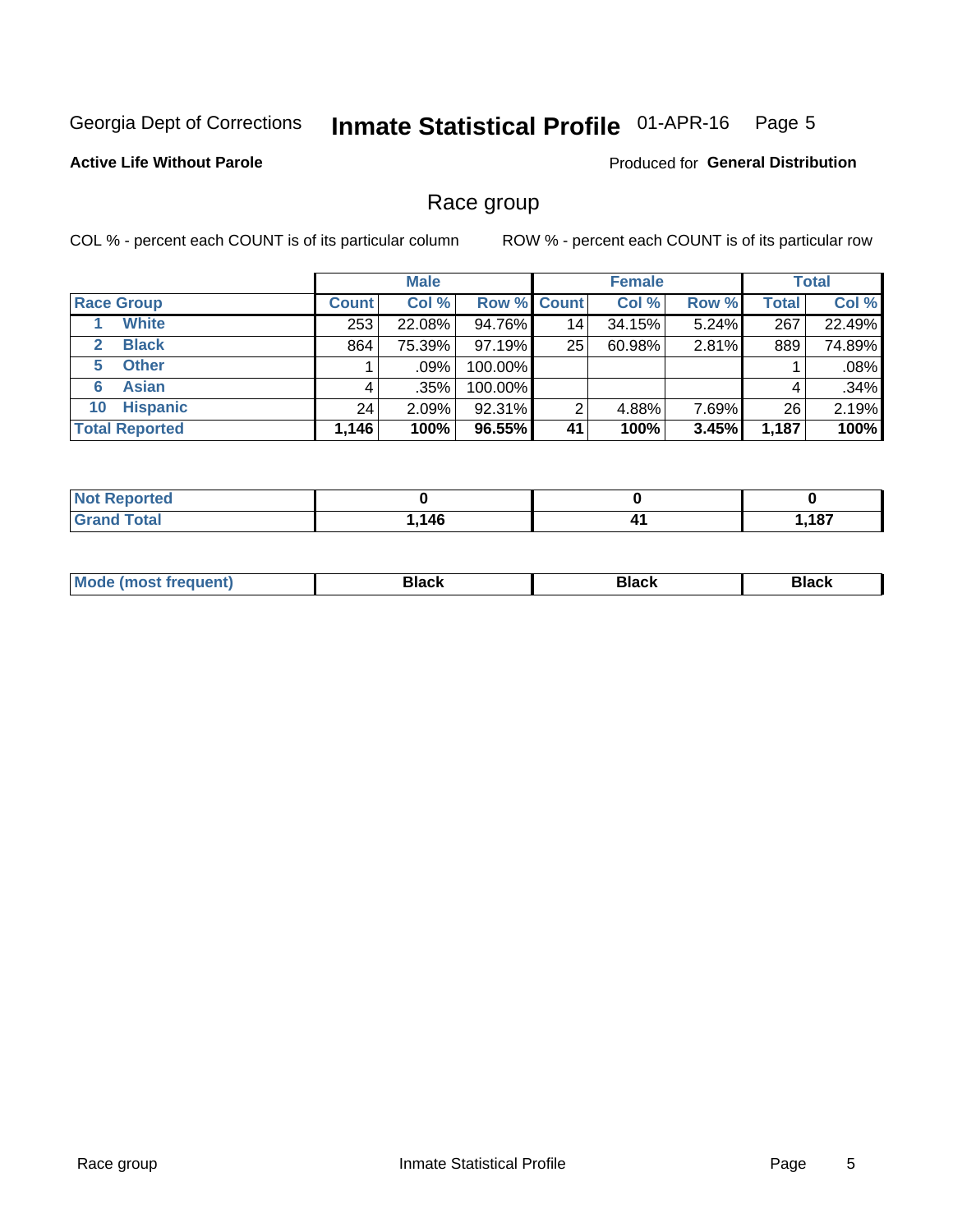#### Inmate Statistical Profile 01-APR-16 Page 6

### **Active Life Without Parole**

### Produced for General Distribution

## Marital status, self-reported at entry to prison

COL % - percent each COUNT is of its particular column

|                            |              | <b>Male</b> |        |              | <b>Female</b> |        |                 | <b>Total</b> |
|----------------------------|--------------|-------------|--------|--------------|---------------|--------|-----------------|--------------|
| <b>Marital Status</b>      | <b>Count</b> | Col %       | Row %  | <b>Count</b> | Col %         | Row %  | <b>Total</b>    | Col %        |
| <b>Unknown</b><br>$\bf{0}$ | 9            | .79%        | 81.82% | 2            | 4.88%         | 18.18% | 11              | .93%         |
| <b>Divorced</b><br>D       | 93           | 8.12%       | 97.89% | 2            | 4.88%         | 2.11%  | 95              | 8.00%        |
| <b>Married</b><br>М        | 159          | 13.87%      | 95.78% | ⇁            | 17.07%        | 4.22%  | 166             | 13.98%       |
| <b>Separated</b><br>S      | 31           | 2.71%       | 86.11% | 5            | 12.20%        | 13.89% | 36 <sub>1</sub> | 3.03%        |
| <b>Unmarried</b><br>U      | 827          | 72.16%      | 97.75% | 19           | 46.34%        | 2.25%  | 846             | 71.27%       |
| <b>Widow</b><br>W          | 27           | 2.36%       | 81.82% | 6            | 14.63%        | 18.18% | 33              | 2.78%        |
| <b>Total Reported</b>      | 1,146        | 100%        | 96.55% | 41           | 100%          | 3.45%  | 1,187           | 100%         |

| rtea<br>NOT    |             |                           |
|----------------|-------------|---------------------------|
| T <sub>1</sub> | 14F<br>. דע | $-407$<br>ı, ı o <i>ı</i> |

|  | Mo | ımarrıed | Unmarried | Unmarried |
|--|----|----------|-----------|-----------|
|--|----|----------|-----------|-----------|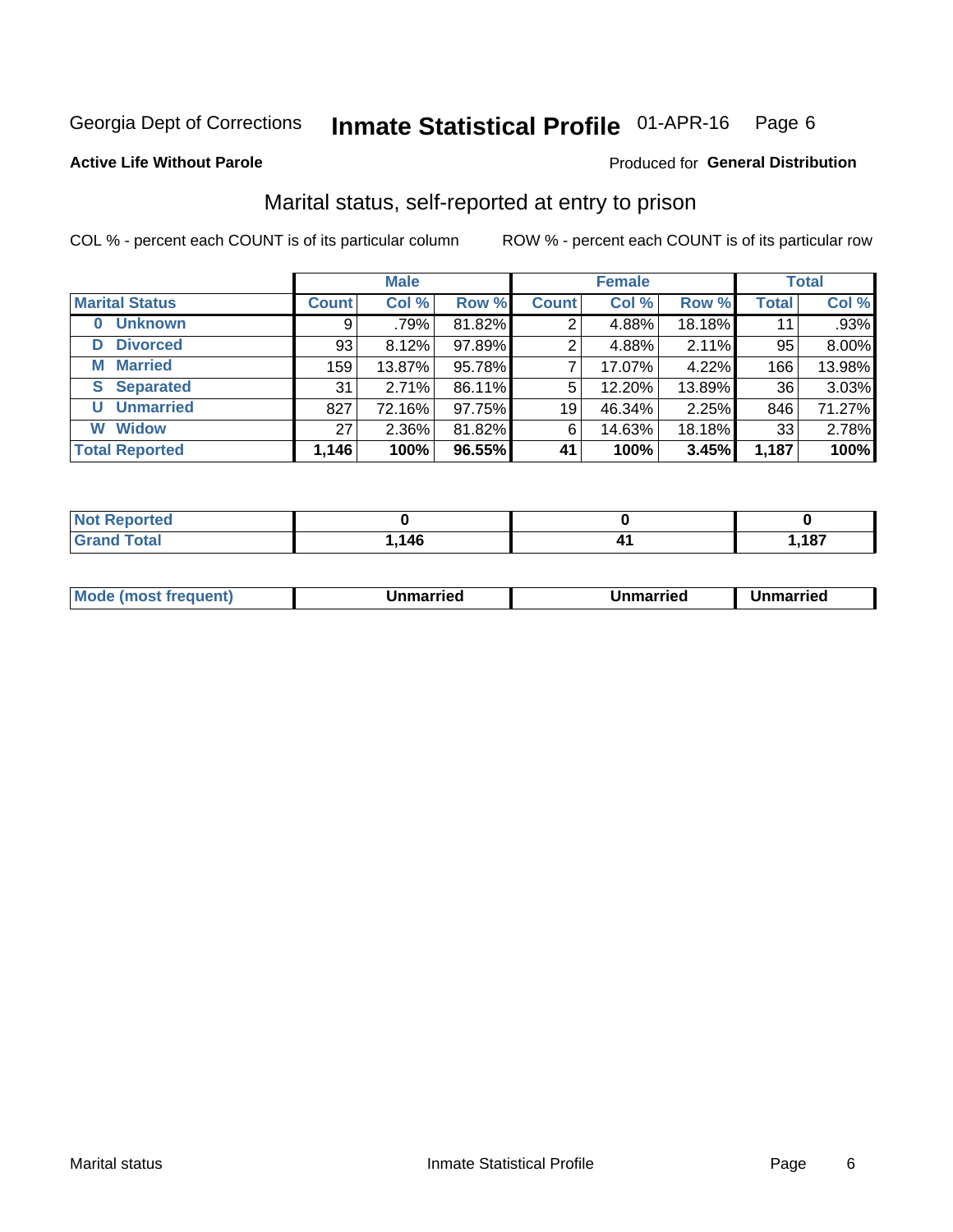#### Inmate Statistical Profile 01-APR-16 Page 7

### **Active Life Without Parole**

### **Produced for General Distribution**

## Number of children, self reported at entry to prison

COL % - percent each COUNT is of its particular column

|                           |                | <b>Male</b> |         |              | <b>Female</b> |       |                | <b>Total</b> |
|---------------------------|----------------|-------------|---------|--------------|---------------|-------|----------------|--------------|
| <b>Number of Children</b> | <b>Count</b>   | Col %       | Row %   | <b>Count</b> | Col %         | Row % | <b>Total</b>   | Col %        |
| $\bf{0}$                  | 416            | 36.56%      | 96.07%  | 17           | 41.46%        | 3.93% | 433            | 36.73%       |
|                           | 269            | 23.64%      | 97.46%  |              | 17.07%        | 2.54% | 276            | 23.41%       |
| $\overline{2}$            | 190            | 16.70%      | 98.45%  | 3            | 7.32%         | 1.55% | 193            | 16.37%       |
| 3                         | 118            | 10.37%      | 93.65%  | 8            | 19.51%        | 6.35% | 126            | 10.69%       |
| 4                         | 73             | 6.41%       | 97.33%  | 2            | 4.88%         | 2.67% | 75             | 6.36%        |
| 5                         | 32             | 2.81%       | 91.43%  | 3            | 7.32%         | 8.57% | 35             | 2.97%        |
| 6                         | 19             | 1.67%       | 95.00%  |              | 2.44%         | 5.00% | 20             | 1.70%        |
| 7                         | 8              | 0.70%       | 100.00% |              |               |       | 8              | 0.68%        |
| 8                         | 5              | 0.44%       | 100.00% |              |               |       | 5              | 0.42%        |
| $\boldsymbol{9}$          | $\overline{2}$ | 0.18%       | 100.00% |              |               |       | 2              | 0.17%        |
| 10                        | 2              | 0.18%       | 100.00% |              |               |       | $\overline{2}$ | 0.17%        |
| Over 10                   | 4              | 0.35%       | 100.00% |              |               |       | 4              | 0.34%        |
| <b>Total Reported</b>     | 1,138          | 100%        | 96.52%  | 41           | 100%          | 3.48% | 1,179          | 100.0%       |

| المستعاد والمستحدث<br>rtea |           |      |
|----------------------------|-----------|------|
| $T \cap f \cap f$<br>tai l | 116<br>4v | ,187 |

| Mean<br>(average)       | 1.54 | 1.61 | 1.54 |
|-------------------------|------|------|------|
| Median (middle)         |      |      |      |
| Mode<br>(most frequent) |      |      |      |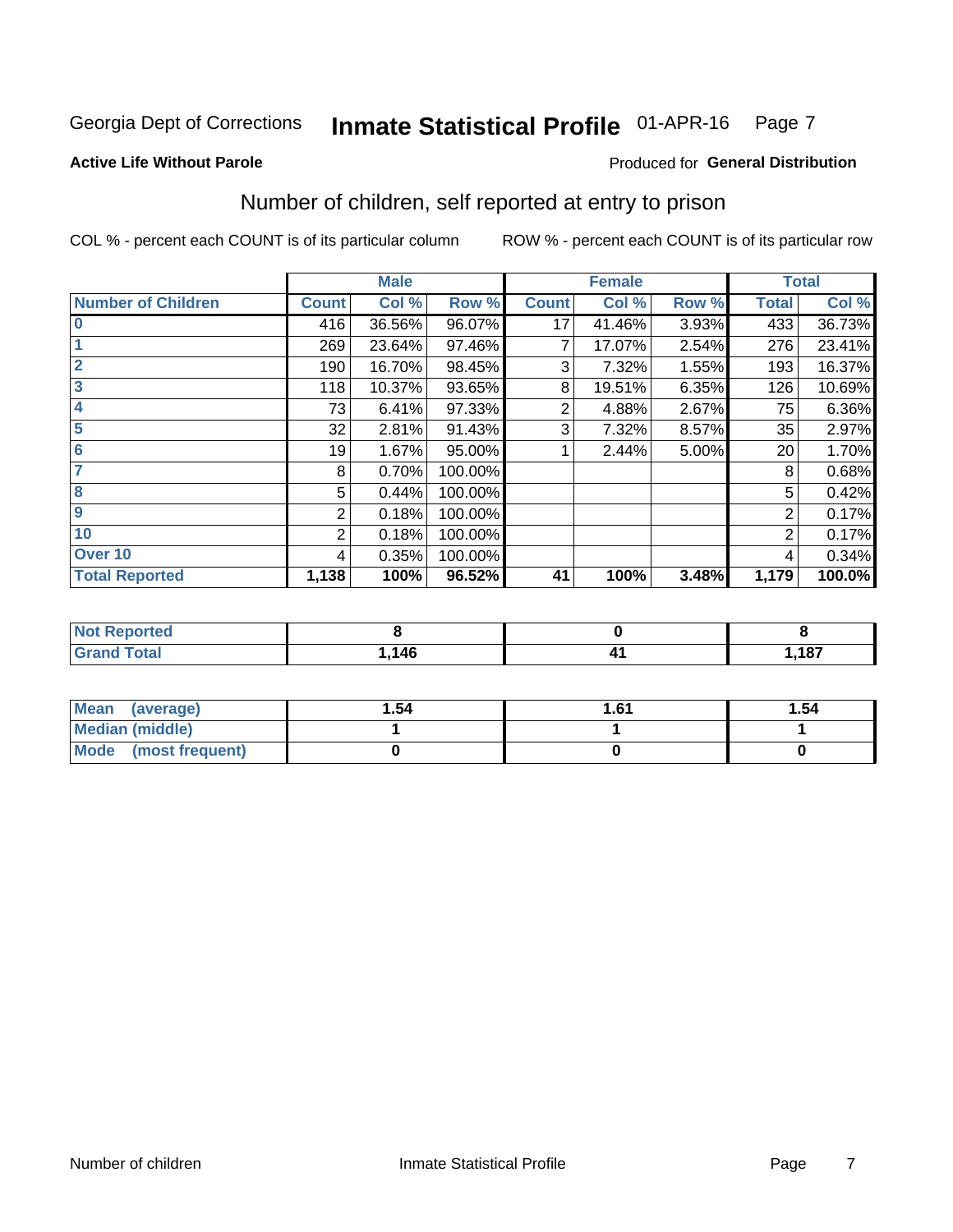#### Inmate Statistical Profile 01-APR-16 Page 8

### **Active Life Without Parole**

### Produced for General Distribution

## Religious affiliation, self-reported at entry to prison

COL % - percent each COUNT is of its particular column

|              |                              |              | <b>Male</b> |         |              | <b>Female</b> |       |                | <b>Total</b> |
|--------------|------------------------------|--------------|-------------|---------|--------------|---------------|-------|----------------|--------------|
|              | <b>Religious Affiliation</b> | <b>Count</b> | Col %       | Row %   | <b>Count</b> | Col %         | Row % | <b>Total</b>   | Col %        |
|              | <b>Islam</b>                 | 53           | 8.67%       | 94.64%  | 3            | 10.71%        | 5.36% | 56             | 8.76%        |
| $\mathbf{2}$ | <b>Catholic</b>              | 21           | 3.44%       | 91.30%  | 2            | 7.14%         | 8.70% | 23             | 3.60%        |
| 3            | <b>Baptist</b>               | 299          | 48.94%      | 94.32%  | 18           | 64.29%        | 5.68% | 317            | 49.61%       |
| 4            | <b>Methodist</b>             | 11           | 1.80%       | 91.67%  |              | 3.57%         | 8.33% | 12             | 1.88%        |
| 7            | <b>Chc Of God</b>            | 2            | .33%        | 100.00% |              |               |       | 2              | .31%         |
| 8            | <b>Holiness</b>              | 19           | 3.11%       | 90.48%  | 2            | 7.14%         | 9.52% | 21             | 3.29%        |
| 9            | <b>Jewish</b>                | 2            | .33%        | 100.00% |              |               |       | $\overline{2}$ | .31%         |
| 10           | <b>Anglican</b>              |              | .16%        | 100.00% |              |               |       |                | .16%         |
| 12           | <b>Hindu</b>                 | 2            | .33%        | 100.00% |              |               |       | $\overline{2}$ | .31%         |
| 16           | <b>Seven D Ad</b>            | 4            | .65%        | 100.00% |              |               |       | 4              | .63%         |
| 17           | <b>Jehovah Wt</b>            | 9            | 1.47%       | 100.00% |              |               |       | 9              | 1.41%        |
| 18           | <b>Latr Day S</b>            |              | .16%        | 100.00% |              |               |       |                | .16%         |
| 20           | <b>Other Prot</b>            | 78           | 12.77%      | 97.50%  | 2            | 7.14%         | 2.50% | 80             | 12.52%       |
| 96           | <b>None</b>                  | 109          | 17.84%      | 100.00% |              |               |       | 109            | 17.06%       |
|              | <b>Total Reported</b>        | 611          | 100%        | 95.62%  | 28           | 100%          | 4.38% | 639            | 100%         |

| нео                        | EOE<br>ວວວ | יי | 548  |
|----------------------------|------------|----|------|
| $\mathcal{L} = 4 \times 7$ | 146        |    | ,187 |

| <b>Mode (most frequent)</b> | Baptist | Baptist | Baptist |
|-----------------------------|---------|---------|---------|
|-----------------------------|---------|---------|---------|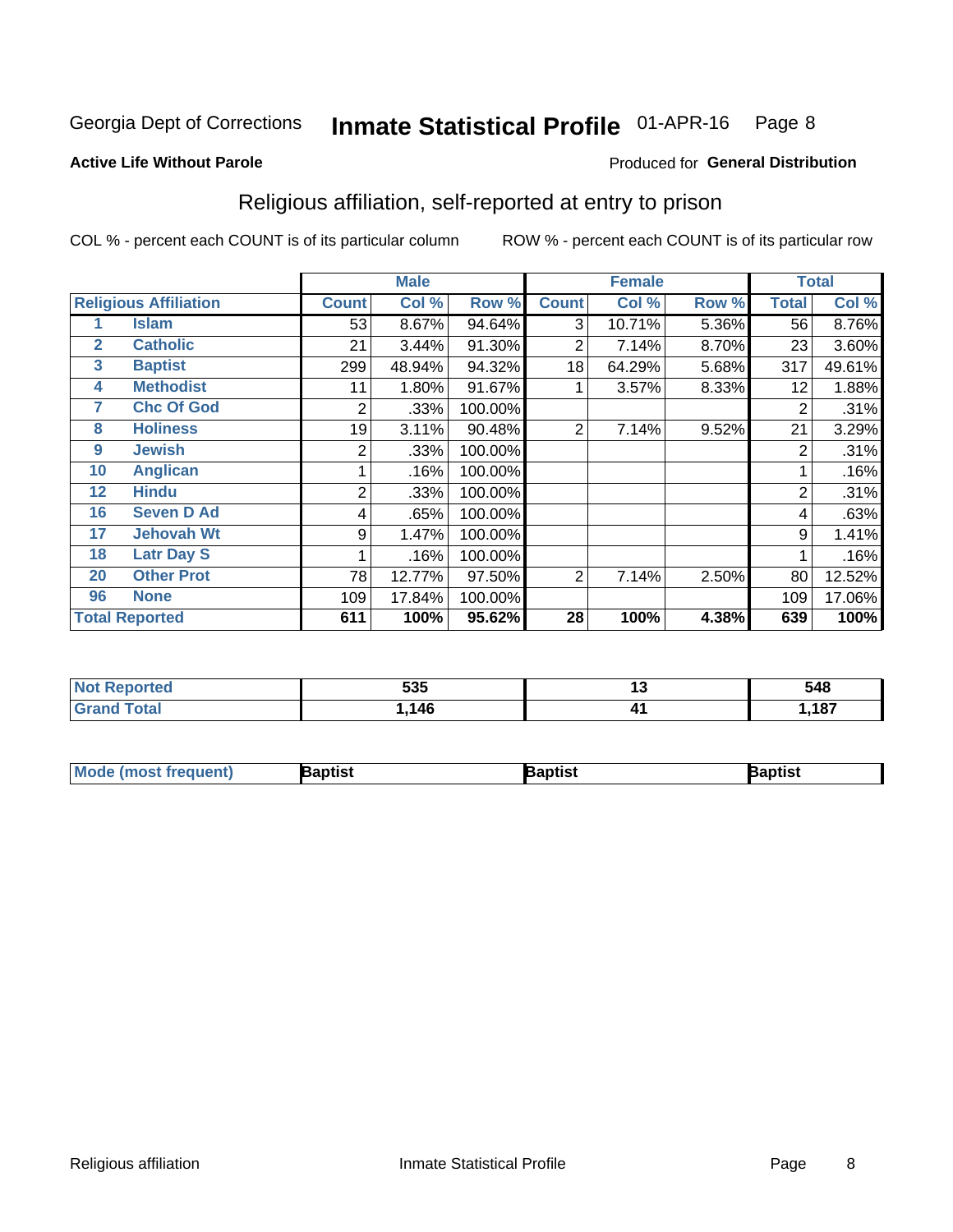#### Inmate Statistical Profile 01-APR-16 Page 9

### **Active Life Without Parole**

### Produced for General Distribution

## Home county, self-reported at entry to prison

COL % - percent each COUNT is of its particular column

|     |                        |                  | <b>Male</b> |         |                | <b>Female</b> |        | <b>Total</b>     |        |
|-----|------------------------|------------------|-------------|---------|----------------|---------------|--------|------------------|--------|
|     | <b>Home County</b>     | <b>Count</b>     | Col %       | Row %   | <b>Count</b>   | Col %         | Row %  | <b>Total</b>     | Col %  |
| 000 | <b>Unknown</b>         | $\overline{213}$ | 18.59%      | 93.42%  | 15             | 36.59%        | 6.58%  | $\overline{228}$ | 19.21% |
| 001 | <b>Appling County</b>  | 4                | .35%        | 100.00% |                |               |        | 4                | .34%   |
| 002 | <b>Atkinson County</b> | 3                | .26%        | 100.00% |                |               |        | 3                | .25%   |
| 003 | <b>Bacon County</b>    | 1                | .09%        | 100.00% |                |               |        | 1                | .08%   |
| 004 | <b>Baker County</b>    | $\mathbf{1}$     | .09%        | 100.00% |                |               |        | 1                | .08%   |
| 005 | <b>Baldwin County</b>  | 3                | .26%        | 100.00% |                |               |        | 3                | .25%   |
| 007 | <b>Barrow County</b>   | $\overline{7}$   | .61%        | 100.00% |                |               |        | 7                | .59%   |
| 008 | <b>Bartow County</b>   | 8                | .70%        | 88.89%  | 1              | 2.44%         | 11.11% | 9                | .76%   |
| 009 | <b>Ben Hill County</b> | 5                | .44%        | 100.00% |                |               |        | 5                | .42%   |
| 010 | <b>Berrien County</b>  | 2                | .17%        | 100.00% |                |               |        | $\overline{2}$   | .17%   |
| 011 | <b>Bibb County</b>     | 29               | 2.53%       | 93.55%  | $\overline{2}$ | 4.88%         | 6.45%  | 31               | 2.61%  |
| 012 | <b>Bleckley County</b> | 2                | .17%        | 100.00% |                |               |        | $\overline{2}$   | .17%   |
| 014 | <b>Brooks County</b>   | $\mathbf{1}$     | .09%        | 100.00% |                |               |        | 1                | .08%   |
| 016 | <b>Bulloch County</b>  | 3                | .26%        | 100.00% |                |               |        | 3                | .25%   |
| 017 | <b>Burke County</b>    | 11               | .96%        | 100.00% |                |               |        | 11               | .93%   |
| 018 | <b>Butts County</b>    | 2                | .17%        | 100.00% |                |               |        | $\overline{2}$   | .17%   |
| 019 | <b>Calhoun County</b>  | 1                | .09%        | 100.00% |                |               |        | 1                | .08%   |
| 020 | <b>Camden County</b>   | 5                | .44%        | 83.33%  | 1              | 2.44%         | 16.67% | 6                | .51%   |
| 021 | <b>Candler County</b>  | $\mathbf{1}$     | .09%        | 100.00% |                |               |        | 1                | .08%   |
| 022 | <b>Carroll County</b>  | 2                | .17%        | 66.67%  | 1              | 2.44%         | 33.33% | 3                | .25%   |
| 023 | <b>Catoosa County</b>  | $\overline{2}$   | .17%        | 100.00% |                |               |        | $\overline{2}$   | .17%   |
| 025 | <b>Chatham County</b>  | 39               | 3.40%       | 100.00% |                |               |        | 39               | 3.29%  |
| 028 | <b>Cherokee County</b> | 4                | .35%        | 100.00% |                |               |        | 4                | .34%   |
| 029 | <b>Clarke County</b>   | 21               | 1.83%       | 100.00% |                |               |        | 21               | 1.77%  |
| 030 | <b>Clay County</b>     | 1                | .09%        | 100.00% |                |               |        | 1                | .08%   |
| 031 | <b>Clayton County</b>  | 35               | 3.05%       | 100.00% |                |               |        | 35               | 2.95%  |
| 033 | <b>Cobb County</b>     | 45               | 3.93%       | 100.00% |                |               |        | 45               | 3.79%  |
| 034 | <b>Coffee County</b>   | 2                | .17%        | 100.00% |                |               |        | $\overline{2}$   | .17%   |
| 035 | <b>Colquitt County</b> | $\overline{2}$   | .17%        | 100.00% |                |               |        | $\overline{2}$   | .17%   |
| 036 | <b>Columbia County</b> | 6                | .52%        | 100.00% |                |               |        | 6                | .51%   |
| 037 | <b>Cook County</b>     | 3                | .26%        | 100.00% |                |               |        | 3                | .25%   |
| 038 | <b>Coweta County</b>   | 4                | .35%        | 80.00%  | 1              | 2.44%         | 20.00% | 5                | .42%   |
| 040 | <b>Crisp County</b>    | 6                | .52%        | 100.00% |                |               |        | 6                | .51%   |
| 042 | <b>Dawson County</b>   | 1                | .09%        | 100.00% |                |               |        | 1                | .08%   |
| 043 | <b>Decatur County</b>  | $\overline{3}$   | .26%        | 100.00% |                |               |        | 3                | .25%   |
| 044 | <b>Dekalb County</b>   | 84               | 7.33%       | 98.82%  | 1              | 2.44%         | 1.18%  | 85               | 7.16%  |
| 045 | <b>Dodge County</b>    | 1                | .09%        | 100.00% |                |               |        | 1                | .08%   |
| 046 | <b>Dooly County</b>    | 1                | .09%        | 100.00% |                |               |        | 1                | .08%   |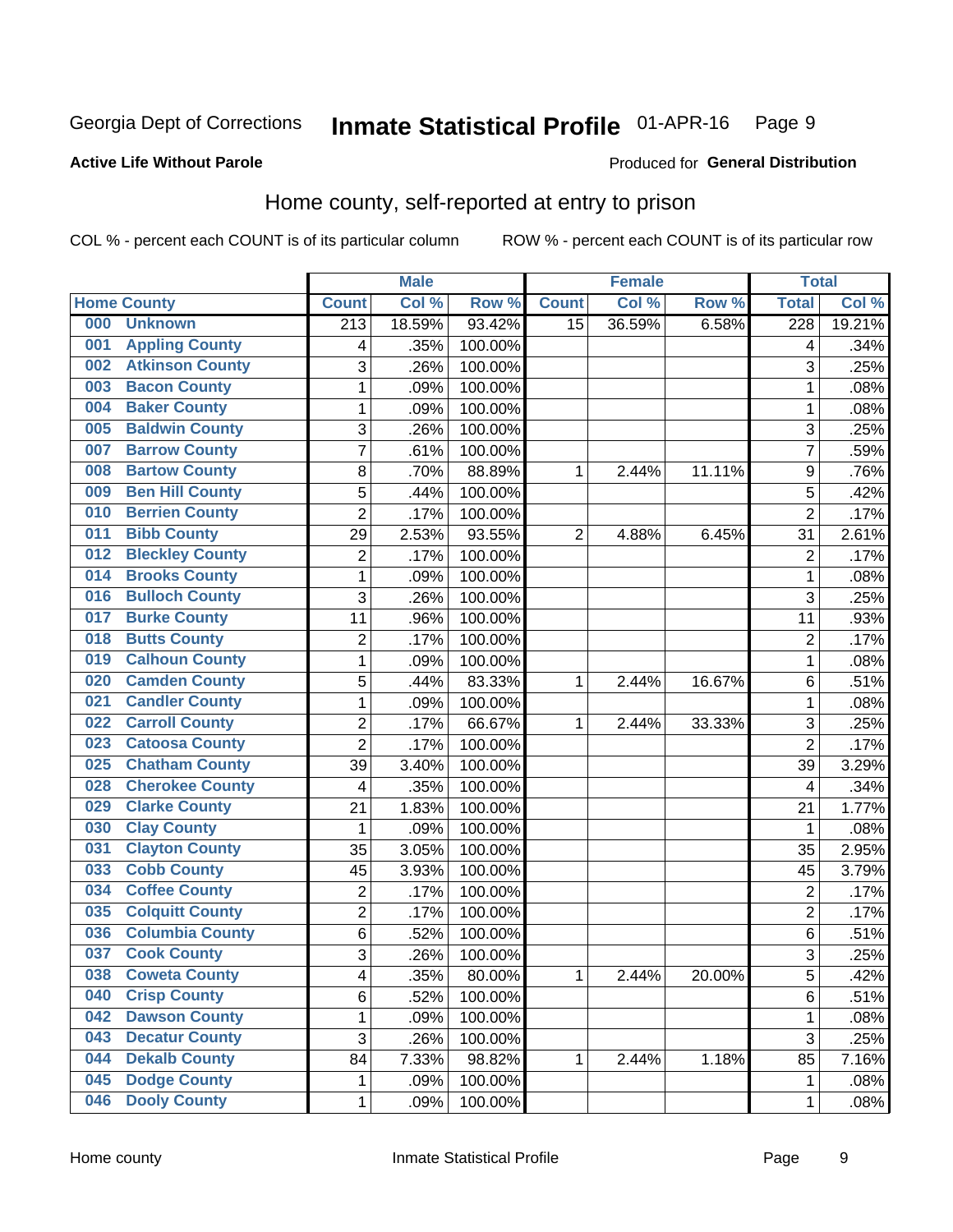#### Inmate Statistical Profile 01-APR-16 Page 10

### **Active Life Without Parole**

### Produced for General Distribution

## Home county, self-reported at entry to prison

COL % - percent each COUNT is of its particular column

|     |                          |                | <b>Male</b> |         |                | <b>Female</b> |        | <b>Total</b>   |        |
|-----|--------------------------|----------------|-------------|---------|----------------|---------------|--------|----------------|--------|
|     | <b>Home County</b>       | <b>Count</b>   | Col %       | Row %   | <b>Count</b>   | Col %         | Row %  | <b>Total</b>   | Col %  |
| 047 | <b>Dougherty County</b>  | 25             | 2.18%       | 92.59%  | $\overline{2}$ | 4.88%         | 7.41%  | 27             | 2.27%  |
| 048 | <b>Douglas County</b>    | 16             | 1.40%       | 94.12%  | 1              | 2.44%         | 5.88%  | 17             | 1.43%  |
| 049 | <b>Early County</b>      | 1              | .09%        | 100.00% |                |               |        | 1              | .08%   |
| 051 | <b>Effingham County</b>  | 3              | .26%        | 100.00% |                |               |        | 3              | .25%   |
| 052 | <b>Elbert County</b>     | $\overline{c}$ | .17%        | 100.00% |                |               |        | $\overline{2}$ | .17%   |
| 053 | <b>Emanuel County</b>    | 4              | .35%        | 100.00% |                |               |        | 4              | .34%   |
| 056 | <b>Fayette County</b>    | 4              | .35%        | 100.00% |                |               |        | $\overline{4}$ | .34%   |
| 057 | <b>Floyd County</b>      | 15             | 1.31%       | 100.00% |                |               |        | 15             | 1.26%  |
| 058 | <b>Forsyth County</b>    | 3              | .26%        | 100.00% |                |               |        | 3              | .25%   |
| 059 | <b>Franklin County</b>   | $\overline{2}$ | .17%        | 66.67%  | 1              | 2.44%         | 33.33% | 3              | .25%   |
| 060 | <b>Fulton County</b>     | 144            | 12.57%      | 97.96%  | 3              | 7.32%         | 2.04%  | 147            | 12.38% |
| 061 | <b>Gilmer County</b>     | $\overline{2}$ | .17%        | 100.00% |                |               |        | $\overline{2}$ | .17%   |
| 063 | <b>Glynn County</b>      | 8              | .70%        | 100.00% |                |               |        | 8              | .67%   |
| 064 | <b>Gordon County</b>     | $\overline{2}$ | .17%        | 100.00% |                |               |        | $\overline{2}$ | .17%   |
| 066 | <b>Greene County</b>     | $\overline{2}$ | .17%        | 100.00% |                |               |        | $\overline{2}$ | .17%   |
| 067 | <b>Gwinnett County</b>   | 27             | 2.36%       | 90.00%  | 3              | 7.32%         | 10.00% | 30             | 2.53%  |
| 068 | <b>Habersham County</b>  | $\mathbf 1$    | .09%        | 100.00% |                |               |        | 1              | .08%   |
| 069 | <b>Hall County</b>       | 17             | 1.48%       | 94.44%  | 1              | 2.44%         | 5.56%  | 18             | 1.52%  |
| 070 | <b>Hancock County</b>    | 2              | .17%        | 100.00% |                |               |        | $\overline{2}$ | .17%   |
| 071 | <b>Haralson County</b>   | $\overline{2}$ | .17%        | 100.00% |                |               |        | $\overline{2}$ | .17%   |
| 072 | <b>Harris County</b>     | $\mathbf 1$    | .09%        | 100.00% |                |               |        | 1              | .08%   |
| 073 | <b>Hart County</b>       | $\overline{2}$ | .17%        | 100.00% |                |               |        | $\overline{2}$ | .17%   |
| 074 | <b>Heard County</b>      | $\mathbf 1$    | .09%        | 100.00% |                |               |        | 1              | .08%   |
| 075 | <b>Henry County</b>      | $\overline{7}$ | .61%        | 87.50%  | 1              | 2.44%         | 12.50% | 8              | .67%   |
| 076 | <b>Houston County</b>    | 18             | 1.57%       | 100.00% |                |               |        | 18             | 1.52%  |
| 078 | <b>Jackson County</b>    | 4              | .35%        | 100.00% |                |               |        | 4              | .34%   |
| 080 | <b>Jeff Davis County</b> | $\mathbf 1$    | .09%        | 100.00% |                |               |        | 1              | .08%   |
| 081 | <b>Jefferson County</b>  | 5              | .44%        | 83.33%  | 1              | 2.44%         | 16.67% | 6              | .51%   |
| 082 | <b>Jenkins County</b>    | $\overline{c}$ | .17%        | 100.00% |                |               |        | $\overline{2}$ | .17%   |
| 084 | <b>Jones County</b>      | $\mathbf{1}$   | .09%        | 100.00% |                |               |        | 1              | .08%   |
| 087 | <b>Laurens County</b>    | $\overline{7}$ | .61%        | 100.00% |                |               |        | 7              | .59%   |
| 088 | <b>Lee County</b>        | 1              | .09%        | 100.00% |                |               |        | 1              | .08%   |
| 089 | <b>Liberty County</b>    | 6              | .52%        | 85.71%  | $\mathbf{1}$   | 2.44%         | 14.29% | 7              | .59%   |
| 090 | <b>Lincoln County</b>    | $\mathbf{1}$   | .09%        | 100.00% |                |               |        | 1              | .08%   |
| 091 | <b>Long County</b>       | $\mathbf{1}$   | .09%        | 100.00% |                |               |        | 1              | .08%   |
| 092 | <b>Lowndes County</b>    | 8              | .70%        | 100.00% |                |               |        | 8              | .67%   |
| 093 | <b>Lumpkin County</b>    | $\mathbf{1}$   | .09%        | 100.00% |                |               |        | 1              | .08%   |
| 094 | <b>Macon County</b>      | $\mathbf{1}$   | .09%        | 100.00% |                |               |        | 1              | .08%   |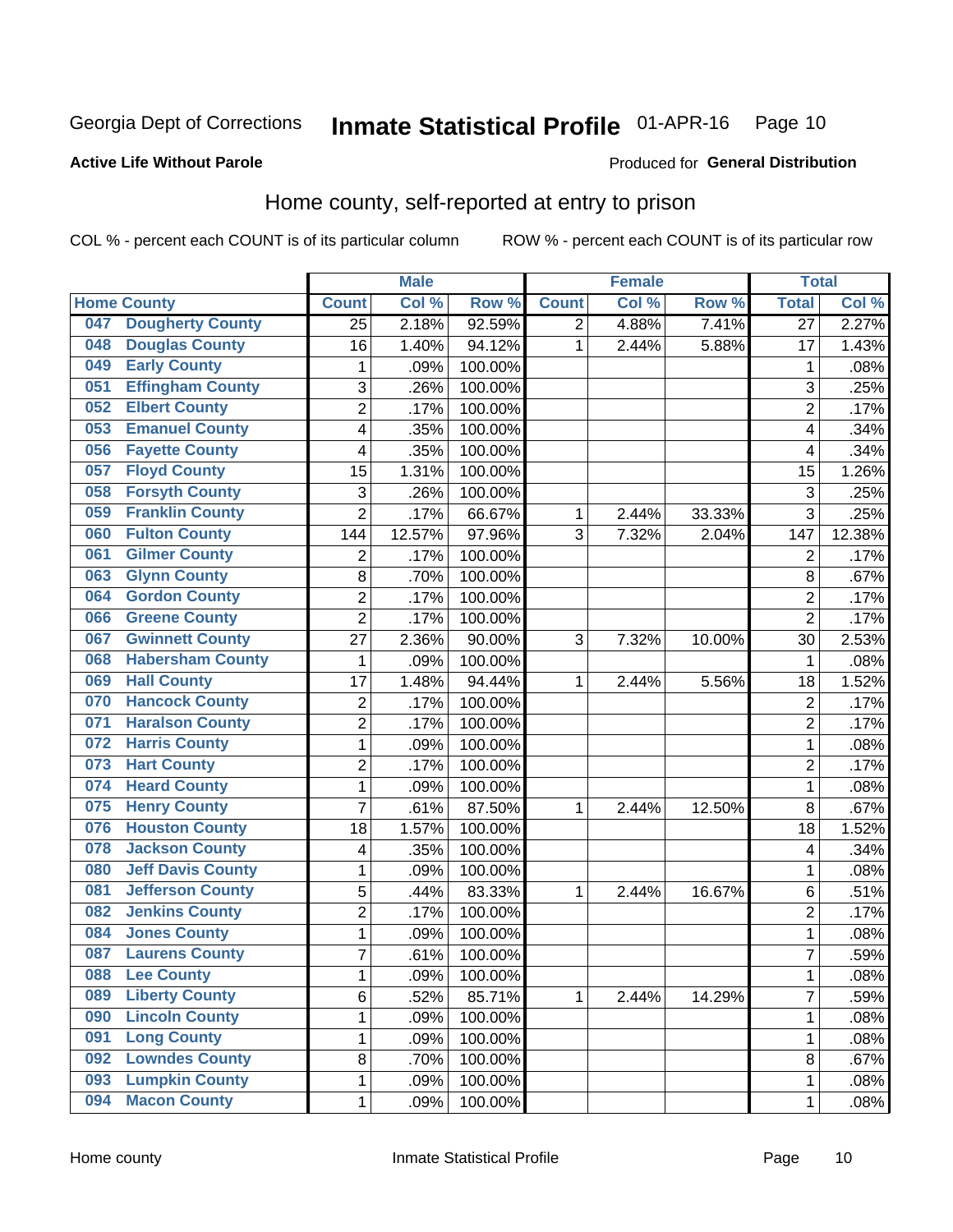#### Inmate Statistical Profile 01-APR-16 Page 11

### **Active Life Without Parole**

### Produced for General Distribution

## Home county, self-reported at entry to prison

COL % - percent each COUNT is of its particular column

|                  |                          |                         | <b>Male</b> |         |              | <b>Female</b> |        | <b>Total</b>   |       |
|------------------|--------------------------|-------------------------|-------------|---------|--------------|---------------|--------|----------------|-------|
|                  | <b>Home County</b>       | <b>Count</b>            | Col %       | Row %   | <b>Count</b> | Col %         | Row %  | <b>Total</b>   | Col % |
| 095              | <b>Madison County</b>    | 1                       | .09%        | 100.00% |              |               |        | 1              | .08%  |
| 096              | <b>Marion County</b>     | $\mathbf{1}$            | .09%        | 100.00% |              |               |        | 1              | .08%  |
| 097              | <b>Mcduffie County</b>   | $\overline{c}$          | .17%        | 100.00% |              |               |        | $\overline{c}$ | .17%  |
| 098              | <b>Mcintosh County</b>   | $\mathbf{1}$            | .09%        | 100.00% |              |               |        | 1              | .08%  |
| 099              | <b>Meriwether County</b> | $\mathbf{1}$            | .09%        | 100.00% |              |               |        | 1              | .08%  |
| 100              | <b>Miller County</b>     | $\overline{2}$          | .17%        | 100.00% |              |               |        | $\overline{2}$ | .17%  |
| 101              | <b>Mitchell County</b>   | $\mathbf{1}$            | .09%        | 100.00% |              |               |        | 1              | .08%  |
| 102              | <b>Monroe County</b>     | 4                       | .35%        | 100.00% |              |               |        | 4              | .34%  |
| 103              | <b>Montgomery County</b> | 2                       | .17%        | 100.00% |              |               |        | $\overline{c}$ | .17%  |
| 104              | <b>Morgan County</b>     | $\mathbf{1}$            | .09%        | 100.00% |              |               |        | 1              | .08%  |
| 106              | <b>Muscogee County</b>   | 25                      | 2.18%       | 100.00% |              |               |        | 25             | 2.11% |
| 107              | <b>Newton County</b>     | 4                       | .35%        | 80.00%  | 1            | 2.44%         | 20.00% | 5              | .42%  |
| 109              | <b>Oglethorpe County</b> | $\overline{\mathbf{4}}$ | .35%        | 100.00% |              |               |        | 4              | .34%  |
| 110              | <b>Paulding County</b>   | $\boldsymbol{9}$        | .79%        | 100.00% |              |               |        | 9              | .76%  |
| 111              | <b>Peach County</b>      | $\mathbf{1}$            | .09%        | 100.00% |              |               |        | 1              | .08%  |
| 112              | <b>Pickens County</b>    | $\mathbf{1}$            | .09%        | 100.00% |              |               |        | 1              | .08%  |
| 113              | <b>Pierce County</b>     | $\overline{2}$          | .17%        | 100.00% |              |               |        | 2              | .17%  |
| 114              | <b>Pike County</b>       | 3                       | .26%        | 100.00% |              |               |        | 3              | .25%  |
| $\overline{115}$ | <b>Polk County</b>       | 3                       | .26%        | 100.00% |              |               |        | 3              | .25%  |
| 117              | <b>Putnam County</b>     | $\sqrt{5}$              | .44%        | 100.00% |              |               |        | 5              | .42%  |
| 119              | <b>Rabun County</b>      | $\mathbf{1}$            | .09%        | 100.00% |              |               |        | 1              | .08%  |
| 120              | <b>Randolph County</b>   | $\overline{2}$          | .17%        | 100.00% |              |               |        | $\overline{2}$ | .17%  |
| 121              | <b>Richmond County</b>   | 40                      | 3.49%       | 95.24%  | 2            | 4.88%         | 4.76%  | 42             | 3.54% |
| 122              | <b>Rockdale County</b>   | 6                       | .52%        | 100.00% |              |               |        | 6              | .51%  |
| 124              | <b>Screven County</b>    | $\mathbf{1}$            | .09%        | 100.00% |              |               |        | 1              | .08%  |
| 125              | <b>Seminole County</b>   | $\overline{2}$          | .17%        | 100.00% |              |               |        | $\overline{2}$ | .17%  |
| 126              | <b>Spalding County</b>   | $\mathsf g$             | .79%        | 100.00% |              |               |        | 9              | .76%  |
| 127              | <b>Stephens County</b>   | $\overline{2}$          | .17%        | 66.67%  | 1            | 2.44%         | 33.33% | 3              | .25%  |
| 128              | <b>Stewart County</b>    | $\mathbf{1}$            | .09%        | 100.00% |              |               |        | 1              | .08%  |
| 129              | <b>Sumter County</b>     | $\overline{2}$          | .17%        | 100.00% |              |               |        | $\overline{c}$ | .17%  |
| 132              | <b>Tattnall County</b>   | 6                       | .52%        | 100.00% |              |               |        | 6              | .51%  |
| 133              | <b>Taylor County</b>     | 3                       | .26%        | 100.00% |              |               |        | 3              | .25%  |
| 134              | <b>Telfair County</b>    | $\mathbf{1}$            | .09%        | 100.00% |              |               |        | 1              | .08%  |
| 136              | <b>Thomas County</b>     | 5                       | .44%        | 100.00% |              |               |        | 5              | .42%  |
| 137              | <b>Tift County</b>       | 6                       | .52%        | 100.00% |              |               |        | 6              | .51%  |
| 138              | <b>Toombs County</b>     | $\boldsymbol{9}$        | .79%        | 100.00% |              |               |        | 9              | .76%  |
| 140              | <b>Treutlen County</b>   | 3                       | .26%        | 100.00% |              |               |        | 3              | .25%  |
| 141              | <b>Troup County</b>      | 3                       | .26%        | 100.00% |              |               |        | 3              | .25%  |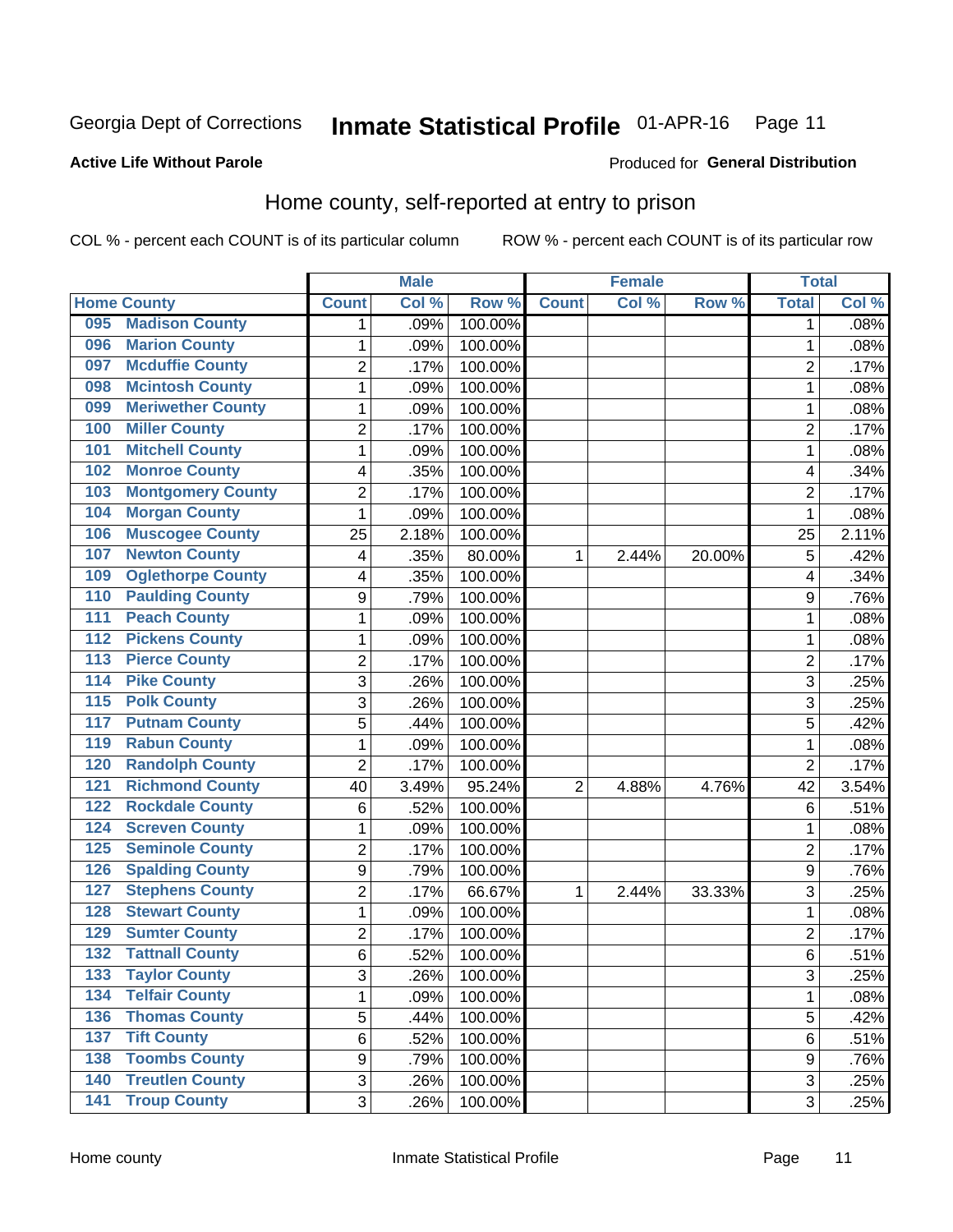## Inmate Statistical Profile 01-APR-16 Page 12

### **Active Life Without Parole**

### Produced for General Distribution

## Home county, self-reported at entry to prison

COL % - percent each COUNT is of its particular column

|                                    |              | <b>Male</b> |         |              | <b>Female</b> |        | <b>Total</b> |       |
|------------------------------------|--------------|-------------|---------|--------------|---------------|--------|--------------|-------|
| <b>Home County</b>                 | <b>Count</b> | Col %       | Row %   | <b>Count</b> | Col %         | Row %  | <b>Total</b> | Col % |
| <b>Twiggs County</b><br>143        |              | .09%        | 100.00% |              |               |        |              | .08%  |
| <b>Upson County</b><br>145         | 4            | .35%        | 100.00% |              |               |        | 4            | .34%  |
| <b>Walker County</b><br>146        | 6            | .52%        | 85.71%  |              | 2.44%         | 14.29% |              | .59%  |
| <b>Walton County</b><br>147        | 12           | 1.05%       | 100.00% |              |               |        | 12           | 1.01% |
| <b>Ware County</b><br>148          | 8            | .70%        | 100.00% |              |               |        | 8            | .67%  |
| <b>Warren County</b><br>149        | 1            | .09%        | 100.00% |              |               |        |              | .08%  |
| <b>Washington County</b><br>150    | 5            | .44%        | 100.00% |              |               |        | 5            | .42%  |
| <b>Wayne County</b><br>151         | 4            | .35%        | 100.00% |              |               |        | 4            | .34%  |
| <b>White County</b><br>154         |              | .09%        | 100.00% |              |               |        |              | .08%  |
| <b>Whitfield County</b><br>155     | 7            | .61%        | 100.00% |              |               |        |              | .59%  |
| <b>Wilcox County</b><br>156        | 1            | .09%        | 100.00% |              |               |        |              | .08%  |
| <b>Wilkes County</b><br>157        |              | .09%        | 100.00% |              |               |        |              | .08%  |
| <b>Wilkinson County</b><br>158     | 2            | .17%        | 100.00% |              |               |        | 2            | .17%  |
| <b>Worth County</b><br>159         |              | .09%        | 100.00% |              |               |        |              | .08%  |
| <b>Other Custody/Out Of</b><br>999 | 3            | .26%        | 100.00% |              |               |        | 3            | .25%  |
| <b>State</b>                       |              |             |         |              |               |        |              |       |
| <b>Total Rported</b>               | 1,146        | 100%        | 96.55%  | 41           | 100%          | 3.45%  | 1,187        | 100%  |

| ported<br>m. |               |     |       |
|--------------|---------------|-----|-------|
| $\sim$       | 146<br>$\sim$ | . . | 1,187 |

| Mode (most frequent) | <b>Fulton County</b> | <b>Gwinnett County</b> | <b>Fulton County</b> |
|----------------------|----------------------|------------------------|----------------------|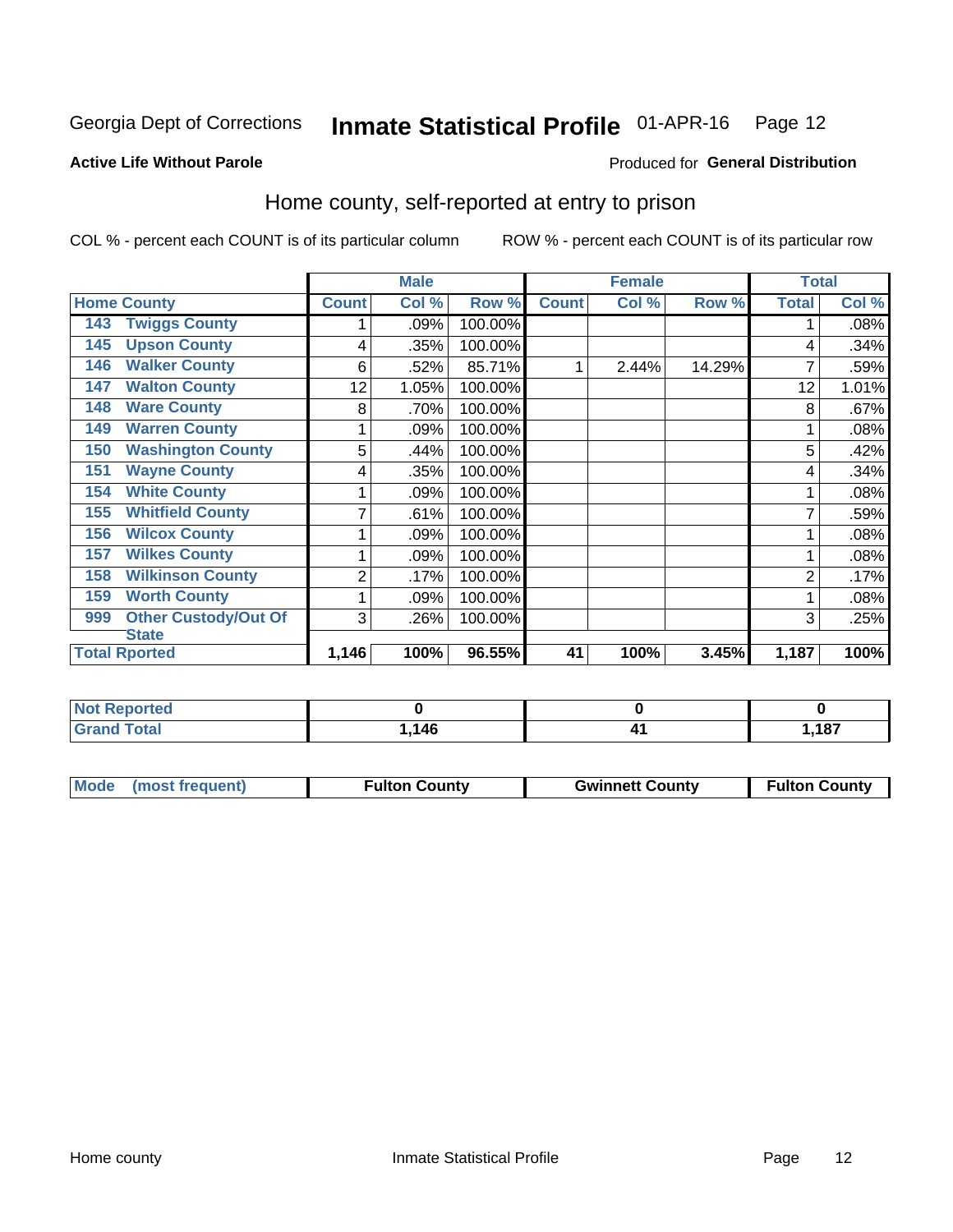#### Inmate Statistical Profile 01-APR-16 Page 13

### **Active Life Without Parole**

### Produced for General Distribution

## Employment status before prison, self-reported at entry to prison

COL % - percent each COUNT is of its particular column

|                           |              | <b>Male</b> |         |              | <b>Female</b> |       |       | <b>Total</b> |
|---------------------------|--------------|-------------|---------|--------------|---------------|-------|-------|--------------|
| <b>Employment Status</b>  | <b>Count</b> | Col %       | Row %   | <b>Count</b> | Col %         | Row % | Total | Col %        |
| <b>Full Time</b><br>01    | 448          | 47.61%      | 96.76%  | 15           | 44.12%        | 3.24% | 463   | 47.49%       |
| <b>Part Time</b><br>02    | 61           | 6.48%       | 100.00% |              |               |       | 61    | 6.26%        |
| Unempl $<$ 6M<br>03       | 69           | 7.33%       | 98.57%  |              | 2.94%         | 1.43% | 70    | 7.18%        |
| Unempl $> 6M$<br>04       | 204          | 21.68%      | 94.01%  | 13           | 38.24%        | 5.99% | 217   | 22.26%       |
| <b>Never Worked</b><br>05 | 86           | 9.14%       | 100.00% |              |               |       | 86    | 8.82%        |
| <b>Student</b><br>06      | 25           | 2.66%       | 100.00% |              |               |       | 25    | 2.56%        |
| <b>Incapable</b><br>07    | 481          | 5.10%       | 90.57%  | 5            | 14.71%        | 9.43% | 53    | 5.44%        |
| <b>Total Reported</b>     | 941          | 100%        | 96.51%  | 34           | 100%          | 3.49% | 975   | 100%         |

| 205       |    | 24c<br>- - - |
|-----------|----|--------------|
| .11C<br>. | ,, | 407          |

| Mc | ∴ull | ----<br>ıme<br>w |
|----|------|------------------|
|    |      |                  |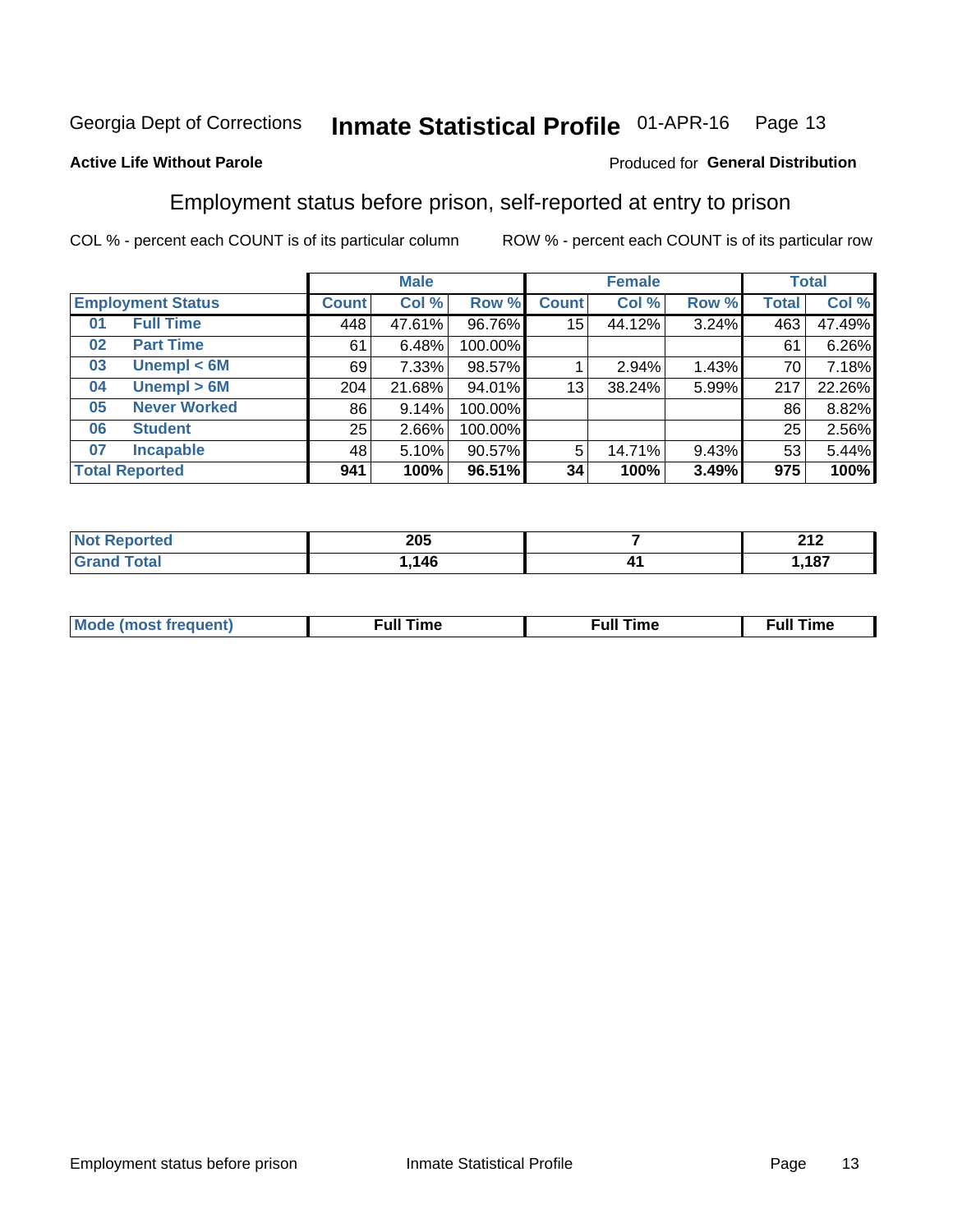### **Active Life Without Parole**

Produced for General Distribution

## Age at admission

COL % - percent each COUNT is of its particular column

|                         |                 | <b>Male</b> |         |                           | <b>Female</b> |        |                | <b>Total</b> |
|-------------------------|-----------------|-------------|---------|---------------------------|---------------|--------|----------------|--------------|
| <b>Age At Admission</b> | <b>Count</b>    | Col %       | Row %   | <b>Count</b>              | Col %         | Row %  | <b>Total</b>   | Col %        |
| 15                      | $\overline{2}$  | 0.17%       | 100.00% |                           |               |        | $\overline{2}$ | 0.17%        |
| 16                      | 1               | 0.09%       | 100.00% |                           |               |        | $\mathbf{1}$   | 0.08%        |
| $\overline{17}$         | $6\phantom{1}6$ | 0.52%       | 100.00% |                           |               |        | 6              | 0.51%        |
| 18                      | 11              | 0.96%       | 100.00% |                           |               |        | 11             | 0.93%        |
| 19                      | 23              | 2.01%       | 100.00% |                           |               |        | 23             | 1.94%        |
| $\overline{20}$         | 24              | 2.09%       | 96.00%  | 1                         | 2.44%         | 4.00%  | 25             | 2.11%        |
| 21                      | 29              | 2.53%       | 96.67%  | 1                         | 2.44%         | 3.33%  | 30             | 2.53%        |
| $\overline{22}$         | 57              | 4.97%       | 98.28%  | 1                         | 2.44%         | 1.72%  | 58             | 4.89%        |
| 23                      | 41              | 3.58%       | 97.62%  | 1                         | 2.44%         | 2.38%  | 42             | 3.54%        |
| 24                      | 42              | 3.66%       | 95.45%  | $\overline{2}$            | 4.88%         | 4.55%  | 44             | 3.71%        |
| 25                      | 41              | 3.58%       | 93.18%  | 3                         | 7.32%         | 6.82%  | 44             | 3.71%        |
| 26                      | 45              | 3.93%       | 97.83%  | 1                         | 2.44%         | 2.17%  | 46             | 3.88%        |
| $\overline{27}$         | 39              | 3.40%       | 92.86%  | 3                         | 7.32%         | 7.14%  | 42             | 3.54%        |
| 28                      | 51              | 4.45%       | 98.08%  | 1                         | 2.44%         | 1.92%  | 52             | 4.38%        |
| 29                      | 53              | 4.62%       | 100.00% |                           |               |        | 53             | 4.47%        |
| 30                      | 40              | 3.49%       | 100.00% |                           |               |        | 40             | 3.37%        |
| $\overline{31}$         | 52              | 4.54%       | 100.00% |                           |               |        | 52             | 4.38%        |
| $\overline{32}$         | 48              | 4.19%       | 94.12%  | $\ensuremath{\mathsf{3}}$ | 7.32%         | 5.88%  | 51             | 4.30%        |
| 33                      | 36              | 3.14%       | 97.30%  | 1                         | 2.44%         | 2.70%  | 37             | 3.12%        |
| 34                      | 24              | 2.09%       | 92.31%  | $\overline{2}$            | 4.88%         | 7.69%  | 26             | 2.19%        |
| 35                      | 30              | 2.62%       | 96.77%  | 1                         | 2.44%         | 3.23%  | 31             | 2.61%        |
| 36                      | 42              | 3.66%       | 100.00% |                           |               |        | 42             | 3.54%        |
| $\overline{37}$         | 29              | 2.53%       | 100.00% |                           |               |        | 29             | 2.44%        |
| 38                      | 31              | 2.71%       | 100.00% |                           |               |        | 31             | 2.61%        |
| 39                      | 30              | 2.62%       | 85.71%  | 5                         | 12.20%        | 14.29% | 35             | 2.95%        |
| 40                      | 20              | 1.75%       | 90.91%  | $\overline{c}$            | 4.88%         | 9.09%  | 22             | 1.85%        |
| 41                      | 31              | 2.71%       | 93.94%  | $\overline{2}$            | 4.88%         | 6.06%  | 33             | 2.78%        |
| 42                      | 31              | 2.71%       | 100.00% |                           |               |        | 31             | 2.61%        |
| 43                      | 24              | 2.09%       | 92.31%  | $\mathbf 2$               | 4.88%         | 7.69%  | 26             | 2.19%        |
| 44                      | 19              | 1.66%       | 90.48%  | $\overline{2}$            | 4.88%         | 9.52%  | 21             | 1.77%        |
| 45                      | 26              | 2.27%       | 100.00% |                           |               |        | 26             | 2.19%        |
| 46                      | 24              | 2.09%       | 88.89%  | $\sqrt{3}$                | 7.32%         | 11.11% | 27             | 2.27%        |
| 47                      | 18              | 1.57%       | 100.00% |                           |               |        | 18             | 1.52%        |
| 48                      | 16              | 1.40%       | 84.21%  | 3                         | 7.32%         | 15.79% | 19             | 1.60%        |
| 49                      | 17              | 1.48%       | 100.00% |                           |               |        | 17             | 1.43%        |
| 50                      | 15              | 1.31%       | 100.00% |                           |               |        | 15             | 1.26%        |
| $\overline{51}$         | 8               | 0.70%       | 100.00% |                           |               |        | 8              | 0.67%        |
| 52                      | 10              | 0.87%       | 100.00% |                           |               |        | 10             | 0.84%        |
| 53                      | 9               | 0.79%       | 100.00% |                           |               |        | 9              | 0.76%        |
| 54                      | $\overline{7}$  | 0.61%       | 100.00% |                           |               |        | $\overline{7}$ | 0.59%        |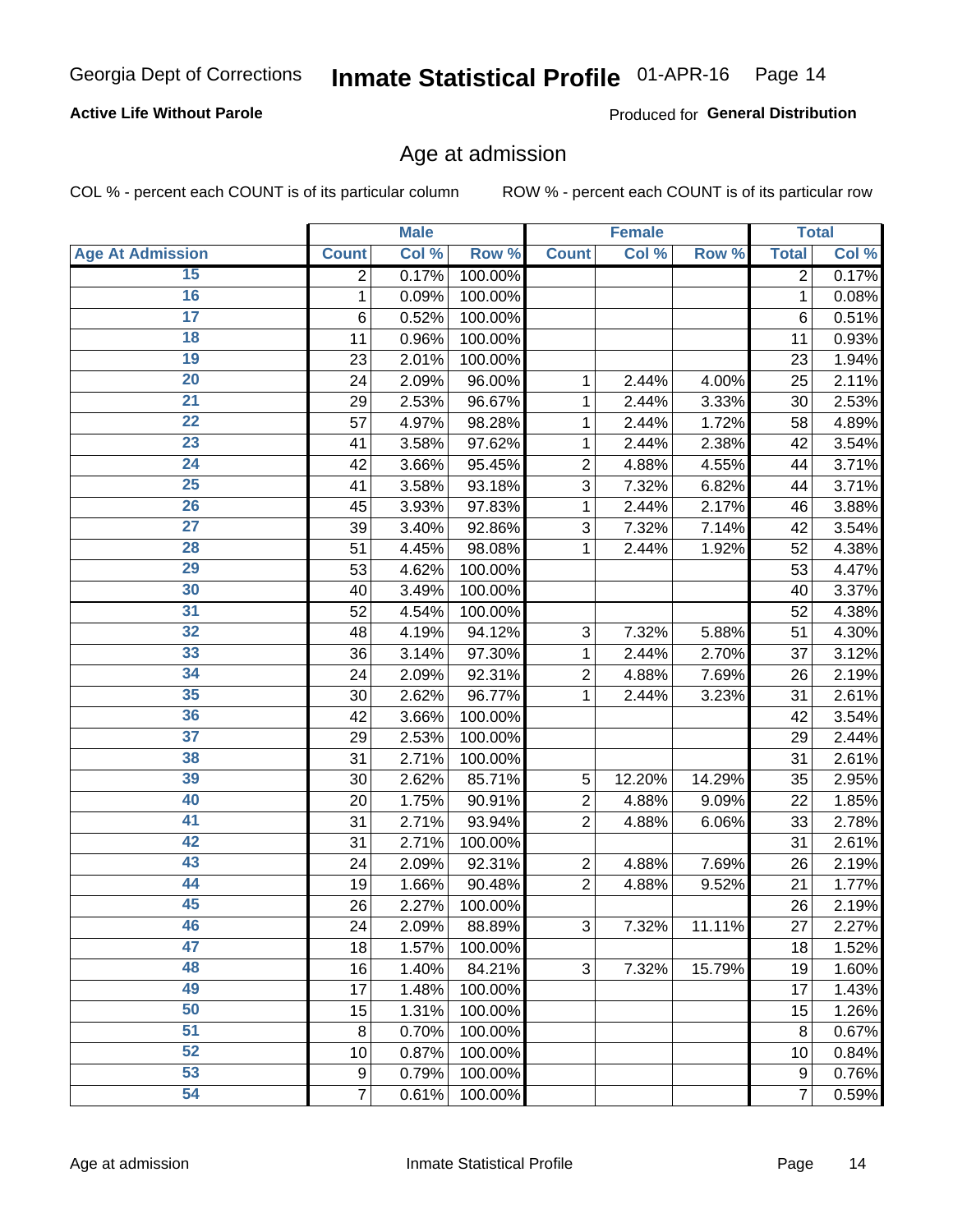#### Inmate Statistical Profile 01-APR-16 Page 15

### **Active Life Without Parole**

Produced for General Distribution

## Age at admission

COL % - percent each COUNT is of its particular column

|                         |              | <b>Male</b> |         |              | <b>Female</b> |        |                | <b>Total</b> |
|-------------------------|--------------|-------------|---------|--------------|---------------|--------|----------------|--------------|
| <b>Age At Admission</b> | <b>Count</b> | Col %       | Row %   | <b>Count</b> | Col %         | Row %  | <b>Total</b>   | Col %        |
| 55                      |              | 0.61%       | 87.50%  |              | 2.44%         | 12.50% | 8              | 0.67%        |
| 56                      | 9            | 0.79%       | 100.00% |              |               |        | 9              | 0.76%        |
| 57                      |              | 0.61%       | 100.00% |              |               |        | 7              | 0.59%        |
| 58                      | 6            | 0.52%       | 100.00% |              |               |        | 6              | 0.51%        |
| 60                      | 2            | 0.17%       | 100.00% |              |               |        | 2              | 0.17%        |
| 62                      |              | 0.09%       | 100.00% |              |               |        |                | 0.08%        |
| 63                      |              | 0.09%       | 100.00% |              |               |        |                | 0.08%        |
| 64                      | 4            | 0.35%       | 100.00% |              |               |        | 4              | 0.34%        |
| 65                      | 2            | 0.17%       | 100.00% |              |               |        | $\overline{2}$ | 0.17%        |
| 66                      |              | 0.09%       | 100.00% |              |               |        |                | 0.08%        |
| 67                      |              | 0.09%       | 100.00% |              |               |        |                | 0.08%        |
| 69                      | 2            | 0.17%       | 100.00% |              |               |        | 2              | 0.17%        |
| 71                      |              | 0.09%       | 100.00% |              |               |        |                | 0.08%        |
| <b>Total Reported</b>   | 1,146        | 100%        | 96.55%  | 41           | 100%          | 3.45%  | 1,187          | 100%         |

| <b>Not Reported</b> |      |      |
|---------------------|------|------|
| <b>Grand Total</b>  | .146 | ,187 |

| <b>Mean</b><br>(average) | 33.79 | 35.22 | 33.84    |
|--------------------------|-------|-------|----------|
| Median (middle)          | JZ    | 35    | າາ<br>∠د |
| Mode<br>(most frequent)  | --    | 39    | n.<br>LL |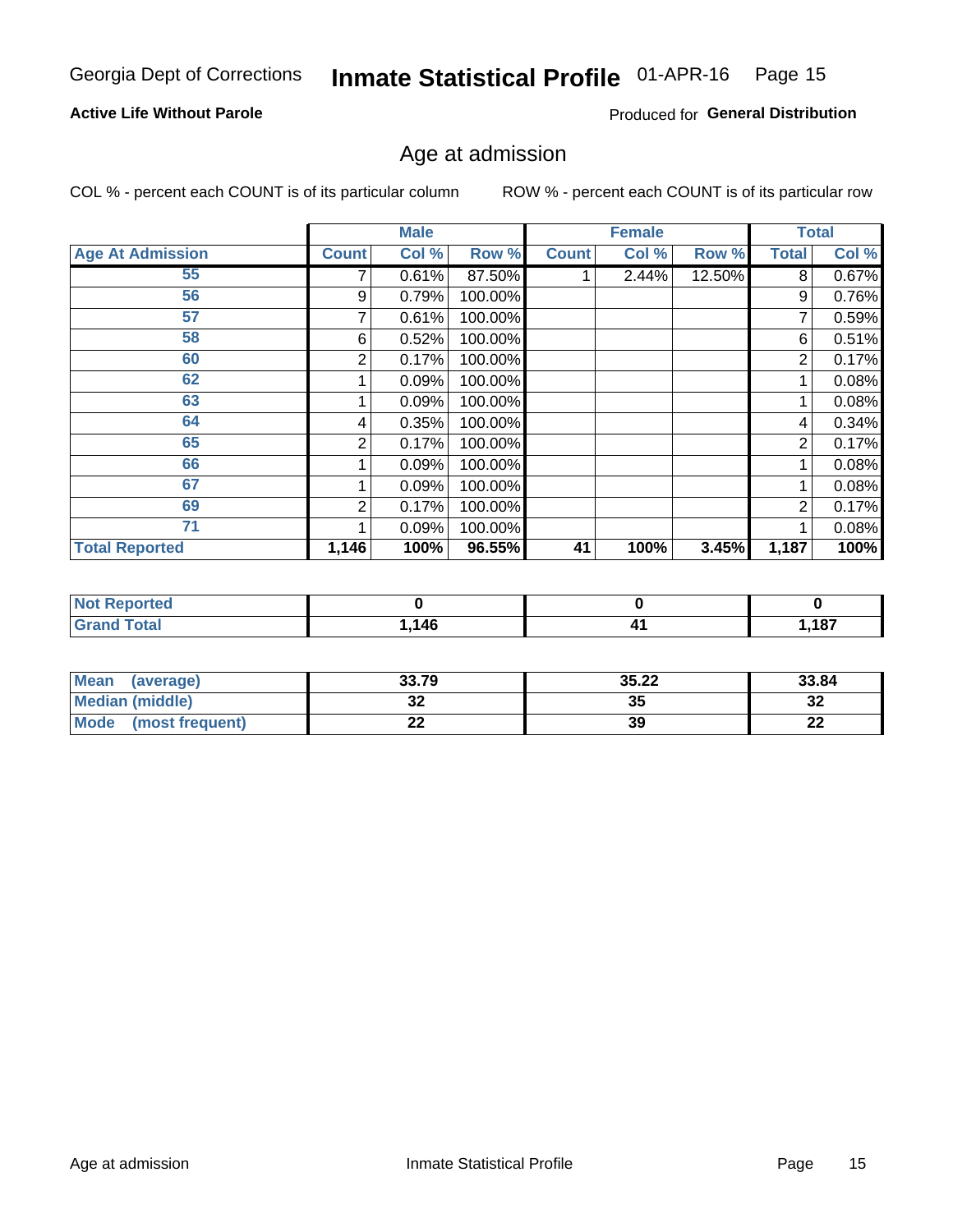## **Active Life Without Parole**

### Produced for General Distribution

## Height, measured at entry to prison

COL % - percent each COUNT is of its particular column

|                       |                | <b>Male</b> |         |                | <b>Female</b> |         |                | <b>Total</b> |
|-----------------------|----------------|-------------|---------|----------------|---------------|---------|----------------|--------------|
| <b>Height</b>         | <b>Count</b>   | Col %       | Row %   | <b>Count</b>   | Col %         | Row %   | <b>Total</b>   | Col %        |
| $\bf{0}$              | $\overline{2}$ | 0.17%       | 100.00% |                |               |         | $\overline{2}$ | 0.17%        |
| 4'10''                |                |             |         | $\mathbf{1}$   | 2.44%         | 100.00% | 1              | 0.08%        |
| 5'00''                | 1              | 0.09%       | 100.00% |                |               |         | 1              | 0.08%        |
| 5'01"                 | 3              | 0.26%       | 60.00%  | $\overline{2}$ | 4.88%         | 40.00%  | 5              | 0.42%        |
| 5'02"                 | 4              | 0.35%       | 80.00%  | 1              | 2.44%         | 20.00%  | 5              | 0.42%        |
| 5'03''                | 10             | 0.87%       | 62.50%  | 6              | 14.63%        | 37.50%  | 16             | 1.35%        |
| 5'04"                 | 15             | 1.31%       | 57.69%  | 11             | 26.83%        | 42.31%  | 26             | 2.19%        |
| 5'05"                 | 32             | 2.79%       | 86.49%  | 5              | 12.20%        | 13.51%  | 37             | 3.12%        |
| 5'06''                | 85             | 7.42%       | 94.44%  | 5              | 12.20%        | 5.56%   | 90             | 7.58%        |
| 5'07''                | 75             | 6.54%       | 93.75%  | 5              | 12.20%        | 6.25%   | 80             | 6.74%        |
| 5'08''                | 116            | 10.12%      | 99.15%  | 1              | 2.44%         | 0.85%   | 117            | 9.86%        |
| 5'09''                | 142            | 12.39%      | 98.61%  | $\overline{2}$ | 4.88%         | 1.39%   | 144            | 12.13%       |
| 5'10''                | 144            | 12.57%      | 100.00% |                |               |         | 144            | 12.13%       |
| 5'11''                | 141            | 12.30%      | 100.00% |                |               |         | 141            | 11.88%       |
| 6'00''                | 123            | 10.73%      | 99.19%  | $\mathbf{1}$   | 2.44%         | 0.81%   | 124            | 10.45%       |
| 6'01''                | 92             | 8.03%       | 100.00% |                |               |         | 92             | 7.75%        |
| 6'02"                 | 79             | 6.89%       | 100.00% |                |               |         | 79             | 6.66%        |
| 6'03''                | 39             | 3.40%       | 97.50%  | $\mathbf{1}$   | 2.44%         | 2.50%   | 40             | 3.37%        |
| 6'04"                 | 28             | 2.44%       | 100.00% |                |               |         | 28             | 2.36%        |
| 6'05"                 | 7              | 0.61%       | 100.00% |                |               |         | 7              | 0.59%        |
| 6'06''                | 5              | 0.44%       | 100.00% |                |               |         | 5              | 0.42%        |
| 6'07''                | 1              | 0.09%       | 100.00% |                |               |         | 1              | 0.08%        |
| 6'09''                | 1              | 0.09%       | 100.00% |                |               |         | 1              | 0.08%        |
| 6'11''                | 1              | 0.09%       | 100.00% |                |               |         | 1              | 0.08%        |
| <b>Total Reported</b> | 1,146          | 100%        | 96.55%  | 41             | 100%          | 3.45%   | 1,187          | 100%         |

| <b>Not Reported</b> |            |      |
|---------------------|------------|------|
| <i>i</i> otal       | 146<br>-74 | ,187 |

| <b>Mean</b> | (average)       | 5'10" | 5'05" | 5'10" |
|-------------|-----------------|-------|-------|-------|
|             |                 |       |       |       |
| <b>Mode</b> | (most frequent) | 5'10" | 5'04" | 5'10" |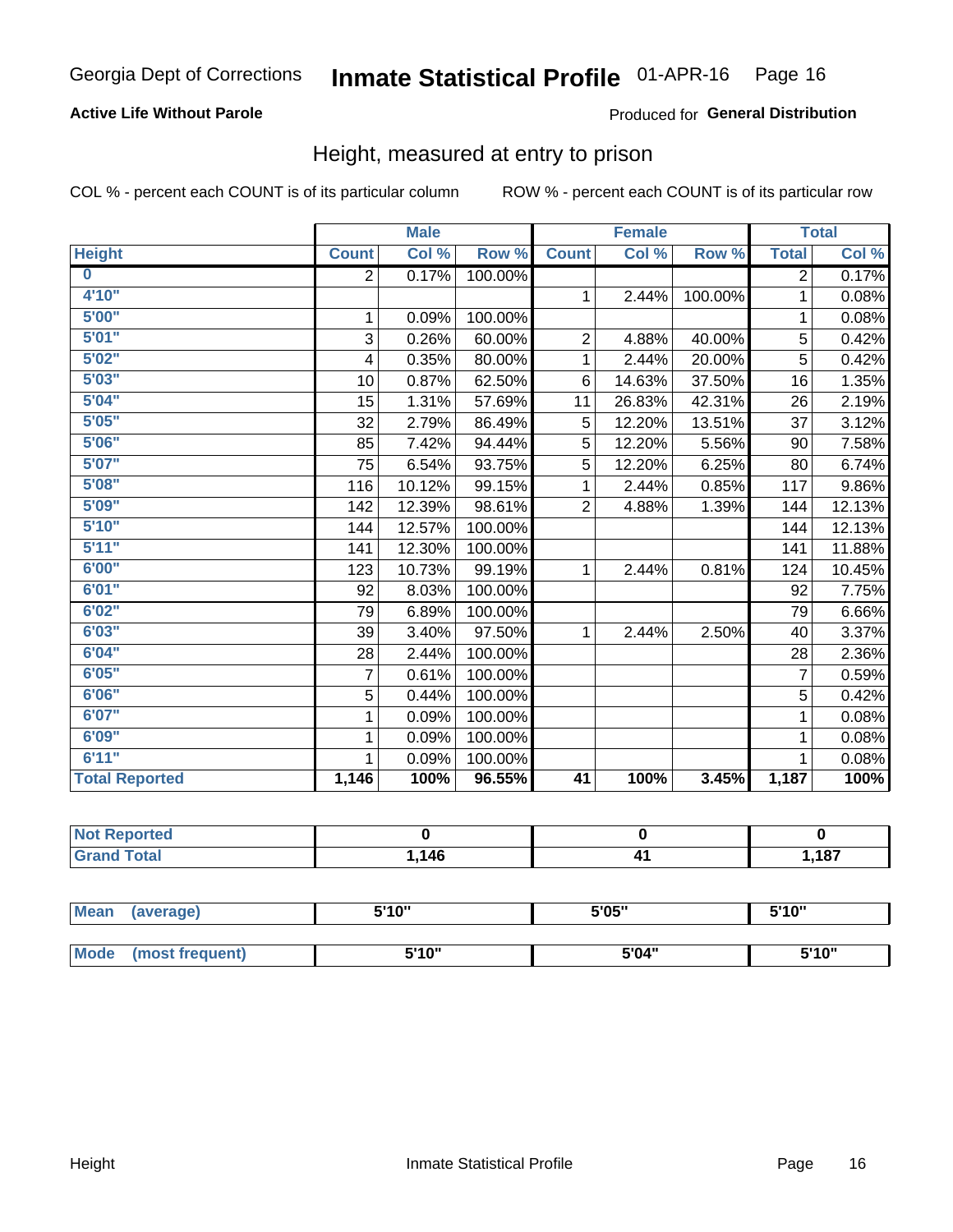### **Active Life Without Parole**

Produced for General Distribution

## Weight, measured at entry to prison

COL % - percent each COUNT is of its particular column

|                       |                  | <b>Male</b> |         | <b>Female</b>           |                 |         | <b>Total</b>   |        |  |
|-----------------------|------------------|-------------|---------|-------------------------|-----------------|---------|----------------|--------|--|
| Weight                | <b>Count</b>     | Col%        | Row %   | <b>Count</b>            | Col %           | Row %   | <b>Total</b>   | Col %  |  |
| 100 - 109 pounds      |                  |             |         | 1                       | 2.50%           | 100.00% | 1              | 0.08%  |  |
| 110 - 119 pounds      |                  |             |         | $\overline{2}$          | 5.00%           | 100.00% | $\overline{2}$ | 0.17%  |  |
| 120 - 129 pounds      | 6                | 0.52%       | 85.71%  | $\mathbf{1}$            | 2.50%           | 14.29%  | $\overline{7}$ | 0.59%  |  |
| 130 - 139 pounds      | 33               | 2.88%       | 94.29%  | $\overline{2}$          | 5.00%           | 5.71%   | 35             | 2.96%  |  |
| 140 - 149 pounds      | 77               | 6.73%       | 95.06%  | $\overline{\mathbf{4}}$ | 10.00%          | 4.94%   | 81             | 6.84%  |  |
| 150 - 159 pounds      | 108              | 9.44%       | 99.08%  | $\mathbf{1}$            | 2.50%           | 0.92%   | 109            | 9.21%  |  |
| 160 - 169 pounds      | 130              | 11.36%      | 97.74%  | 3                       | 7.50%           | 2.26%   | 133            | 11.23% |  |
| 170 - 179 pounds      | 147              | 12.85%      | 95.45%  | 7                       | 17.50%          | 4.55%   | 154            | 13.01% |  |
| 180 - 189 pounds      | 141              | 12.33%      | 98.60%  | $\overline{2}$          | 5.00%           | 1.40%   | 143            | 12.08% |  |
| 190 - 199 pounds      | 102              | 8.92%       | 96.23%  | 4                       | 10.00%          | 3.77%   | 106            | 8.95%  |  |
| 200 - 209 pounds      | 102              | 8.92%       | 98.08%  | $\overline{2}$          | 5.00%           | 1.92%   | 104            | 8.78%  |  |
| 210 - 219 pounds      | 71               | 6.21%       | 92.21%  | $6\phantom{1}$          | 15.00%          | 7.79%   | 77             | 6.50%  |  |
| 220 - 229 pounds      | 69               | 6.03%       | 98.57%  | $\mathbf{1}$            | 2.50%           | 1.43%   | 70             | 5.91%  |  |
| 230 - 239 pounds      | 49               | 4.28%       | 98.00%  | $\mathbf{1}$            | 2.50%           | 2.00%   | 50             | 4.22%  |  |
| 240 - 249 pounds      | 32               | 2.80%       | 100.00% |                         |                 |         | 32             | 2.70%  |  |
| 250 - 259 pounds      | 26               | 2.27%       | 100.00% |                         |                 |         | 26             | 2.20%  |  |
| 260 - 269 pounds      | 12               | 1.05%       | 100.00% |                         |                 |         | 12             | 1.01%  |  |
| 270 - 279 pounds      | 11               | 0.96%       | 100.00% |                         |                 |         | 11             | 0.93%  |  |
| 280 - 289 pounds      | $\boldsymbol{9}$ | 0.79%       | 81.82%  | $\overline{2}$          | 5.00%           | 18.18%  | 11             | 0.93%  |  |
| 290 - 299 pounds      | $\overline{3}$   | 0.26%       | 100.00% |                         |                 |         | 3              | 0.25%  |  |
| 300 - 309 pounds      | 3                | 0.26%       | 100.00% |                         |                 |         | $\overline{3}$ | 0.25%  |  |
| 310 - 319 pounds      | $\overline{2}$   | 0.17%       | 100.00% |                         |                 |         | $\overline{2}$ | 0.17%  |  |
| 320 - 329 pounds      | $\overline{6}$   | 0.52%       | 100.00% |                         |                 |         | 6              | 0.51%  |  |
| 330 - 339 pounds      | $\overline{3}$   | 0.26%       | 100.00% |                         |                 |         | 3              | 0.25%  |  |
| 360 - 369 pounds      | $\mathbf{1}$     | 0.09%       | 100.00% |                         |                 |         | $\mathbf{1}$   | 0.08%  |  |
| 390 - 399 pounds      |                  |             |         | $\mathbf{1}$            | 2.50%           | 100.00% | $\mathbf{1}$   | 0.08%  |  |
| 400 pounds and over   | $\mathbf 1$      | 0.09%       | 100.00% |                         |                 |         | $\mathbf{1}$   | 0.08%  |  |
| <b>Total Reported</b> | 1,144            | 100%        | 96.62%  | 40                      | 100%            | 3.38%   | 1,184          | 100%   |  |
| <b>Not Reported</b>   |                  | $\mathbf 2$ |         | 1                       |                 |         | 3              |        |  |
| <b>Grand Total</b>    |                  | 1,146       |         |                         | $\overline{41}$ |         |                | 1,187  |  |

| Mean<br>(average)       | 189 | 184   | 189 |
|-------------------------|-----|-------|-----|
| <b>Median (middle)</b>  | 182 | 1 7 7 | 181 |
| Mode<br>(most frequent) | 180 | 210   | 180 |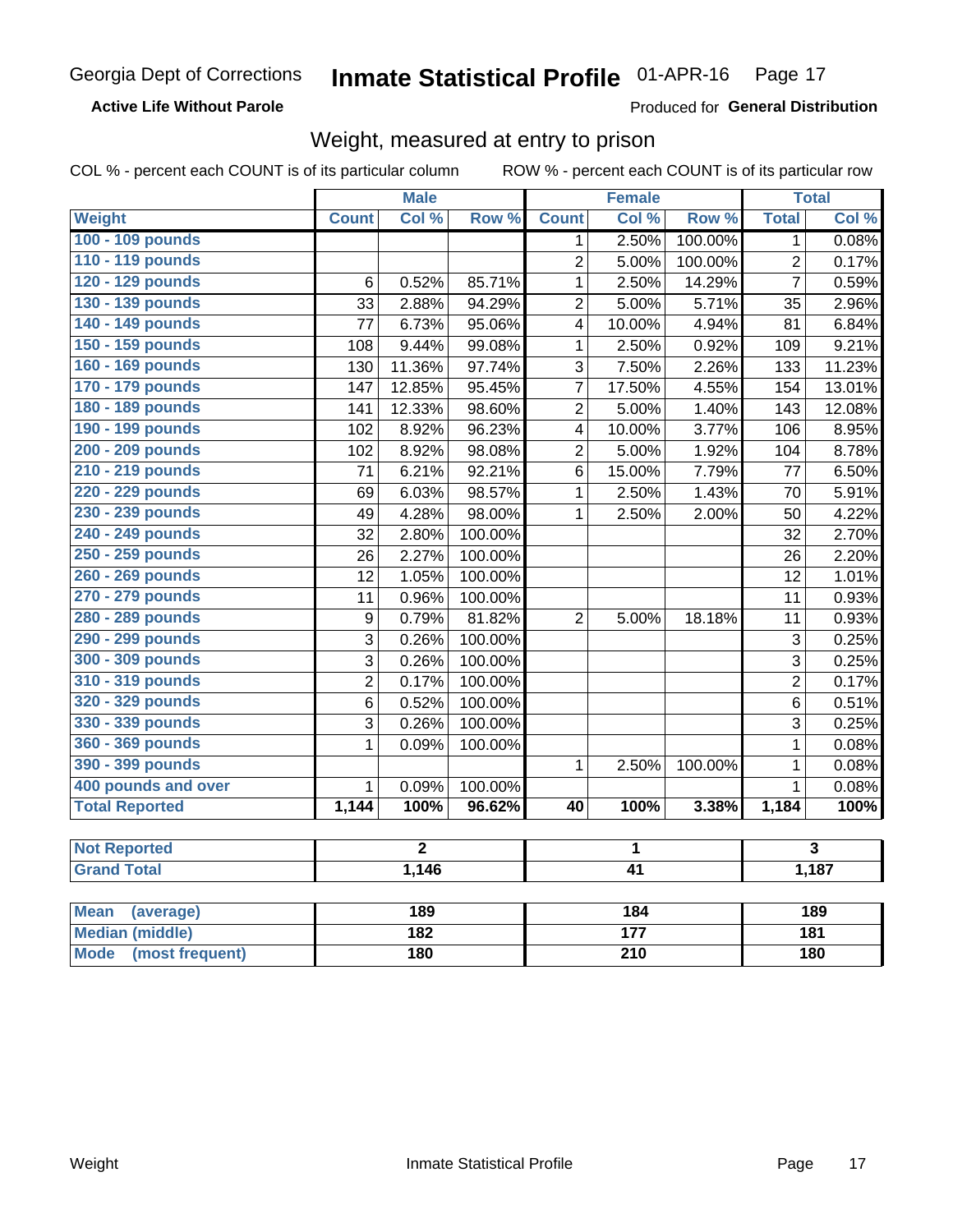#### Inmate Statistical Profile 01-APR-16 Page 18

### **Active Life Without Parole**

### Produced for General Distribution

## Veterans validated by Veteran's Administration

COL % - percent each COUNT is of its particular column

|                          | <b>Male</b>  |        |             | <b>Female</b> |         |       | <b>Total</b> |        |
|--------------------------|--------------|--------|-------------|---------------|---------|-------|--------------|--------|
| <b>Military service</b>  | <b>Count</b> | Col %  | Row % Count |               | Col %   | Row % | <b>Total</b> | Col %  |
| <b>Others</b><br>0       | 43           | 43.43% | 100.00%     |               |         |       | 43           | 43.00% |
| <b>Air Force</b>         | 41           | 41.41% | 97.62%      |               | 100.00% | 2.38% | 42           | 42.00% |
| Army                     | 5            | 5.05%  | 100.00%     |               |         |       | 5            | 5.00%  |
| <b>Navy</b><br>3         |              | 3.03%  | 100.00%     |               |         |       | 3            | 3.00%  |
| <b>Coast Guard</b><br>5. |              | 7.07%  | 100.00%     |               |         |       |              | 7.00%  |
| <b>Total Reported</b>    | 99           | 100%   | $99.00\%$   |               | 100%    | 1.00% | 100          | 100%   |

| neo         | ,047        | 40 | 1,087 |
|-------------|-------------|----|-------|
| $C = 4 - 7$ | 146<br>- TV |    | ,187  |

| ____<br>____ |
|--------------|
|--------------|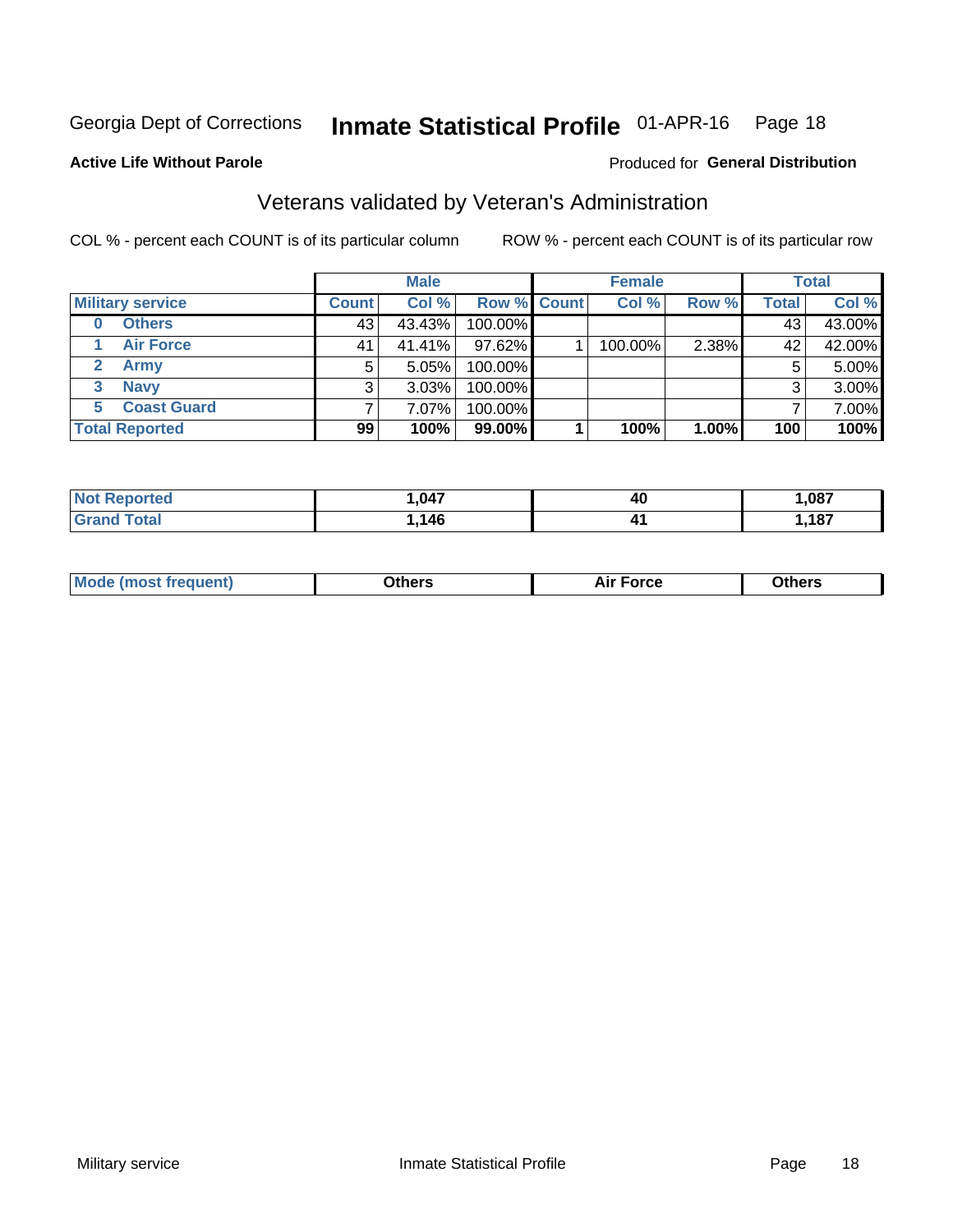#### Inmate Statistical Profile 01-APR-16 Page 19

**Active Life Without Parole** 

Produced for General Distribution

## Type of admission to prison

COL % - percent each COUNT is of its particular column

|                                      |                 | <b>Male</b> |                    |    | <b>Female</b> |       |                 | <b>Total</b> |
|--------------------------------------|-----------------|-------------|--------------------|----|---------------|-------|-----------------|--------------|
| <b>Type of Admission</b>             | <b>Count</b>    | Col %       | <b>Row % Count</b> |    | Col %         | Row % | <b>Total</b>    | Col %        |
| <b>New Sentence</b><br>52            | 1,082           | 95.50%      | 96.43%             | 40 | 100.00%       | 3.57% | 1,122           | 95.65%       |
| <b>Probation Rev Partial</b><br>53   | 3               | $.26\%$     | 100.00%            |    |               |       | 3               | .26%         |
| <b>Probation Rev Remainder</b><br>54 |                 | .62%        | 100.00%            |    |               |       |                 | .60%         |
| <b>Parole Rev New Sentence</b><br>55 | 16              | 1.41%       | 100.00%            |    |               |       | 16 <sub>1</sub> | 1.36%        |
| 56 Parole Rev No New                 | 12 <sub>2</sub> | 1.06%       | 100.00%            |    |               |       | 12              | 1.02%        |
| <b>Sentence</b>                      |                 |             |                    |    |               |       |                 |              |
| <b>Life W/O Parole</b><br>70         | 13              | 1.15%       | 100.00%            |    |               |       | 13              | 1.11%        |
| <b>Total Reported</b>                | 1,133           | 100%        | 96.59%             | 40 | 100%          | 3.41% | 1,173           | 100%         |

| <b>Not Reported</b><br>.<br>. |              |            | 14    |
|-------------------------------|--------------|------------|-------|
| Total                         | 1 A C<br>- 1 | 71<br>–∎ ∗ | 1,187 |

| <b>Mode (most frequent)</b> | <b>New Sentence</b> | <b>New Sentence</b> | <b>New Sentence</b> |
|-----------------------------|---------------------|---------------------|---------------------|
|                             |                     |                     |                     |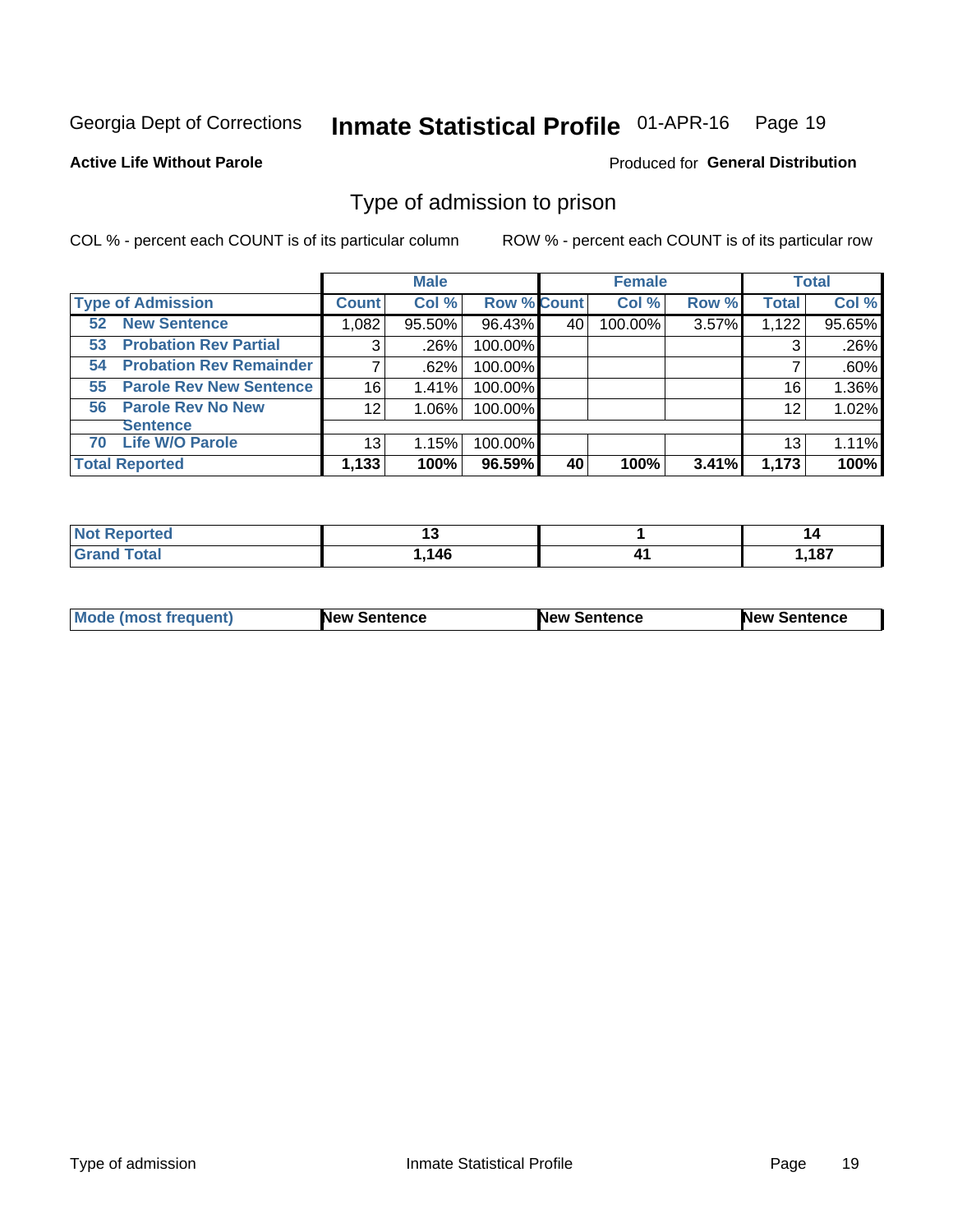## Inmate Statistical Profile 01-APR-16 Page 20

**Active Life Without Parole** 

### Produced for General Distribution

## Current / last supervision level

COL % - percent each COUNT is of its particular column

|                        |                  | <b>Male</b> |             |    | <b>Female</b> |          |       | <b>Total</b> |
|------------------------|------------------|-------------|-------------|----|---------------|----------|-------|--------------|
| <b>Security Status</b> | <b>Count</b>     | Col %       | Row % Count |    | Col %         | Row %    | Total | Col %        |
| 4 Medium               |                  | ل26%.       | 75.00%      |    | 2.44%         | 25.00%   |       | .34%         |
| 5 Close                | .143             | 99.74%।     | 96.62%      | 40 | 97.56%        | $3.38\%$ | 1,183 | $99.66\%$    |
| <b>Total Reported</b>  | $.146$ $^\prime$ | 100%        | 96.55%      | 41 | 100%          | 3.45%    | 1,187 | 100%         |

| <b>Still being diagnosed</b> |       |       |
|------------------------------|-------|-------|
| <b>Not Reported</b>          |       |       |
| <b>Grand Total</b>           | 1.146 | 1,187 |

| <b>Mode (most frequent)</b> | Close | ∵lose | Close |
|-----------------------------|-------|-------|-------|
|                             |       |       |       |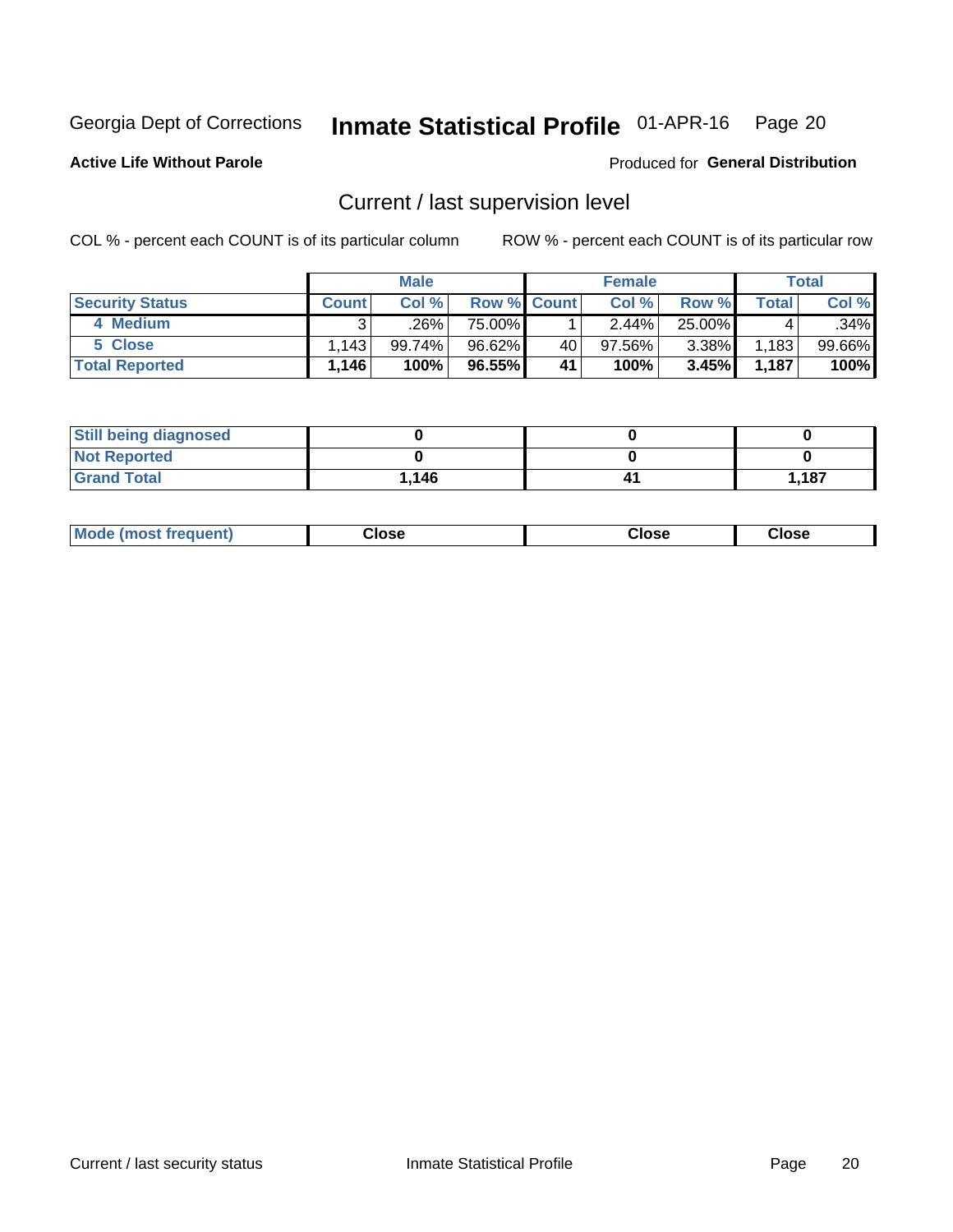#### Inmate Statistical Profile 01-APR-16 Page 21

**Active Life Without Parole** 

Produced for General Distribution

## Current / last type of institution

COL % - percent each COUNT is of its particular column

|                            |              | <b>Male</b> |                    |    | <b>Female</b> |          |       | Total   |
|----------------------------|--------------|-------------|--------------------|----|---------------|----------|-------|---------|
| <b>Type of Institution</b> | <b>Count</b> | Col %       | <b>Row % Count</b> |    | Col %         | Row %    | Total | Col %   |
| <b>State Prison</b>        | 1.146        | 100.00%     | 96.55%             | 41 | 100.00%       | $3.45\%$ | 1,187 | 100.00% |
| <b>Total Reported</b>      | 1,146        | 100%        | 96.55%             | 41 | 100%          | 3.45%    | 1,187 | 100%    |

| <b>rted</b><br>. |            |              |
|------------------|------------|--------------|
|                  | 116<br>טדו | 107<br>1 U I |

|  | <b>Mode (most frequent)</b> | State Prison | <b>State Prison</b> | <b>State Prison</b> |
|--|-----------------------------|--------------|---------------------|---------------------|
|--|-----------------------------|--------------|---------------------|---------------------|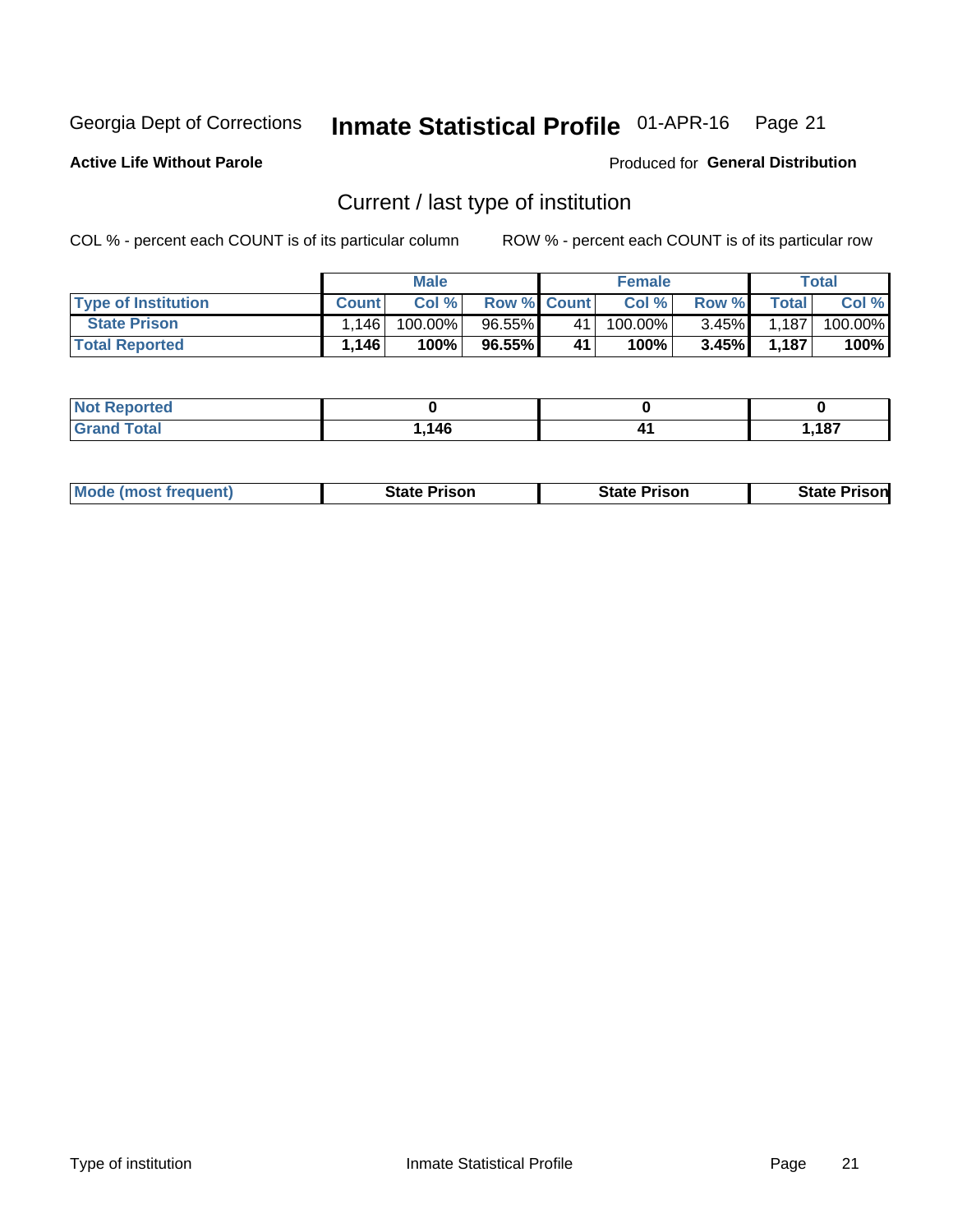## Inmate Statistical Profile 01-APR-16 Page 22

### **Active Life Without Parole**

### Produced for General Distribution

## Institution type - transitional centers

COL % - percent each COUNT is of its particular column

|                                                | Male  |                    | <b>Female</b> |                   | Total |
|------------------------------------------------|-------|--------------------|---------------|-------------------|-------|
| <b>Institution Type - Trans. Centers Count</b> | Col % | <b>Row % Count</b> |               | Col % Row % Total | Col % |
| <b>Total Reported</b>                          |       |                    |               |                   |       |

| <b>Reported</b><br><b>NOT</b><br>$\sim$            |  |  |
|----------------------------------------------------|--|--|
| $f$ $f \circ f \circ f$<br>$C = 1$<br><b>TULAI</b> |  |  |

| Mode (most frequent) | <b>Null</b> | <b>Null</b> | <b>Null</b> |
|----------------------|-------------|-------------|-------------|
|                      |             |             |             |
|                      |             |             |             |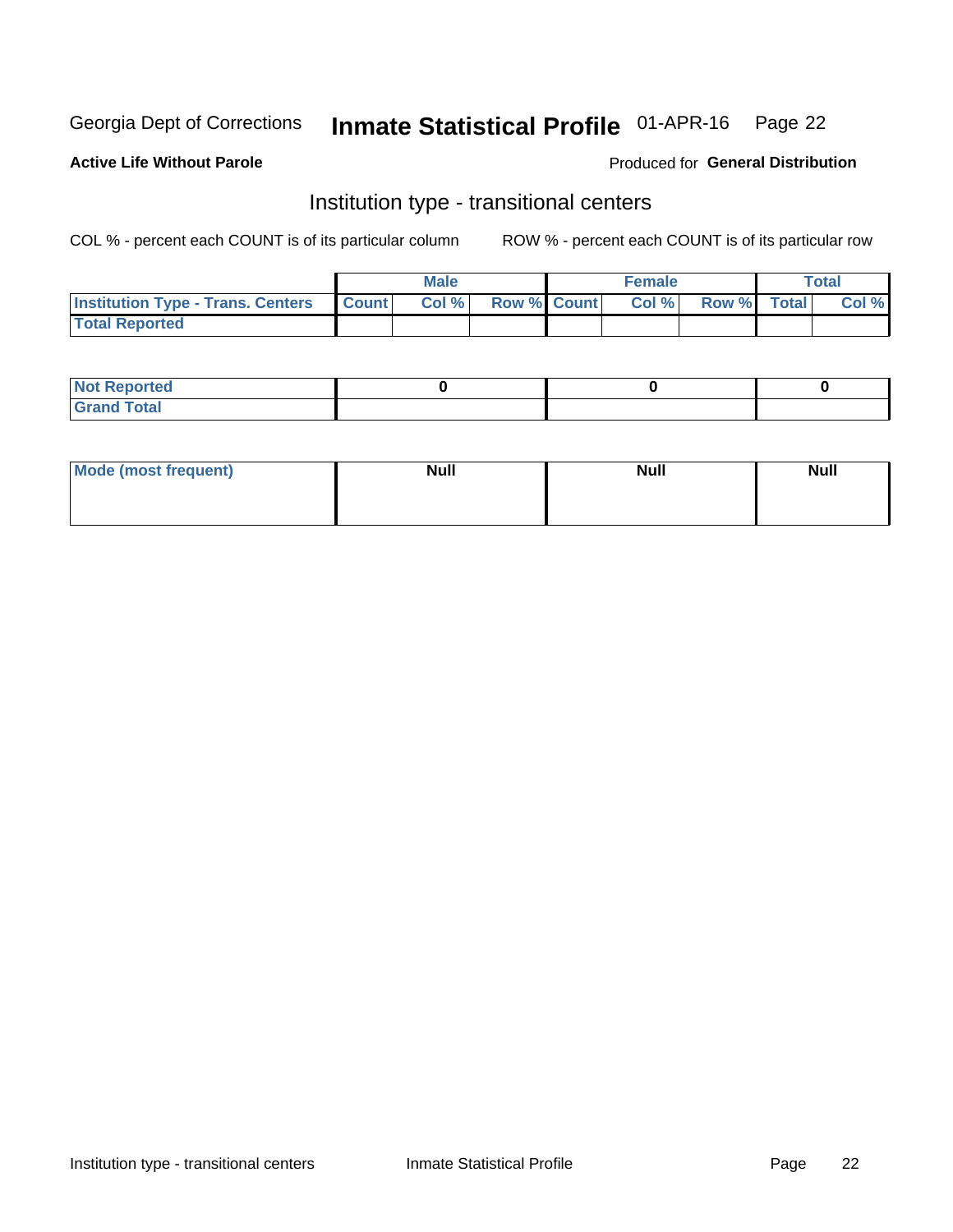## Inmate Statistical Profile 01-APR-16 Page 23

**Active Life Without Parole** 

Produced for General Distribution

## Institution type - county prisons

COL % - percent each COUNT is of its particular column

|                                                    | <b>Male</b> |  | <b>Female</b>            |             | <b>Total</b> |
|----------------------------------------------------|-------------|--|--------------------------|-------------|--------------|
| <b>Institution Type - County Prisons   Count  </b> | Col %       |  | <b>Row % Count Col %</b> | Row % Total | Col %        |
| <b>Total Reported</b>                              |             |  |                          |             |              |

| <b>Not Reported</b>   |  |  |
|-----------------------|--|--|
| <b>Total</b><br>Granc |  |  |

| Mode (most frequent) | <b>Null</b> | <b>Null</b><br><b>Null</b> |
|----------------------|-------------|----------------------------|
|                      |             |                            |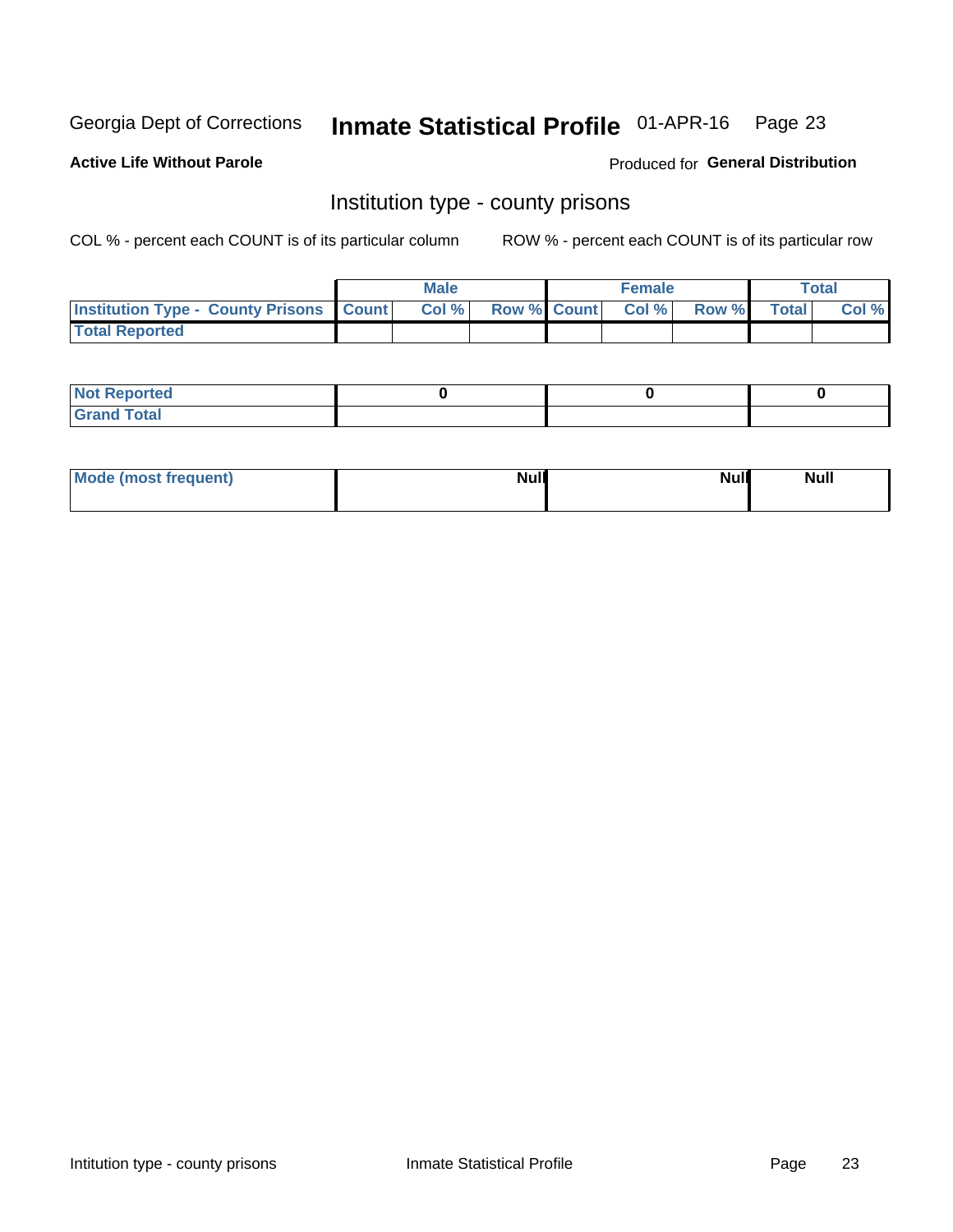#### Inmate Statistical Profile 01-APR-16 Page 24

### **Active Life Without Parole**

### Produced for General Distribution

## Institution type - state prisons

COL % - percent each COUNT is of its particular column

ROW % - percent each COUNT is of its particular row

|                                         |                | <b>Male</b>               |         |              | <b>Female</b>          |         | <b>Total</b>       |                    |
|-----------------------------------------|----------------|---------------------------|---------|--------------|------------------------|---------|--------------------|--------------------|
| <b>Institution Type - State Prisons</b> | <b>Count</b>   | Col %                     | Row %   | <b>Count</b> | Col %                  | Row %   | <b>Total</b>       | Col %              |
| <b>Arrendale State Prison</b>           |                |                           |         | 23           | 56.10%                 | 100.00% | 23                 | 1.94%              |
| <b>Augusta State Med. Prison</b>        | 63             | 5.50%                     | 100.00% |              |                        |         | 63                 | 5.31%              |
| <b>Autry State Prison</b>               |                | .09%                      | 100.00% |              |                        |         |                    | .08%               |
| <b>Baldwin State Prison</b>             | 31             | 2.71%                     | 100.00% |              |                        |         | 31                 | 2.61%              |
| <b>Central State Prison</b>             | 2              | .17%                      | 100.00% |              |                        |         | 2                  | .17%               |
| <b>Coastal State Prison</b>             | $\overline{2}$ | .17%                      | 100.00% |              |                        |         | $\overline{2}$     | .17%               |
| <b>Ga Diag Class Prison</b>             | 40             | 3.49%                     | 100.00% |              |                        |         | 40                 | 3.37%              |
| <b>Ga State Prison</b>                  | 26             | 2.27%                     | 100.00% |              |                        |         | 26                 | 2.19%              |
| <b>Hancock State Prison</b>             | 115            | 10.03%                    | 100.00% |              |                        |         | 115                | 9.69%              |
| <b>Hays State Prison</b>                | 131            | 11.43%                    | 100.00% |              |                        |         | 131                | 11.04%             |
| <b>Macon State Prison</b>               | 206            | 17.98%                    | 100.00% |              |                        |         | 206                | 17.35%             |
| <b>Phillips State Prison</b>            | 17             | 1.48%                     | 100.00% |              |                        |         | 17                 | 1.43%              |
| <b>Pulaski State Prison</b>             |                |                           |         | 18           | 43.90%                 | 100.00% | 18                 | 1.52%              |
| <b>Smith State Prison</b>               | 148            | 12.91%                    | 100.00% |              |                        |         | 148                | 12.47%             |
| <b>Telfair State Prison</b>             | 142            | 12.39%                    | 100.00% |              |                        |         | 142                | 11.96%             |
| <b>Valdosta State Prison</b>            | 114            | 9.95%                     | 100.00% |              |                        |         | 114                | 9.60%              |
| <b>Ware State Prison</b>                | 108            | 9.42%                     | 100.00% |              |                        |         | 108                | 9.10%              |
| <b>Total Reported</b>                   | 1,146          | 100%                      | 96.55%  | 41           | 100%                   | 3.45%   | 1,187              | $\overline{100\%}$ |
| <b>Not Reported</b>                     |                | 0                         |         |              | 0                      |         | 0                  |                    |
| <b>Grand Total</b>                      |                | 1,146                     |         |              | $\overline{41}$        |         |                    | 1,187              |
| Mode (most frequent)                    |                | <b>Macon State Prison</b> |         |              | Arrendale State Prison |         | <b>Macon State</b> |                    |

Prison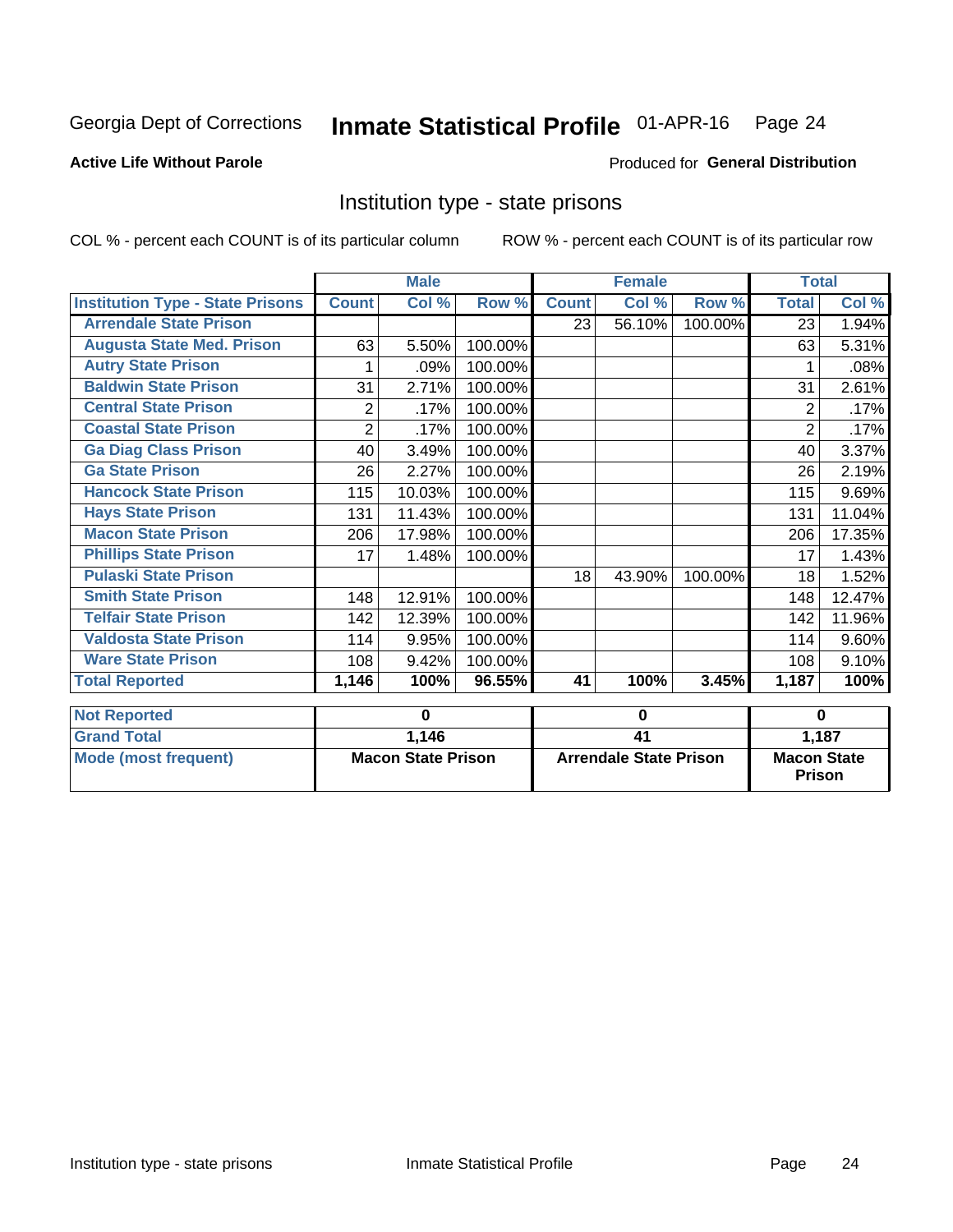## Inmate Statistical Profile 01-APR-16 Page 25

### **Active Life Without Parole**

### Produced for General Distribution

## Institution type - private prisons

COL % - percent each COUNT is of its particular column

|                                                 | <b>Male</b> |                    | <b>Female</b> |             | Total |
|-------------------------------------------------|-------------|--------------------|---------------|-------------|-------|
| <b>Institution Type - Private Prisons Count</b> | Col %       | <b>Row % Count</b> | Col %         | Row % Total | Col % |
| <b>Total Reported</b>                           |             |                    |               |             |       |

| Not Reported          |  |  |
|-----------------------|--|--|
| <b>Cotal</b><br>_____ |  |  |

| <b>Mo</b><br>frequent) | <b>Null</b> | <b>Null</b> | . . I *<br><b>IVUII</b> |
|------------------------|-------------|-------------|-------------------------|
|                        |             |             |                         |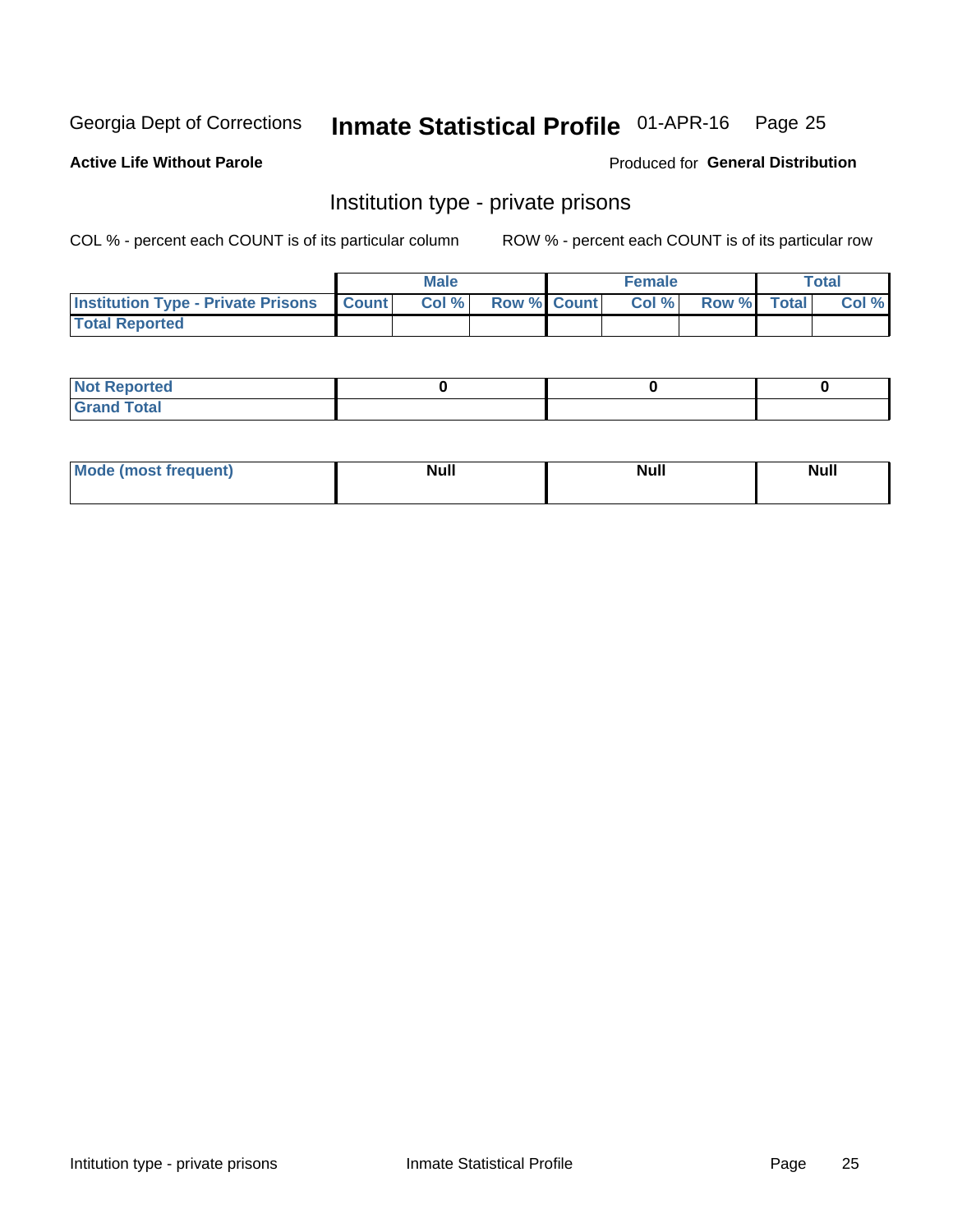#### Inmate Statistical Profile 01-APR-16 Page 26

### **Active Life Without Parole**

### Produced for General Distribution

## Institution type - inmate boot camp

COL % - percent each COUNT is of its particular column

|                                      |              | <b>Male</b> |               |              | <b>Female</b> |             | <b>Total</b> |
|--------------------------------------|--------------|-------------|---------------|--------------|---------------|-------------|--------------|
| <b>Institution Type - Boot Camps</b> | <b>Count</b> | Col %       | <b>Row %I</b> | <b>Count</b> | Col %         | Row % Total | Col %        |
| <b>Total Rported</b>                 |              |             |               |              |               |             |              |

| <b>Not Reported</b>            |  |  |
|--------------------------------|--|--|
| <b>Total</b><br>C <sub>r</sub> |  |  |

| Mod<br>uamo | Nul.<br>$- - - - - -$ | <b>Null</b> | . .<br>uu.<br>------ |
|-------------|-----------------------|-------------|----------------------|
|             |                       |             |                      |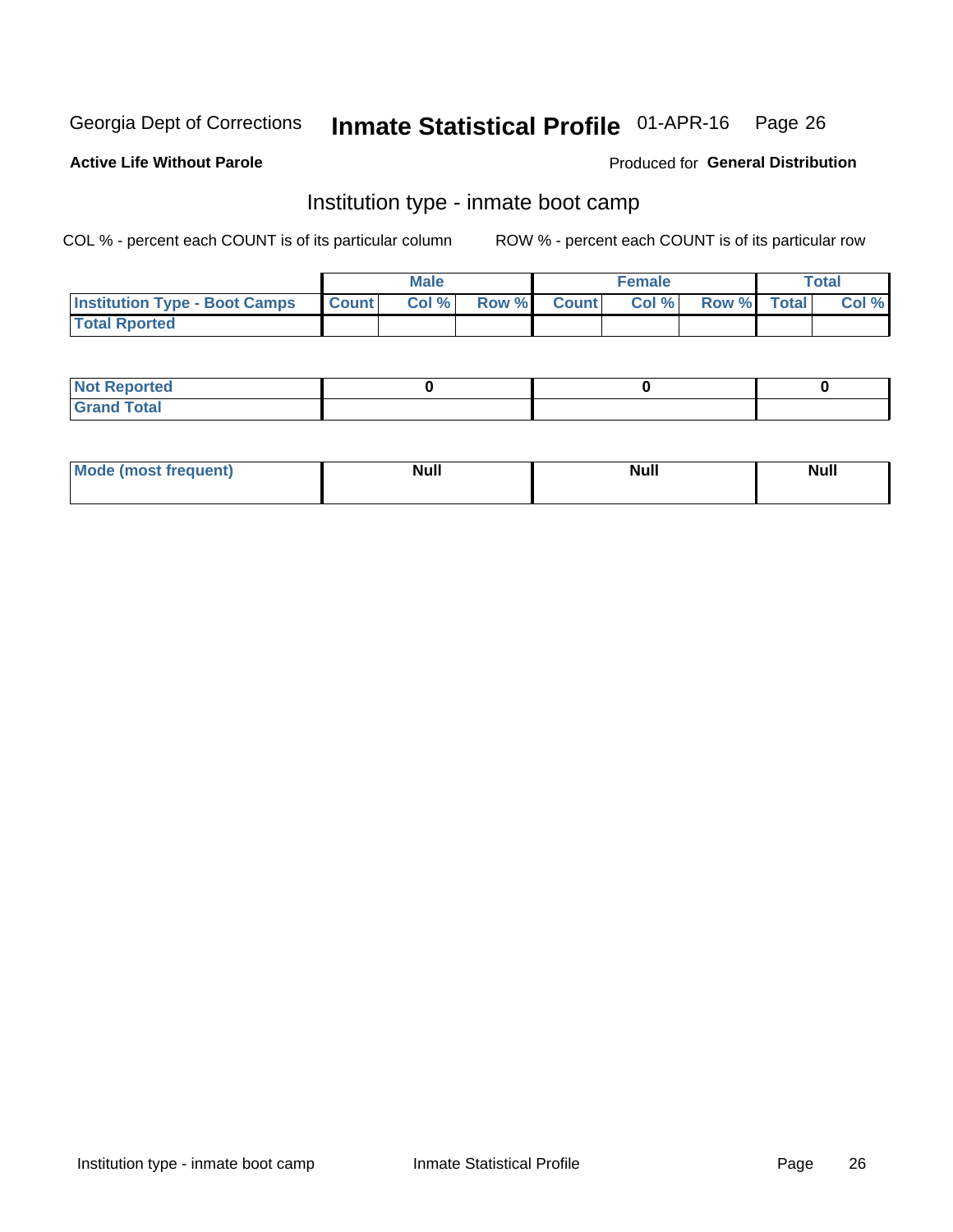#### Inmate Statistical Profile 01-APR-16 Page 27

**Active Life Without Parole** 

Produced for General Distribution

## Number of disciplinary reports

COL % - percent each COUNT is of its particular column

|                                       |              | <b>Male</b> |             |    | <b>Female</b> |          |       | <b>Total</b> |
|---------------------------------------|--------------|-------------|-------------|----|---------------|----------|-------|--------------|
| <b>Number of Disciplinary Reports</b> | <b>Count</b> | Col %       | Row % Count |    | Col %         | Row %    | Total | Col %        |
|                                       | 288          | 25.13%      | 93.81%      | 19 | 46.34%        | $6.19\%$ | 307   | 25.86%       |
|                                       | 162          | 14.14%      | 97.01%      | 5  | 12.20%        | 2.99%    | 167   | 14.07%       |
|                                       | 110          | $9.60\%$    | 94.83%      | 6  | 14.63%        | 5.17%    | 116   | 9.77%        |
| 3                                     | 79           | 6.89%       | 97.53%      | 2  | 4.88%         | 2.47%    | 81    | 6.82%        |
|                                       | 61           | 5.32%       | 95.31%      | 3  | 7.32%         | 4.69%    | 64    | 5.39%        |
| 5                                     | 58           | 5.06%       | 100.00%     |    |               |          | 58    | 4.89%        |
| <b>More Than 5</b>                    | 388          | 33.86%      | 98.48%      | 6  | 14.63%        | 1.52%    | 394   | 33.19%       |
| <b>Total Reported</b>                 | 1,146        | 100%        | 96.55%      | 41 | 100%          | 3.45%    | 1,187 | 100%         |

| <b>ted</b><br>NO |      |     |
|------------------|------|-----|
| <b>Total</b>     | .146 | 407 |

| Mean (average)         | 7.52 | 4.22 | 7.40 |
|------------------------|------|------|------|
| <b>Median (middle)</b> |      |      |      |
| Mode (most frequent)   |      |      |      |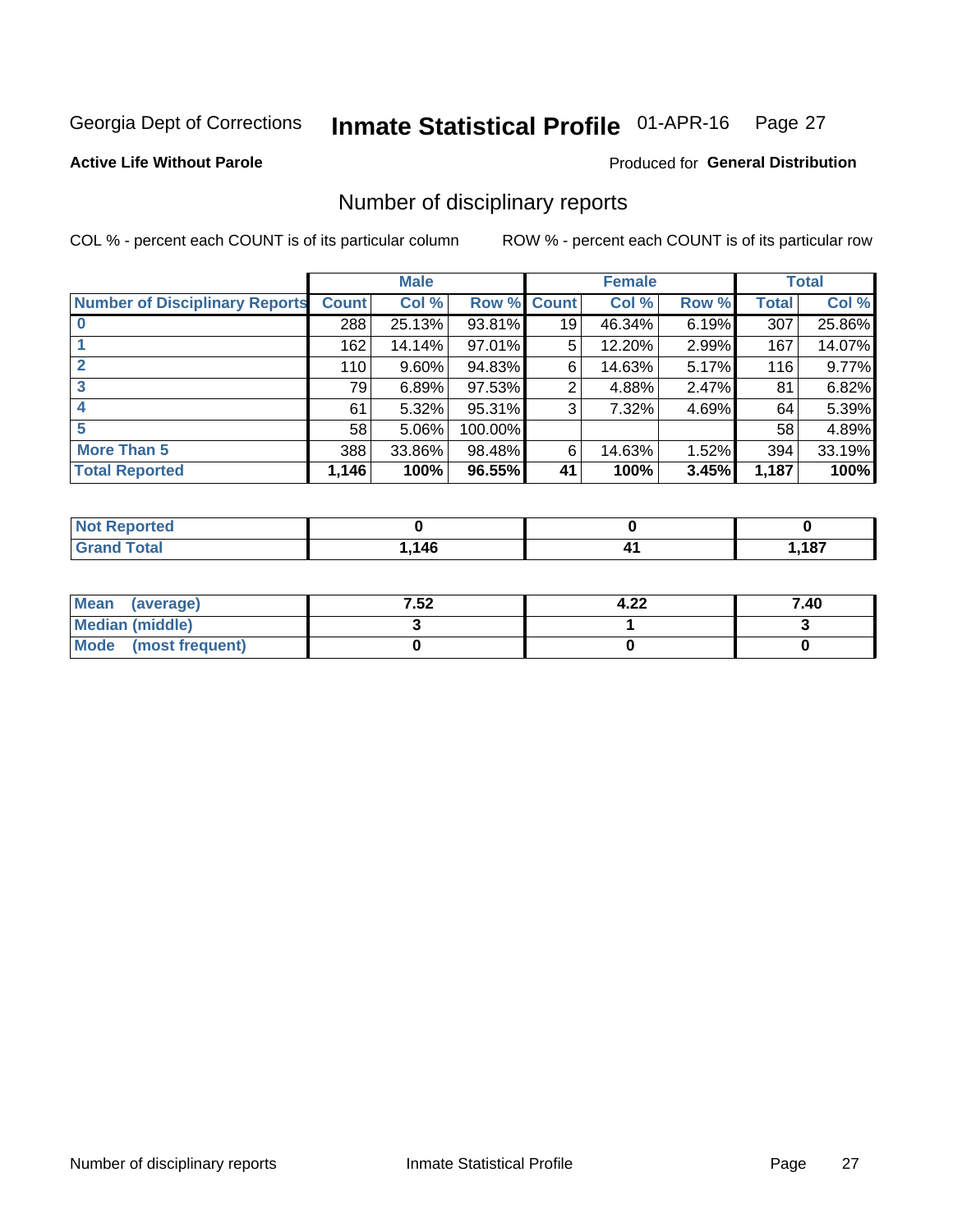## Inmate Statistical Profile 01-APR-16 Page 28

### **Active Life Without Parole**

### **Produced for General Distribution**

## Number of transfers

COL % - percent each COUNT is of its particular column

|                            |         | <b>Male</b> |        |              | <b>Female</b> |          |              | <b>Total</b> |
|----------------------------|---------|-------------|--------|--------------|---------------|----------|--------------|--------------|
| <b>Number of Transfers</b> | Count l | Col %       | Row %  | <b>Count</b> | Col %         | Row %    | <b>Total</b> | Col %        |
|                            | 21      | 1.83%       | 70.00% | 9            | 21.95%        | 30.00%   | 30           | 2.53%        |
|                            | 307     | 26.79%      | 94.75% | 17           | 41.46%        | 5.25%    | 324          | 27.30%       |
| 2                          | 160     | 13.96%      | 96.39% | 6            | 14.63%        | 3.61%    | 166          | 13.98%       |
| 3                          | 103     | $8.99\%$    | 97.17% | 3            | 7.32%         | $2.83\%$ | 106          | 8.93%        |
|                            | 74      | 6.46%       | 98.67% |              | 2.44%         | 1.33%    | 75           | 6.32%        |
| 5                          | 62      | 5.41%       | 98.41% |              | 2.44%         | 1.59%    | 63           | 5.31%        |
| <b>More Than 5</b>         | 419     | 36.56%      | 99.05% | 4            | 9.76%         | 0.95%    | 423          | 35.64%       |
| <b>Total Reported</b>      | 1,146   | 100%        | 96.55% | 41           | 100%          | 3.45%    | 1,187        | 100.0%       |

| prted<br><b>NOT REDC</b> |      |      |
|--------------------------|------|------|
| Total                    | ,146 | ,187 |

| Mean (average)       | 5.90 | 1.85 | 5.76 |
|----------------------|------|------|------|
| Median (middle)      |      |      |      |
| Mode (most frequent) |      |      |      |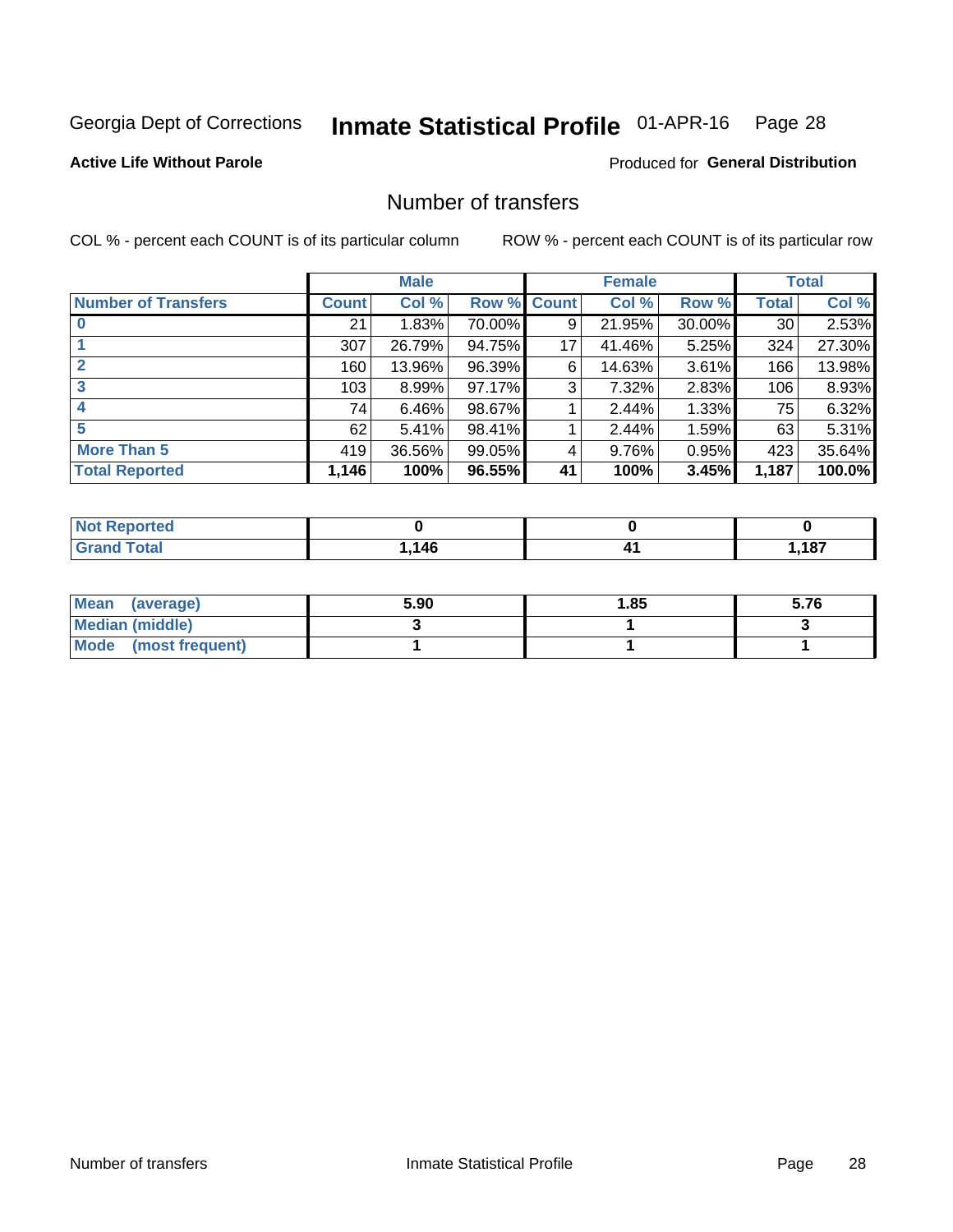## Inmate Statistical Profile 01-APR-16 Page 29

**Active Life Without Parole** 

Produced for General Distribution

## Number of escapes

COL % - percent each COUNT is of its particular column

|                          |              | <b>Male</b> |                    |    | <b>Female</b> |          |       | Total  |
|--------------------------|--------------|-------------|--------------------|----|---------------|----------|-------|--------|
| <b>Number of Escapes</b> | <b>Count</b> | Col %       | <b>Row % Count</b> |    | Col %         | Row %    | Total | Col %  |
|                          | ا 142.       | $99.65\%$   | 96.53%             | 41 | $100.00\%$    | $3.47\%$ | 1,183 | 99.66% |
|                          |              | 0.17%       | 100.00%            |    |               |          |       | 0.17%  |
|                          |              | 0.17%       | $100.00\%$         |    |               |          |       | 0.17%  |
| <b>Total Reported</b>    | $.146+$      | 100%        | $96.55\%$          | 41 | 100%          | 3.45%    | 1.187 | 100%   |

| <b>orted</b><br><b>NOT</b><br>, Repor |      |     |                       |
|---------------------------------------|------|-----|-----------------------|
| <b>f</b> otal<br><b>Grand</b>         | .146 | ,,, | <b>407</b><br>. . v / |

| Mean (average)       |  | י ש |
|----------------------|--|-----|
| Median (middle)      |  |     |
| Mode (most frequent) |  |     |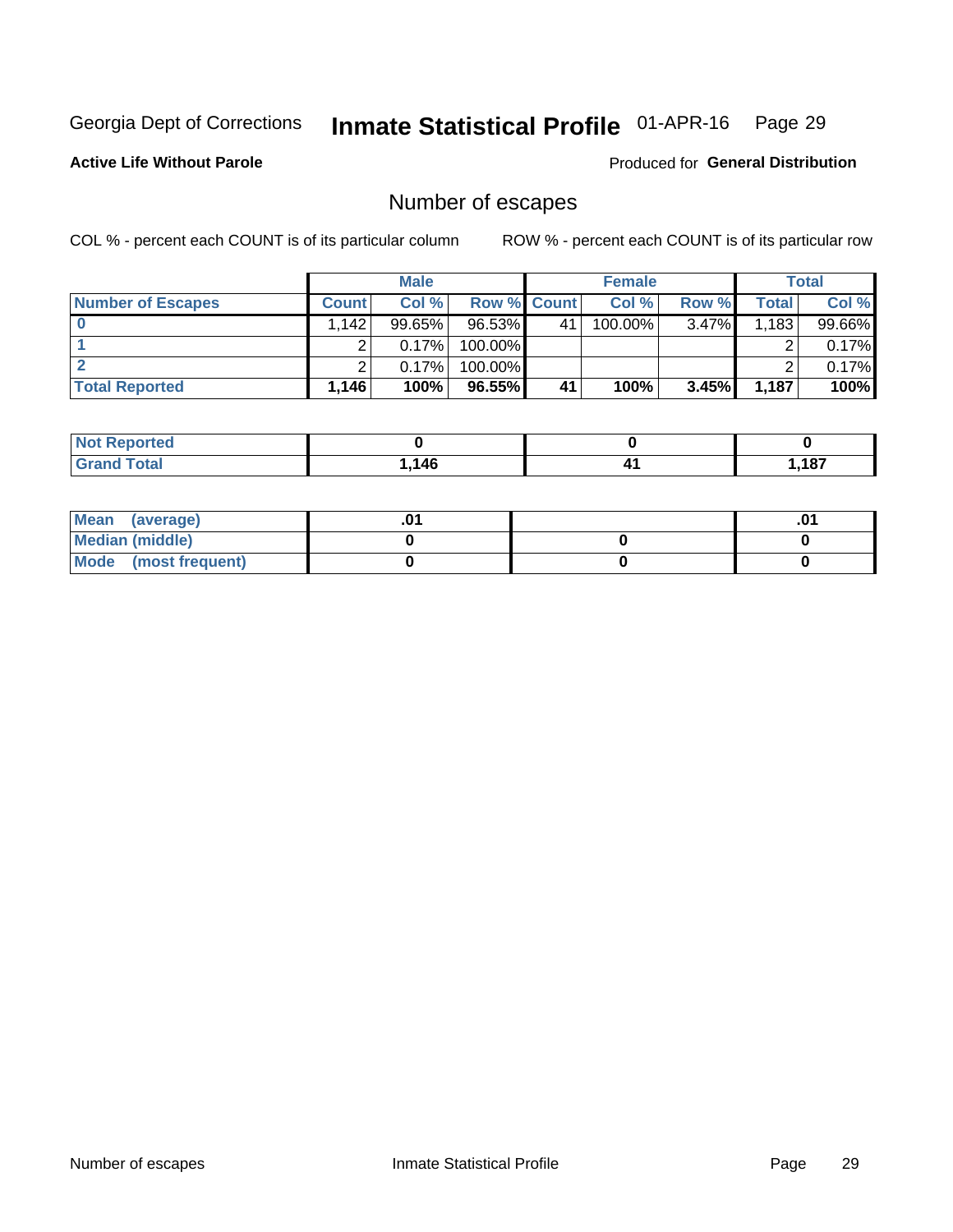### **Active Life Without Parole**

## **Produced for General Distribution**

## Time served in current (or last) institution

COL % - percent each COUNT is of its particular column

|                            |              | <b>Male</b> |         |                | <b>Female</b> |       |              | <b>Total</b> |
|----------------------------|--------------|-------------|---------|----------------|---------------|-------|--------------|--------------|
| <b>Time In Institution</b> | <b>Count</b> | Col %       | Row %   | <b>Count</b>   | Col %         | Row % | <b>Total</b> | Col %        |
| 0 to 3 months              | 150          | 13.09%      | 93.17%  | 11             | 26.83%        | 6.83% | 161          | 13.56%       |
| <b>3.01 to 6 months</b>    | 115          | 10.03%      | 97.46%  | 3              | 7.32%         | 2.54% | 118          | 9.94%        |
| 6.01 to 9 months           | 49           | 4.28%       | 94.23%  | 3              | 7.32%         | 5.77% | 52           | 4.38%        |
| 9.01 to 12 months          | 55           | 4.80%       | 96.49%  | $\overline{2}$ | 4.88%         | 3.51% | 57           | 4.80%        |
| 12.01 to 18 months         | 115          | 10.03%      | 96.64%  | 4              | 9.76%         | 3.36% | 119          | 10.03%       |
| <b>18.01 to 24 months</b>  | 106          | 9.25%       | 97.25%  | 3              | 7.32%         | 2.75% | 109          | 9.18%        |
| $2.01$ to 3 years          | 163          | 14.22%      | 97.02%  | 5              | 12.20%        | 2.98% | 168          | 14.15%       |
| $3.01$ to 4 years          | 106          | 9.25%       | 99.07%  | 1              | 2.44%         | 0.93% | 107          | 9.01%        |
| 4.01 to 5 years            | 78           | 6.81%       | 91.76%  | 7              | 17.07%        | 8.24% | 85           | 7.16%        |
| 5.01 to 6 years            | 47           | 4.10%       | 97.92%  | 1              | 2.44%         | 2.08% | 48           | 4.04%        |
| 6.01 to 7 years            | 41           | 3.58%       | 100.00% |                |               |       | 41           | 3.45%        |
| 7.01 to 8 years            | 29           | 2.53%       | 100.00% |                |               |       | 29           | 2.44%        |
| 8.01 to 9 years            | 19           | 1.66%       | 100.00% |                |               |       | 19           | 1.60%        |
| 9.01 to 10 years           | 18           | 1.57%       | 100.00% |                |               |       | 18           | 1.52%        |
| Over 10 years              | 55           | 4.80%       | 98.21%  | 1              | 2.44%         | 1.79% | 56           | 4.72%        |
| <b>Total Reported</b>      | 1,146        | 100%        | 96.55%  | 41             | 100%          | 3.45% | 1,187        | 100%         |

| Reported<br><b>NOT</b> |    |      |
|------------------------|----|------|
| <i>i</i> otal          | 46 | ,187 |

| <b>Mean</b><br>(average) | 35 months | 24 months | 35 months |
|--------------------------|-----------|-----------|-----------|
| Median (middle)          | 23 months | 15 months | 23 months |
| Mode (most frequent)     | 18 months | 2 months  | 1 months  |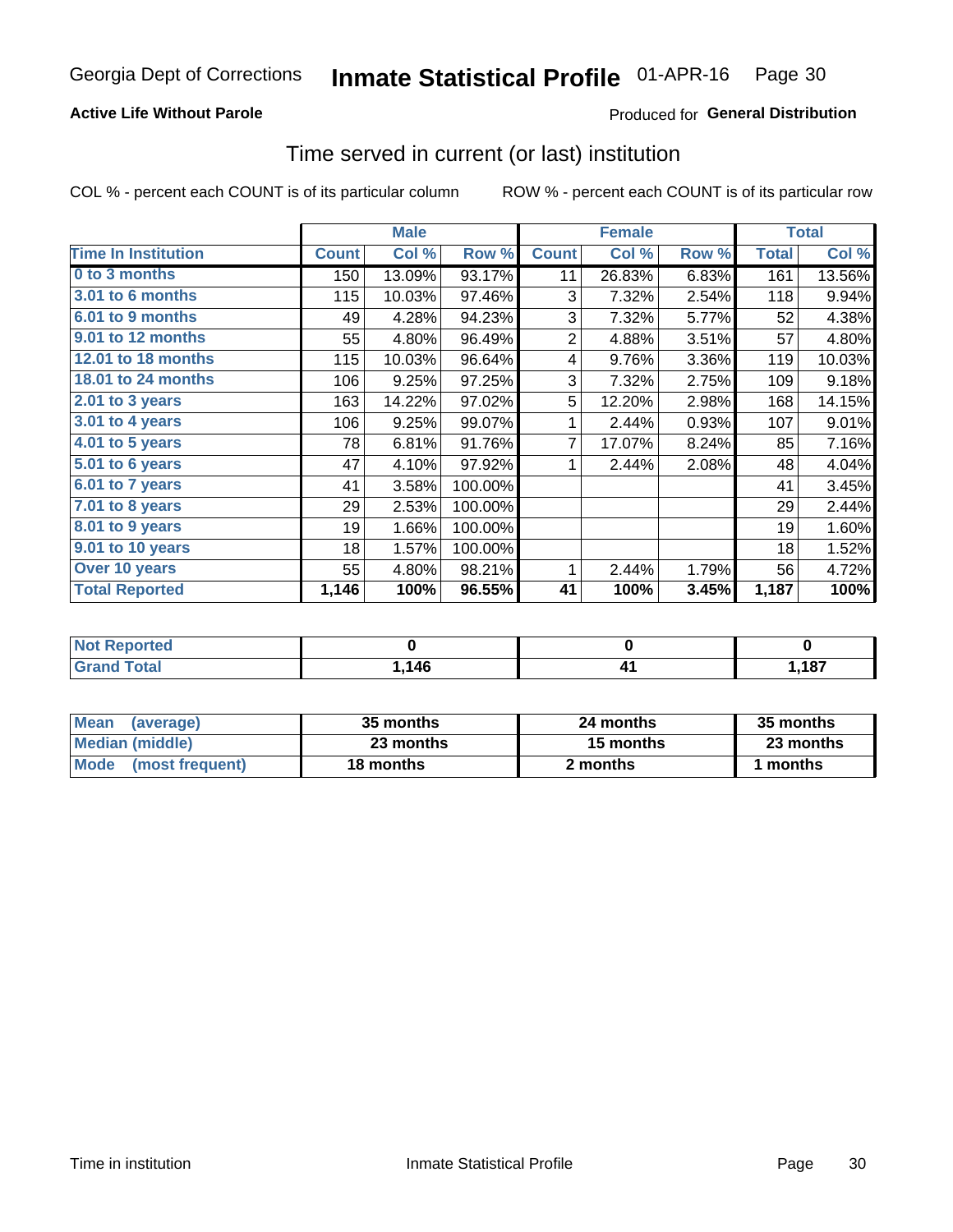#### Inmate Statistical Profile 01-APR-16 Page 31

### **Active Life Without Parole**

### Produced for General Distribution

## Highest grade level attained

COL % - percent each COUNT is of its particular column

|                              |                          | <b>Male</b> |         |                 | <b>Female</b> |        |                | <b>Total</b> |
|------------------------------|--------------------------|-------------|---------|-----------------|---------------|--------|----------------|--------------|
| <b>Grade Level</b>           | <b>Count</b>             | Col %       | Row %   | <b>Count</b>    | Col %         | Row %  | <b>Total</b>   | Col %        |
| No school at all             | $\overline{2}$           | 0.22%       | 100.00% |                 |               |        | $\overline{2}$ | 0.21%        |
| Grade 1                      | 1                        | 0.11%       | 100.00% |                 |               |        | 1              | 0.11%        |
| <b>Grade 2</b>               | 1                        | 0.11%       | 100.00% |                 |               |        | 1              | 0.11%        |
| Grade 3                      | $\overline{2}$           | 0.22%       | 100.00% |                 |               |        | $\overline{2}$ | 0.21%        |
| Grade 4                      | 4                        | 0.44%       | 100.00% |                 |               |        | 4              | 0.43%        |
| <b>Grade 5</b>               | 1                        | 0.11%       | 100.00% |                 |               |        | 1              | 0.11%        |
| <b>Grade 6</b>               | 8                        | 0.87%       | 100.00% |                 |               |        | 8              | 0.85%        |
| Grade 7                      | 35                       | 3.83%       | 100.00% |                 |               |        | 35             | 3.74%        |
| Grade 8                      | 69                       | 7.54%       | 100.00% |                 |               |        | 69             | 7.37%        |
| Grade 9                      | 124                      | 13.55%      | 97.64%  | 3               | 14.29%        | 2.36%  | 127            | 13.57%       |
| Grade 10                     | 172                      | 18.80%      | 97.18%  | 5               | 23.81%        | 2.82%  | 177            | 18.91%       |
| Grade 11                     | 150                      | 16.39%      | 98.68%  | $\overline{2}$  | 9.52%         | 1.32%  | 152            | 16.24%       |
| <b>Grade 12 or GED</b>       | 216                      | 23.61%      | 96.43%  | 8               | 38.10%        | 3.57%  | 224            | 23.93%       |
| Some tech school             | 13                       | 1.42%       | 92.86%  | 1               | 4.76%         | 7.14%  | 14             | 1.50%        |
| <b>Completed tech school</b> | 14                       | 1.53%       | 100.00% |                 |               |        | 14             | 1.50%        |
| College, 1 year              | 31                       | 3.39%       | 100.00% |                 |               |        | 31             | 3.31%        |
| College, 2 year              | 34                       | 3.72%       | 97.14%  | 1               | 4.76%         | 2.86%  | 35             | 3.74%        |
| College, 3 year              | 14                       | 1.53%       | 100.00% |                 |               |        | 14             | 1.50%        |
| <b>Bachelor's degree</b>     | 16                       | 1.75%       | 100.00% |                 |               |        | 16             | 1.71%        |
| <b>Master's degree</b>       | $\overline{\mathcal{A}}$ | 0.44%       | 100.00% |                 |               |        | 4              | 0.43%        |
| Ph.D. degree                 | 1                        | 0.11%       | 50.00%  | 1               | 4.76%         | 50.00% | $\overline{c}$ | 0.21%        |
| Law degree                   | 2                        | 0.22%       | 100.00% |                 |               |        | $\overline{2}$ | 0.21%        |
| <b>Medical degree</b>        | 1                        | 0.11%       | 100.00% |                 |               |        | 1              | 0.11%        |
| <b>Total Reported</b>        | 915                      | 100%        | 97.76%  | $\overline{21}$ | 100%          | 2.24%  | 936            | 100.0%       |

| ттео | ີ<br>2J I<br>$- - -$ | <u>nr</u><br>ZU | つにィ<br>ZJ I  |
|------|----------------------|-----------------|--------------|
|      | 146                  |                 | 407<br>. . 0 |

| <b>Mean</b><br>(average)       | 10.73           | 11.52           | 10.74             |
|--------------------------------|-----------------|-----------------|-------------------|
| Median (middle)                | Grade 11        | Grade 12 or GED | Grade 11          |
| <b>Mode</b><br>(most frequent) | Grade 12 or GED | Grade 12 or GED | I Grade 12 or GED |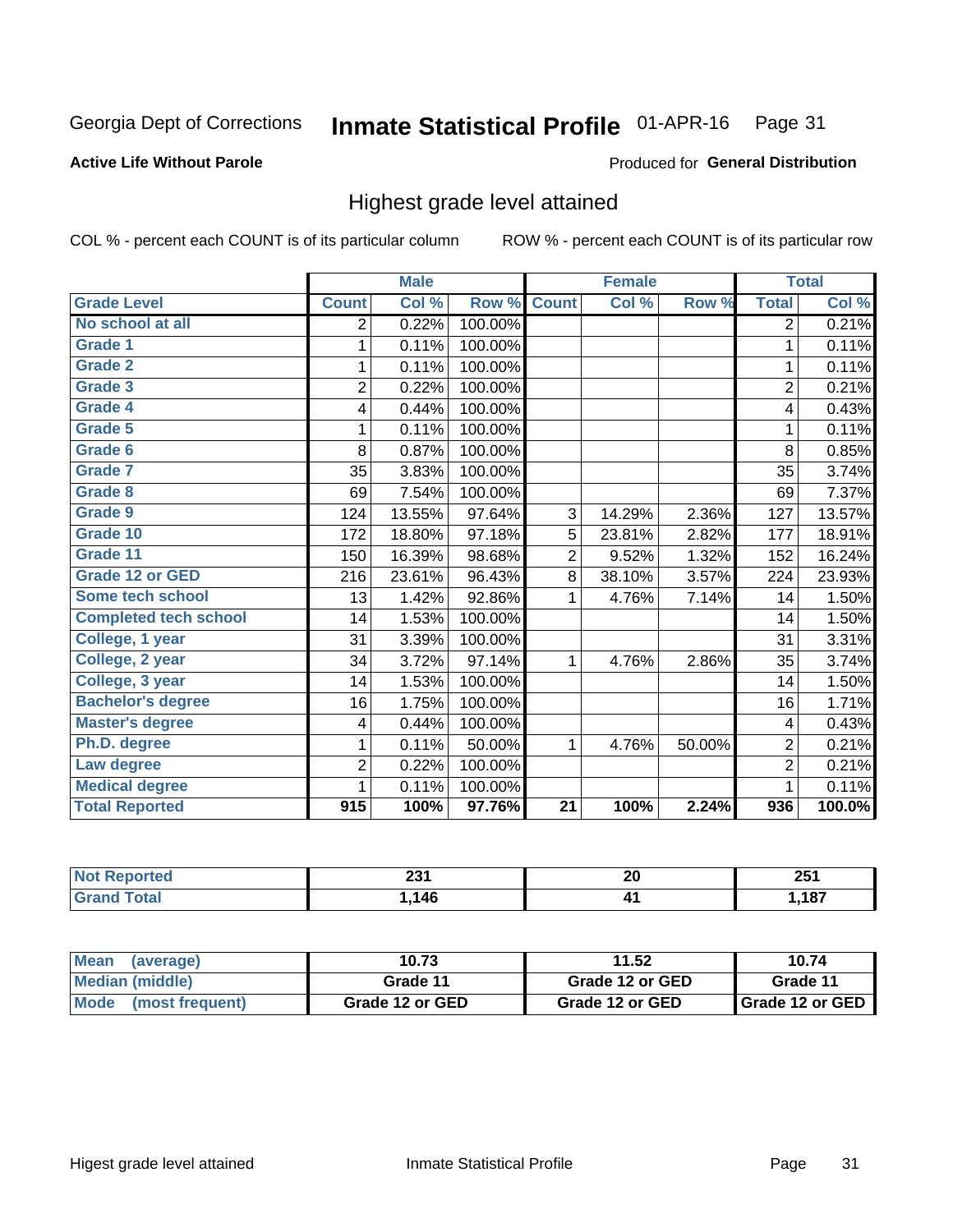#### Inmate Statistical Profile 01-APR-16 Page 32

### **Active Life Without Parole**

### **Produced for General Distribution**

## Culture fair IQ scores

COL % - percent each COUNT is of its particular column

|                       |              | <b>Male</b> |                    |                 | <b>Female</b> |       |              | <b>Total</b> |
|-----------------------|--------------|-------------|--------------------|-----------------|---------------|-------|--------------|--------------|
| <b>IQ Scores</b>      | <b>Count</b> | Col %       | <b>Row % Count</b> |                 | Col %         | Row % | <b>Total</b> | Col %        |
| $60 - 69$             | 35           | 3.41%       | 100.00%            |                 |               |       | 35           | 3.31%        |
| $70 - 79$             | 78           | 7.60%       | 97.50%             | $\overline{2}$  | 6.67%         | 2.50% | 80           | 7.58%        |
| $80 - 89$             | 142          | 13.84%      | 95.95%             | 6               | 20.00%        | 4.05% | 148          | 14.02%       |
| $90 - 99$             | 251          | 24.46%      | 95.80%             | 11              | 36.67%        | 4.20% | 262          | 24.81%       |
| $100 - 109$           | 287          | 27.97%      | 98.29%             | 5               | 16.67%        | 1.71% | 292          | 27.65%       |
| $110 - 119$           | 191          | 18.62%      | 98.45%             | 3               | 10.00%        | 1.55% | 194          | 18.37%       |
| $120 - 129$           | 40           | 3.90%       | 93.02%             | 3               | 10.00%        | 6.98% | 43           | 4.07%        |
| $130 - 139$           | 2            | 0.19%       | 100.00%            |                 |               |       | 2            | 0.19%        |
| <b>Total Reported</b> | 1,026        | 100%        | 97.16%             | 30 <sup>1</sup> | 100.0%        | 2.84% | 1,056        | 100%         |

| <b>Not Reported</b>  | 109   | 447   |
|----------------------|-------|-------|
| Not Valid (under 60) |       | 14    |
| <b>Grand Total</b>   | 1,146 | 1,187 |

| <b>Mean</b><br>(average) | 98  | 98 | 98  |
|--------------------------|-----|----|-----|
| <b>Median (middle)</b>   | 100 | 96 | 100 |
| Mode (most frequent)     | 99  |    | 99  |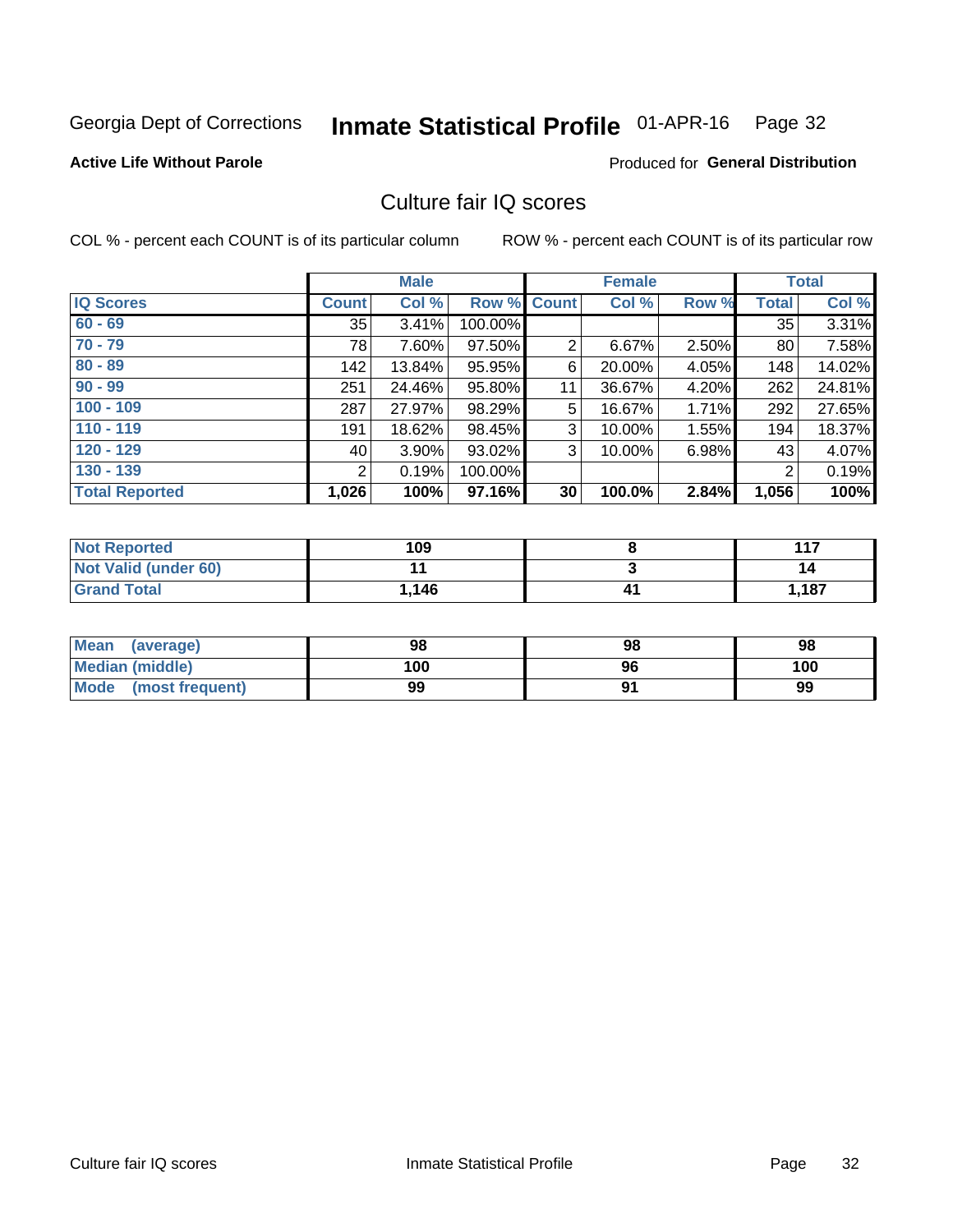#### Inmate Statistical Profile 01-APR-16 Page 33

### **Active Life Without Parole**

### Produced for General Distribution

## Wide Range Achievement Test (WRAT) reading score

COL % - percent each COUNT is of its particular column

|                           |              | <b>Male</b> |         |                | <b>Female</b> |          |              | <b>Total</b> |
|---------------------------|--------------|-------------|---------|----------------|---------------|----------|--------------|--------------|
| <b>WRAT Reading Score</b> | <b>Count</b> | Col %       | Row %   | <b>Count</b>   | Col %         | Row %    | <b>Total</b> | Col %        |
| $0.1$ to $0.9$            | 23           | 2.19%       | 100.00% |                |               |          | 23           | 2.13%        |
| 1.0 to 1.9                | 16           | 1.53%       | 100.00% |                |               |          | 16           | 1.48%        |
| 2.0 to 2.9                | 39           | 3.72%       | 97.50%  | 1              | 3.03%         | 2.50%    | 40           | 3.70%        |
| 3.0 to 3.9                | 70           | 6.68%       | 95.89%  | 3              | 9.09%         | 4.11%    | 73           | 6.75%        |
| 4.0 to 4.9                | 83           | 7.92%       | 96.51%  | 3              | 9.09%         | 3.49%    | 86           | 7.96%        |
| 5.0 to 5.9                | 100          | 9.54%       | 98.04%  | $\overline{2}$ | 6.06%         | 1.96%    | 102          | 9.44%        |
| 6.0 to 6.9                | 95           | 9.06%       | 97.94%  | $\overline{2}$ | 6.06%         | $2.06\%$ | 97           | 8.97%        |
| 7.0 to 7.9                | $30$         | 2.86%       | 100.00% |                |               |          | 30           | 2.78%        |
| 8.0 to 8.9                | 79           | 7.54%       | 97.53%  | $\overline{2}$ | 6.06%         | 2.47%    | 81           | 7.49%        |
| 9.0 to 9.9                | 66           | 6.30%       | 97.06%  | $\overline{2}$ | 6.06%         | 2.94%    | 68           | 6.29%        |
| 10.0 to 10.9              | 52           | 4.96%       | 98.11%  | 1              | 3.03%         | 1.89%    | 53           | 4.90%        |
| 11.0 to 11.9              | 101          | 9.64%       | 95.28%  | 5              | 15.15%        | 4.72%    | 106          | 9.81%        |
| 12.0 to 12.9              | 238          | 22.71%      | 96.36%  | 9              | 27.27%        | 3.64%    | 247          | 22.85%       |
| 13                        | 56           | 5.34%       | 94.92%  | 3              | 9.09%         | 5.08%    | 59           | 5.46%        |
| <b>Total Reported</b>     | 1,048        | 100%        | 96.95%  | 33             | 100%          | 3.05%    | 1,081        | 100.0%       |
|                           |              |             |         |                |               |          |              |              |

| <b>Not Reported</b> | 98  | 106  |
|---------------------|-----|------|
| <b>Grand Total</b>  | 146 | .187 |

| Mean (average)       | 8.49 | 9.35 | 8.51 |
|----------------------|------|------|------|
| Median (middle)      | 8.9  | 11.2 | 8.9  |
| Mode (most frequent) | 12.9 | 12.9 | 12.9 |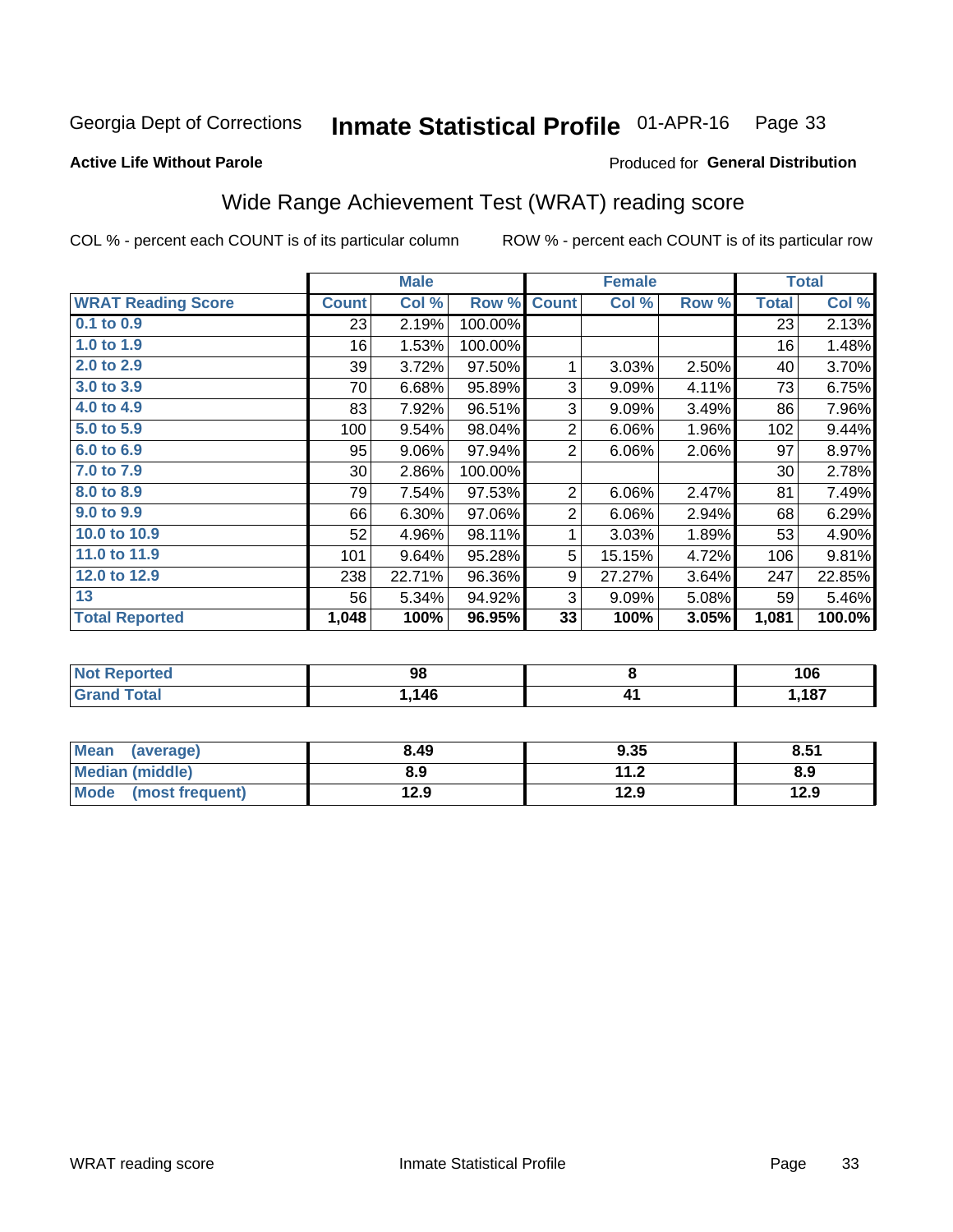#### Inmate Statistical Profile 01-APR-16 Page 34

Produced for General Distribution

### **Active Life Without Parole**

## Wide Range Achievement Test (WRAT) math score

COL % - percent each COUNT is of its particular column

|                              |                | <b>Male</b> |         |                | <b>Female</b> |        |                | <b>Total</b> |
|------------------------------|----------------|-------------|---------|----------------|---------------|--------|----------------|--------------|
| <b>WRAT Mathematic Score</b> | <b>Count</b>   | Col %       | Row %   | <b>Count</b>   | Col %         | Row %  | <b>Total</b>   | Col %        |
| 0.1 to 0.9                   | $\overline{2}$ | 0.19%       | 100.00% |                |               |        | $\overline{2}$ | 0.19%        |
| 1.0 to 1.9                   | 8              | 0.76%       | 100.00% |                |               |        | 8              | 0.74%        |
| 2.0 to 2.9                   | 24             | 2.29%       | 96.00%  | 1              | 3.03%         | 4.00%  | 25             | 2.31%        |
| 3.0 to 3.9                   | 59             | 5.63%       | 96.72%  | $\overline{2}$ | 6.06%         | 3.28%  | 61             | 5.64%        |
| 4.0 to 4.9                   | 114            | 10.88%      | 97.44%  | 3              | 9.09%         | 2.56%  | 117            | 10.82%       |
| 5.0 to 5.9                   | 144            | 13.74%      | 98.63%  | $\mathbf 2$    | 6.06%         | 1.37%  | 146            | 13.51%       |
| 6.0 to 6.9                   | 234            | 22.33%      | 97.50%  | 6              | 18.18%        | 2.50%  | 240            | 22.20%       |
| 7.0 to 7.9                   | 112            | 10.69%      | 97.39%  | 3              | 9.09%         | 2.61%  | 115            | 10.64%       |
| 8.0 to 8.9                   | 97             | 9.26%       | 97.00%  | 3              | 9.09%         | 3.00%  | 100            | 9.25%        |
| 9.0 to 9.9                   | 78             | 7.44%       | 95.12%  | 4              | 12.12%        | 4.88%  | 82             | 7.59%        |
| 10.0 to 10.9                 | 26             | 2.48%       | 100.00% |                |               |        | 26             | 2.41%        |
| 11.0 to 11.9                 | 33             | 3.15%       | 100.00% |                |               |        | 33             | 3.05%        |
| 12.0 to 12.9                 | 109            | 10.40%      | 93.16%  | 8              | 24.24%        | 6.84%  | 117            | 10.82%       |
| 13                           | 8              | 0.76%       | 88.89%  | 1              | 3.03%         | 11.11% | 9              | 0.83%        |
| <b>Total Reported</b>        | 1,048          | 100%        | 96.95%  | 33             | 100%          | 3.05%  | 1,081          | 100%         |
|                              |                |             |         |                |               |        |                |              |
|                              |                |             |         |                |               |        |                |              |

| <b>Not</b><br><b>Reported</b> | 98  | 106        |
|-------------------------------|-----|------------|
| <b>cotal</b>                  | 146 | 197<br>10. |

| <b>Mean</b><br>(average)       | 794<br>ا د. | 8.26 | 7.34 |
|--------------------------------|-------------|------|------|
| Median (middle)                | 6.9         | 7.O  | 6.9  |
| <b>Mode</b><br>(most frequent) | 12.9        | 12.9 | 12.9 |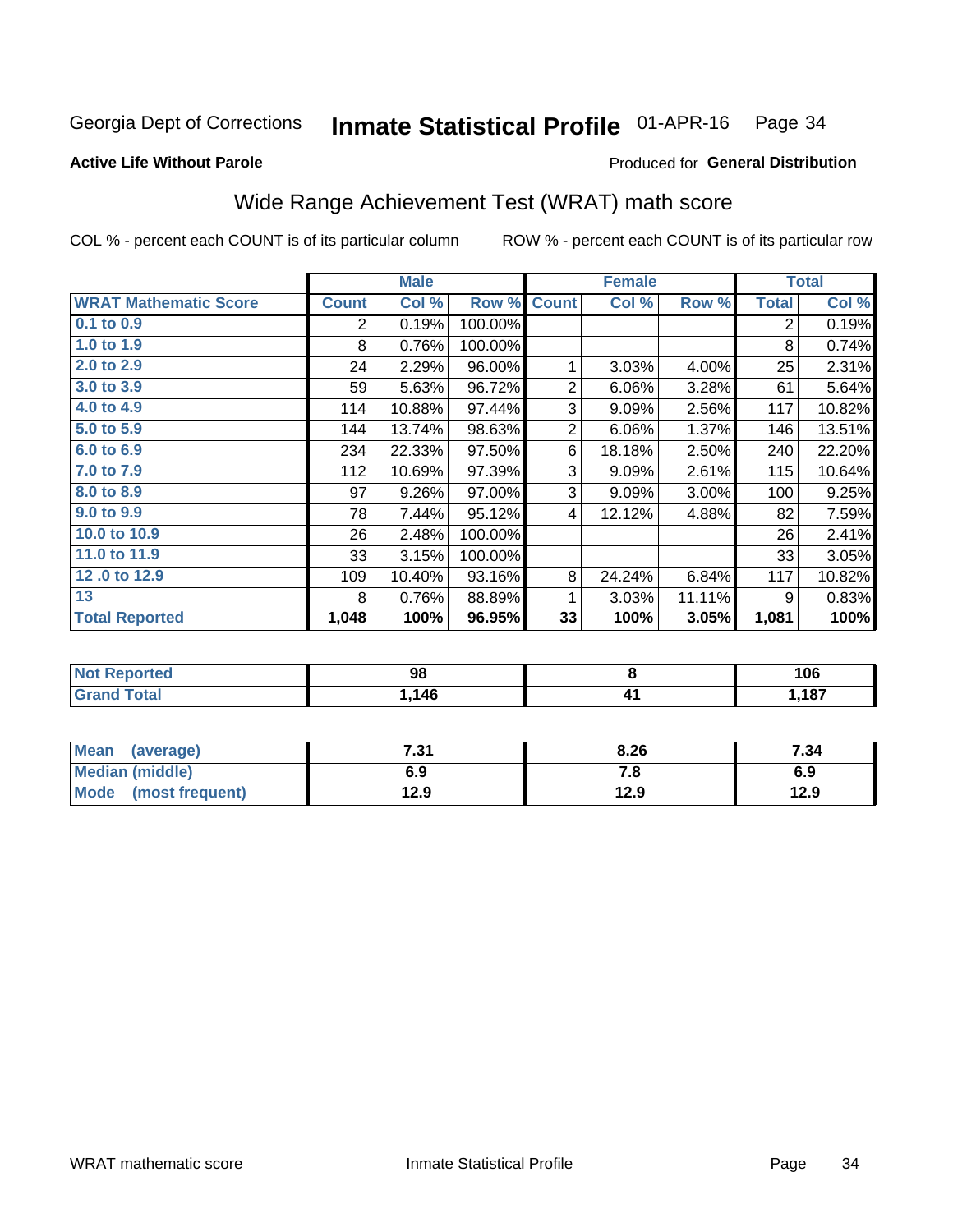#### Inmate Statistical Profile 01-APR-16 Page 35

### **Active Life Without Parole**

### Produced for General Distribution

## Wide Range Achievement Test (WRAT) spelling score

COL % - percent each COUNT is of its particular column

|                            |              | <b>Male</b> |         |                | <b>Female</b> |       |              | <b>Total</b> |
|----------------------------|--------------|-------------|---------|----------------|---------------|-------|--------------|--------------|
| <b>WRAT Spelling Score</b> | <b>Count</b> | Col %       | Row %   | <b>Count</b>   | Col %         | Row % | <b>Total</b> | Col %        |
| $0.1$ to $0.9$             | 17           | 1.63%       | 100.00% |                |               |       | 17           | 1.58%        |
| 1.0 to 1.9                 | 29           | 2.77%       | 100.00% |                |               |       | 29           | 2.69%        |
| 2.0 to 2.9                 | 51           | 4.88%       | 98.08%  | 1              | 3.03%         | 1.92% | 52           | 4.82%        |
| 3.0 to 3.9                 | 64           | 6.12%       | 96.97%  | $\overline{2}$ | 6.06%         | 3.03% | 66           | 6.12%        |
| 4.0 to 4.9                 | 65           | 6.21%       | 98.48%  | 1              | 3.03%         | 1.52% | 66           | 6.12%        |
| 5.0 to 5.9                 | 123          | 11.76%      | 99.19%  | 1              | 3.03%         | 0.81% | 124          | 11.49%       |
| 6.0 to 6.9                 | 100          | 9.56%       | 99.01%  | 1              | 3.03%         | 0.99% | 101          | $9.36\%$     |
| 7.0 to 7.9                 | 94           | 8.99%       | 96.91%  | 3              | 9.09%         | 3.09% | 97           | 8.99%        |
| 8.0 to 8.9                 | 93           | 8.89%       | 96.88%  | 3              | 9.09%         | 3.13% | 96           | 8.90%        |
| 9.0 to 9.9                 | 55           | 5.26%       | 100.00% |                |               |       | 55           | 5.10%        |
| 10.0 to 10.9               | 54           | 5.16%       | 100.00% |                |               |       | 54           | 5.00%        |
| 11.0 to 11.9               | 72           | 6.88%       | 94.74%  | 4              | 12.12%        | 5.26% | 76           | 7.04%        |
| 12.0 to 12.9               | 201          | 19.22%      | 92.63%  | 16             | 48.48%        | 7.37% | 217          | 20.11%       |
| 13                         | 28           | 2.68%       | 96.55%  | 1              | 3.03%         | 3.45% | 29           | 2.69%        |
| <b>Total Reported</b>      | 1,046        | 100%        | 96.94%  | 33             | 100%          | 3.06% | 1,079        | 100.0%       |

| <b>Not Reported</b>    | 100           |   | 108    |
|------------------------|---------------|---|--------|
| <b>Total</b><br>'Grand | 116<br>. . TV | " | 187. ا |

| Mean (average)       | 7.98 | 10.18 | 8.05 |
|----------------------|------|-------|------|
| Median (middle)      | .    | 12.3  | 7.a  |
| Mode (most frequent) | 12.9 | 12.9  | 12.9 |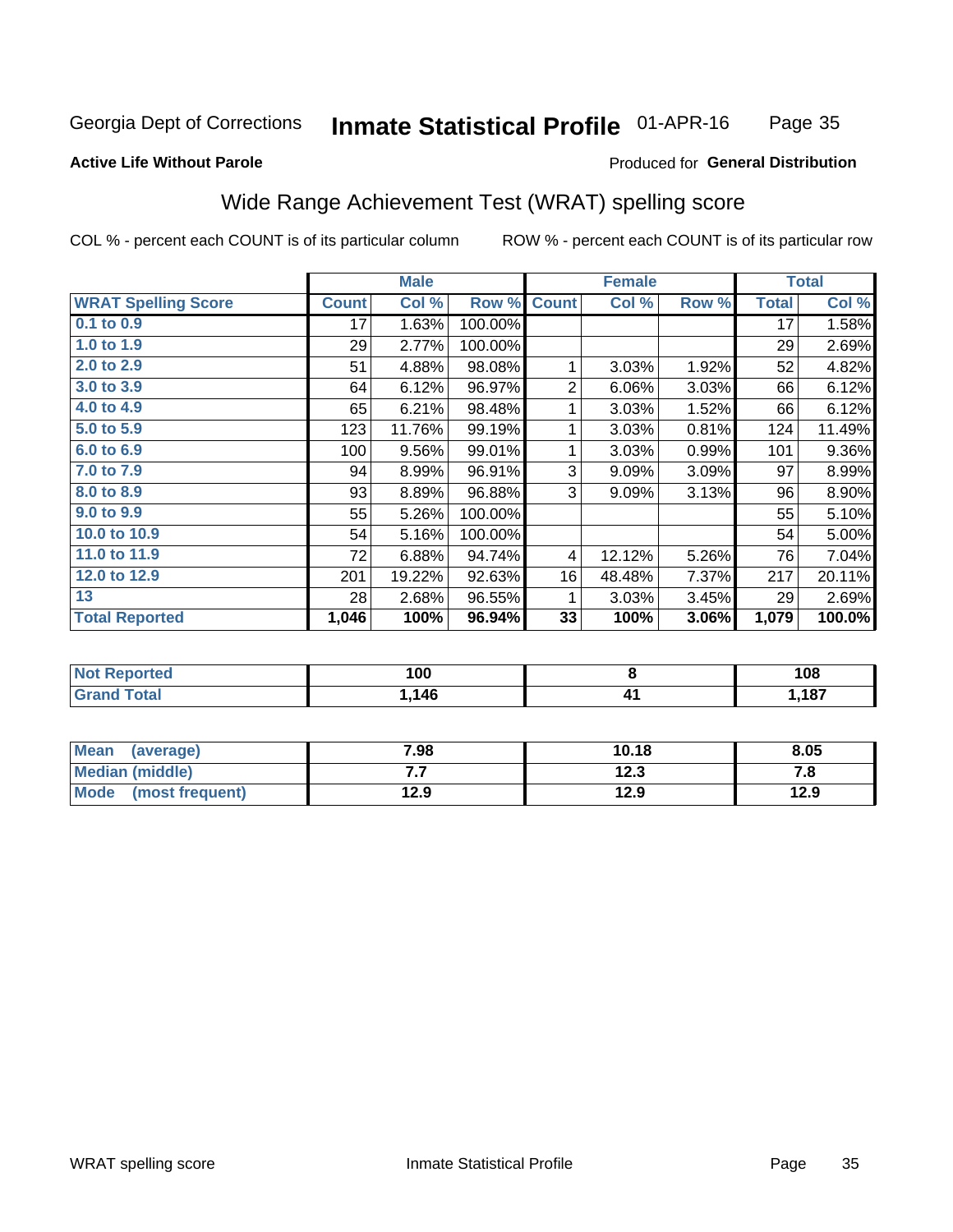**Active Life Without Parole** 

## Inmate Statistical Profile 01-APR-16 Page 36

Produced for General Distribution

## Current / last mental health treatment level

COL % - percent each COUNT is of its particular column

|                                    |              | <b>Male</b> |           |              | <b>Female</b> |          |              | <b>Total</b> |
|------------------------------------|--------------|-------------|-----------|--------------|---------------|----------|--------------|--------------|
| <b>Mental Health Treatment Lev</b> | <b>Count</b> | Col %       | Row %     | <b>Count</b> | Col%          | Row %    | <b>Total</b> | Col %        |
| 1 No problem at current time       | 226          | 44.40%      | 97.00%    | 7            | 21.88%        | $3.00\%$ | 233          | 43.07%       |
| 2 Receiving outpatient             | 209          | 41.06%      | $90.09\%$ | 23           | 71.88%        | 9.91%    | 232          | 42.88%       |
| <b>Treatment</b>                   |              |             |           |              |               |          |              |              |
| 3 Inpatient, moderate              | 62           | 12.18%      | 96.88%    | 2            | 6.25%         | 3.13%    | 64           | 11.83%       |
| Treatment                          |              |             |           |              |               |          |              |              |
| 4 Inpatient, intensive             | 12           | 2.36%       | 100.00%   |              |               |          | 12           | 2.22%        |
| <b>Treatment</b>                   |              |             |           |              |               |          |              |              |
| <b>Total Evaluated</b>             | 509          | 100%        | 94.09%    | 32           | 100%          | 5.91%    | 541          | 100%         |

| Never had MH evaluation | 697<br>ו טט | 646  |
|-------------------------|-------------|------|
| Total                   | 146،،       | .187 |

| <b>Median (middle)</b> | <b>Receiving outpatient</b><br>treatment | <b>Receiving outpatient</b><br>treatment | <b>Receiving</b><br>outpatient<br>treatment |  |
|------------------------|------------------------------------------|------------------------------------------|---------------------------------------------|--|
| <b>Mode</b>            | No problem at current time               | <b>Receiving outpatient</b>              | No problem at                               |  |
| (most frequent)        |                                          | treatment                                | current time                                |  |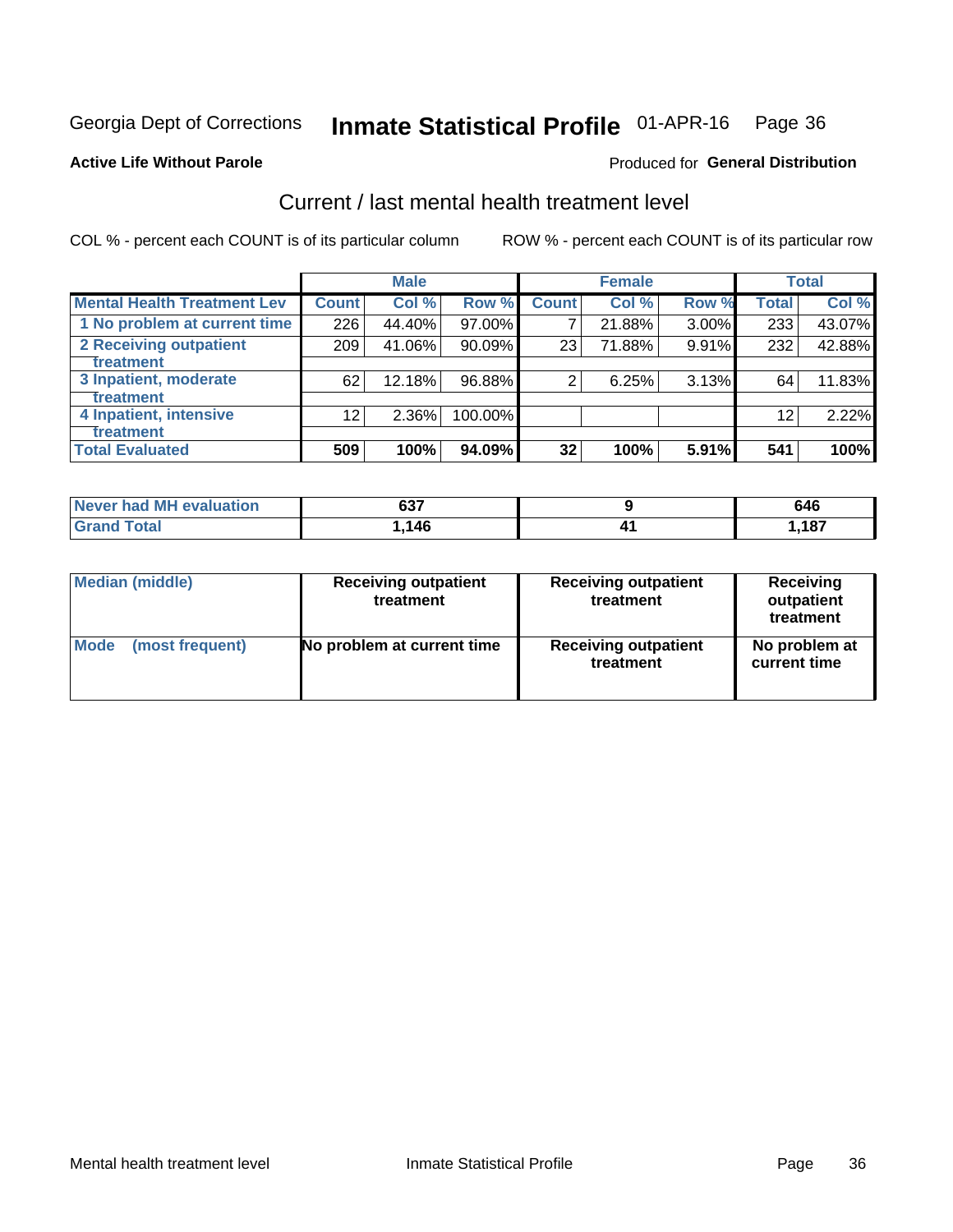#### Inmate Statistical Profile 01-APR-16 Page 37

### **Active Life Without Parole**

### Produced for General Distribution

## PULHESDWIT medical scale - 'P' overall condition ('P'hysical)

COL % - percent each COUNT is of its particular column

|                                  |                | <b>Male</b> |             |                 | <b>Female</b> |       |              | <b>Total</b> |
|----------------------------------|----------------|-------------|-------------|-----------------|---------------|-------|--------------|--------------|
| 'P' Overall Condition            | <b>Count</b>   | Col %       | Row % Count |                 | Col %         | Row % | <b>Total</b> | Col %        |
| 1 No medical illness             | 768            | 73.63%      | 97.71%      | 18              | 47.37%        | 2.29% | 786          | 72.71%       |
| 2 Well-controlled chronic        | 248            | 23.78%      | 92.54%      | 20 <sub>1</sub> | 52.63%        | 7.46% | 268          | 24.79%       |
| <b>illness</b>                   |                |             |             |                 |               |       |              |              |
| 3 Poorly-controlled chronic      | 25             | $2.40\%$    | 100.00%     |                 |               |       | 25           | 2.31%        |
| <b>illness</b>                   |                |             |             |                 |               |       |              |              |
| 4 Significant problems requiring | 2 <sub>1</sub> | 0.19%       | 100.00%     |                 |               |       | 2            | 0.19%        |
| special housing                  |                |             |             |                 |               |       |              |              |
| <b>Total Reported</b>            | 1,043          | 100%        | 96.48%      | 38              | 100%          | 3.52% | 1,081        | 100%         |

| ,<br>I U.  |          | 106 |
|------------|----------|-----|
| . AC<br>TV | л<br>. . | 407 |

| <b>Mode</b> | (most frequent) | 1 No medical illness | 2 Well-controlled chronic<br>illness | 1 No medical<br>illness |
|-------------|-----------------|----------------------|--------------------------------------|-------------------------|
|-------------|-----------------|----------------------|--------------------------------------|-------------------------|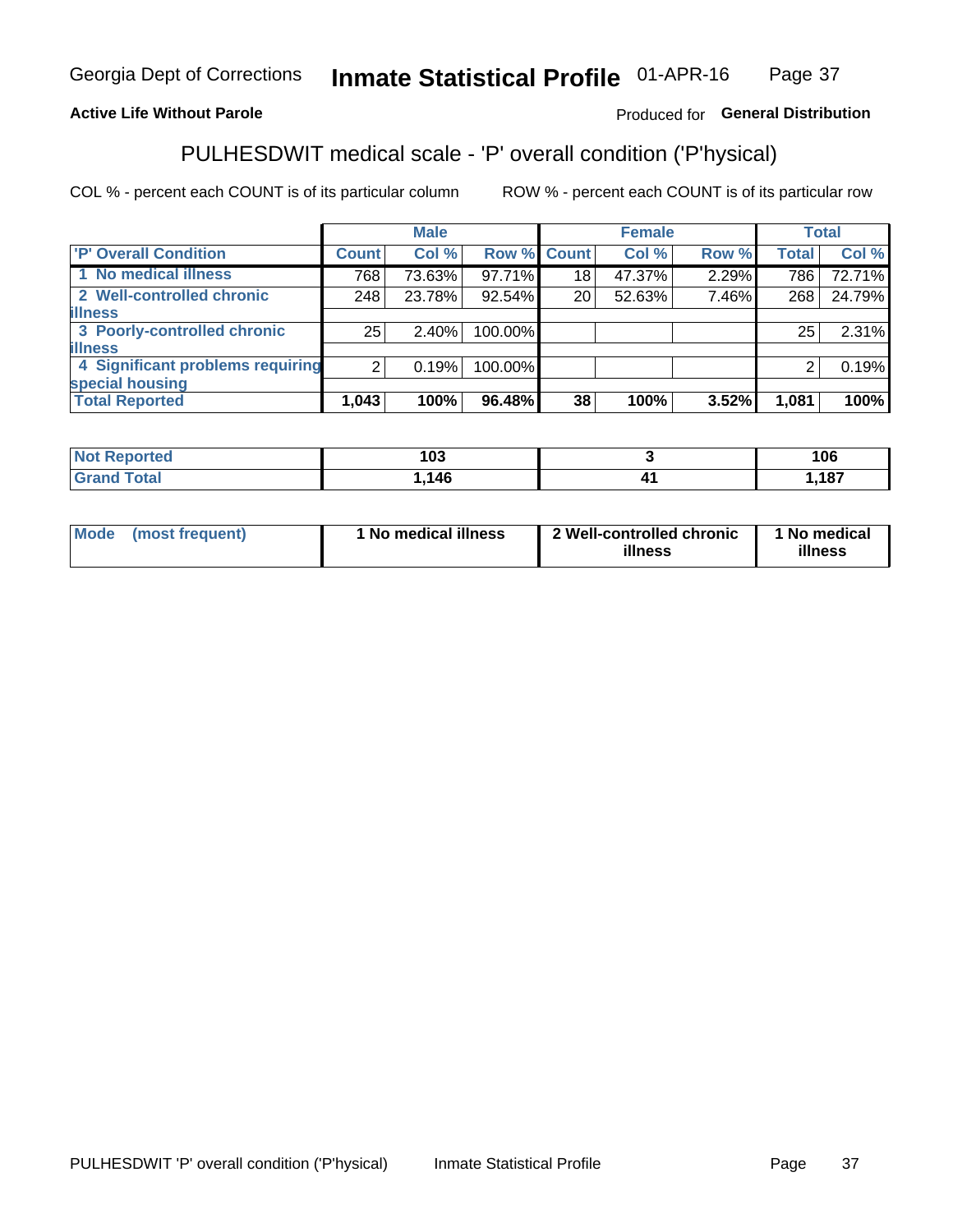### **Active Life Without Parole**

## Produced for General Distribution

## PULHESDWIT medical scale - 'U' upper body

COL % - percent each COUNT is of its particular column

|                              |              | <b>Male</b> |         |              | <b>Female</b> |       |              | <b>Total</b> |
|------------------------------|--------------|-------------|---------|--------------|---------------|-------|--------------|--------------|
| <b>'U' Upper Body</b>        | <b>Count</b> | Col %       | Row %   | <b>Count</b> | Col %         | Row % | <b>Total</b> | Col %        |
| 1 Upper bones, joints,       | 987          | 94.72%      | 96.67%  | 34           | 89.47%        | 3.33% | 1,021        | 94.54%       |
| muscles all OK               |              |             |         |              |               |       |              |              |
| 2 One or both arms minimally | 43           | 4.13%       | 91.49%  | 4            | 10.53%        | 8.51% | 47           | 4.35%        |
| limited                      |              |             |         |              |               |       |              |              |
| 3 One or both arms           | 10           | 0.96%       | 100.00% |              |               |       | 10           | 0.93%        |
| moderately limited           |              |             |         |              |               |       |              |              |
| 4 One arm disabled,          |              | 0.10%       | 100.00% |              |               |       |              | 0.09%        |
| paralyzed, or amputated      |              |             |         |              |               |       |              |              |
| 5 Both arms disabled,        |              | 0.10%       | 100.00% |              |               |       |              | 0.09%        |
| paralyzed, or amputated      |              |             |         |              |               |       |              |              |
| <b>Total Reported</b>        | 1,042        | 100%        | 96.48%  | 38           | 100%          | 3.52% | 1,080        | 100%         |

| <b>Not Reported</b> | 104   | 107<br>1 V 1        |
|---------------------|-------|---------------------|
| <b>Grand Total</b>  | 146،، | <b>407</b><br>, 107 |

| Mode (most frequent) | 1 Upper bones, joints,<br>muscles all OK | 1 Upper bones, joints,<br>muscles all OK | 1 Upper bones,<br>joints, muscles all<br>ΟK |
|----------------------|------------------------------------------|------------------------------------------|---------------------------------------------|
|----------------------|------------------------------------------|------------------------------------------|---------------------------------------------|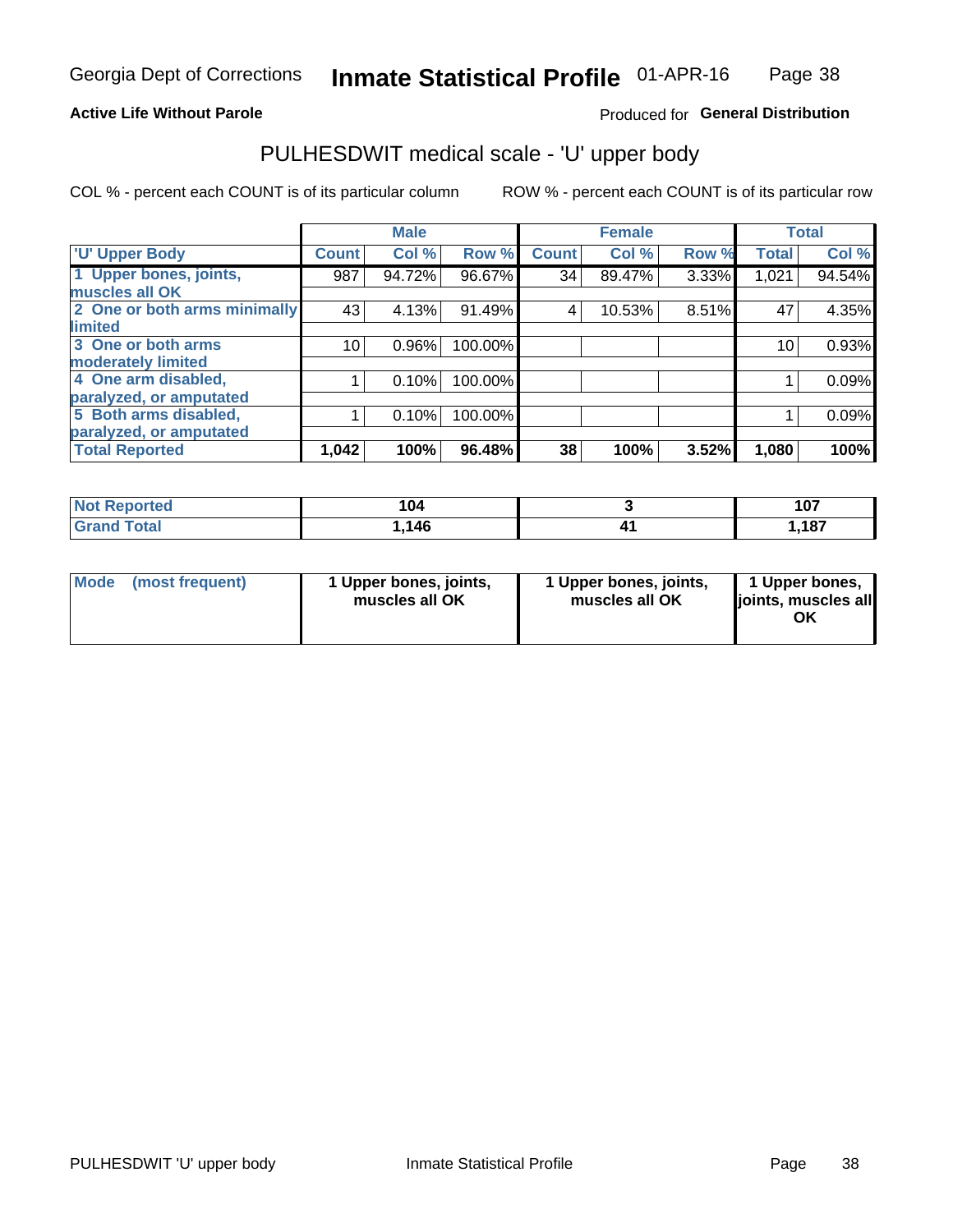### **Active Life Without Parole**

## Produced for General Distribution

## PULHESDWIT medical scale - 'L' lower body

COL % - percent each COUNT is of its particular column

|                                     | <b>Male</b> |              | <b>Female</b>                                             |       |                | <b>Total</b> |
|-------------------------------------|-------------|--------------|-----------------------------------------------------------|-------|----------------|--------------|
| <b>Count!</b>                       | Col %       | <b>Count</b> | Col %                                                     | Row % | <b>Total</b>   | Col %        |
| 905                                 | 86.94%      | 33           | 86.84%                                                    |       | 938            | 86.93%       |
|                                     |             |              |                                                           |       |                |              |
| 2 One or both legs minimally<br>117 | 11.24%      | 5            | 13.16%                                                    |       | 122            | 11.31%       |
|                                     |             |              |                                                           |       |                |              |
| 17                                  | 1.63%       |              |                                                           |       | 17             | 1.58%        |
|                                     |             |              |                                                           |       |                |              |
| 4 One leg disabled, paralyzed,<br>2 | 0.19%       |              |                                                           |       | 2              | 0.19%        |
|                                     |             |              |                                                           |       |                |              |
| 1,041                               | 100%        | 38           | 100%                                                      | 3.52% | 1,079          | 100.0%       |
|                                     |             |              | Row %<br>96.48%<br>95.90%<br>100.00%<br>100.00%<br>96.48% |       | 3.52%<br>4.10% |              |

| <b>Not Reported</b><br>⋯ | 1 N F<br>טע | 108  |
|--------------------------|-------------|------|
| Total                    | .146        | ,187 |

| Mode | (most frequent) | 1 Lower bones, joints,<br>muscles all OK | 1 Lower bones, joints,<br>muscles all OK | 1 Lower bones,<br>ljoints, muscles all<br>ΟK |
|------|-----------------|------------------------------------------|------------------------------------------|----------------------------------------------|
|------|-----------------|------------------------------------------|------------------------------------------|----------------------------------------------|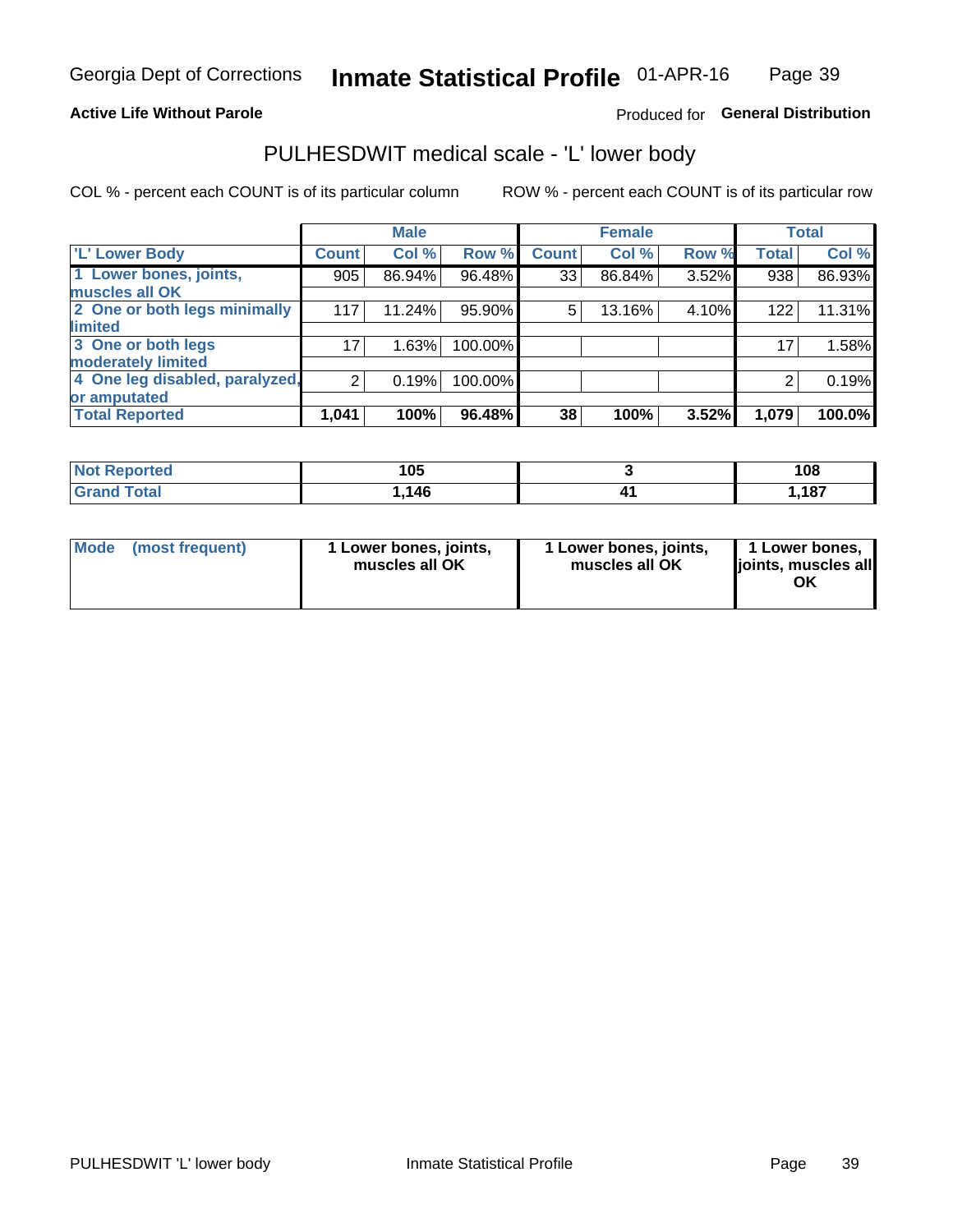**Active Life Without Parole** 

Produced for General Distribution

## PULHESDWIT medical scale - 'H' hearing

COL % - percent each COUNT is of its particular column

|                                                               |                 | <b>Male</b> |             |    | <b>Female</b> |          | <b>Total</b> |        |
|---------------------------------------------------------------|-----------------|-------------|-------------|----|---------------|----------|--------------|--------|
| <b>H'</b> Hearing                                             | <b>Count</b>    | Col %       | Row % Count |    | Col%          | Row %    | <b>Total</b> | Col %  |
| 1 Normal hearing both ears                                    | 1,026           | 98.56%      | 96.43%      | 38 | $100.00\%$    | 3.57%    | 1.064        | 98.61% |
| 2 Some loss in one ear with<br>other OK, or mild loss in both | 10 <sup>1</sup> | 0.96%       | 100.00%     |    |               |          | 10           | 0.93%  |
| 3 Total loss in one ear with<br>mild loss in other            | 5               | 0.48%       | 100.00%     |    |               |          |              | 0.46%  |
| <b>Total Reported</b>                                         | 1,041           | 100%        | 96.48%      | 38 | 100%          | $3.52\%$ | 1,079        | 100%   |

| Reported<br><b>Not</b> | 105      | 108  |
|------------------------|----------|------|
| <b>otal</b>            | AC<br>᠇៶ | ,187 |

| Mode (most frequent) | 1 Normal hearing both ears 1 Normal hearing both ears 1 Normal hearing | both ears |
|----------------------|------------------------------------------------------------------------|-----------|
|----------------------|------------------------------------------------------------------------|-----------|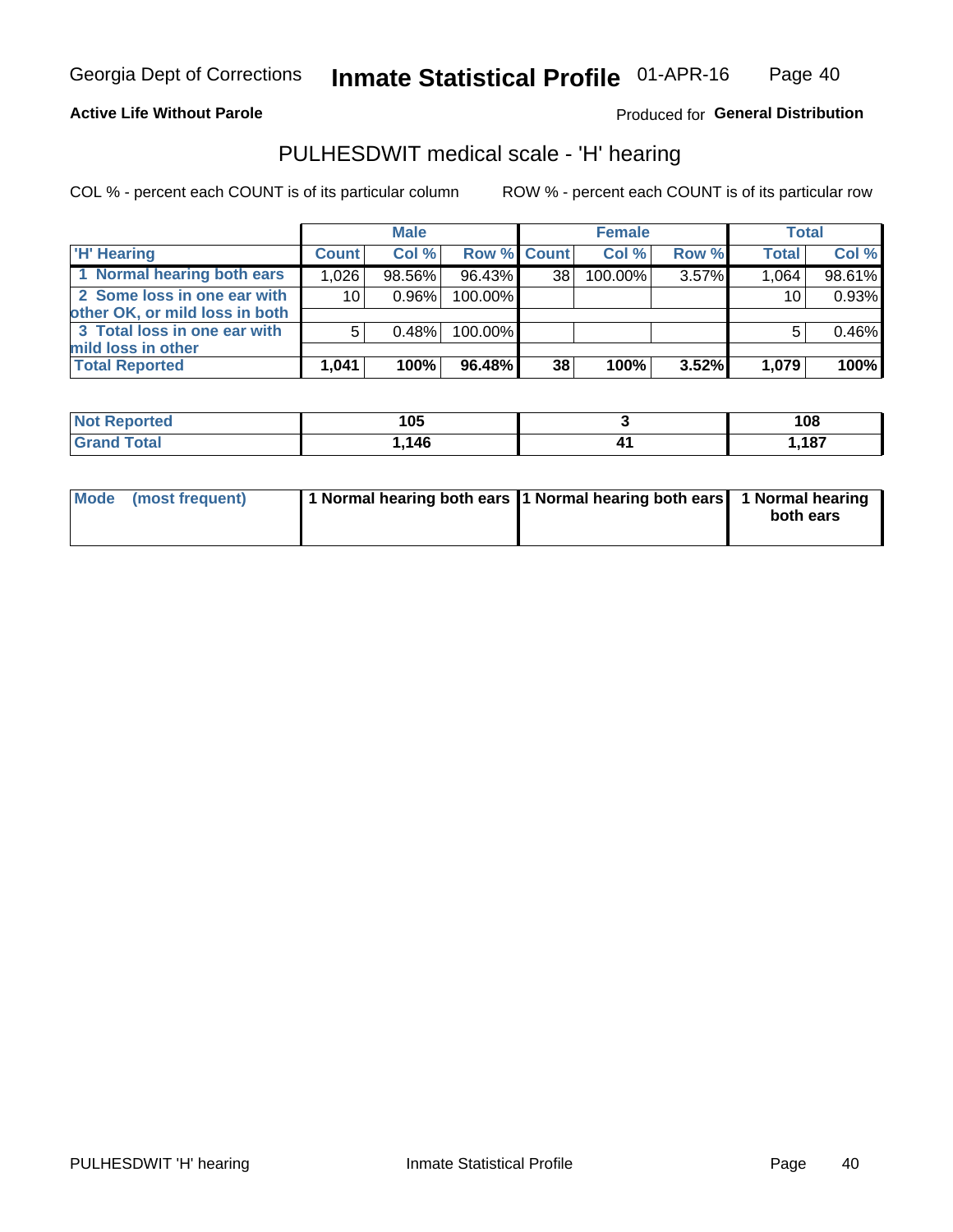### **Active Life Without Parole**

### Produced for General Distribution

## PULHESDWIT medical scale - 'E' vision

COL % - percent each COUNT is of its particular column

|                                |              | <b>Male</b> |             |    | <b>Female</b> |        |              | <b>Total</b> |
|--------------------------------|--------------|-------------|-------------|----|---------------|--------|--------------|--------------|
| <b>E' Vision</b>               | <b>Count</b> | Col %       | Row % Count |    | Col %         | Row %  | <b>Total</b> | Col %        |
| 1 Correctable to 20/40 in both | 772          | 77.51%      | 98.60%      | 11 | 32.35%        | 1.40%  | 783          | 76.02%       |
| eyes                           |              |             |             |    |               |        |              |              |
| 2 Correctable to 20/70 in one  | 200          | 20.08%      | 91.74%      | 18 | 52.94%        | 8.26%  | 218          | 21.17%       |
| eye, may be blind in other     |              |             |             |    |               |        |              |              |
| 3 Correctable to 20/200 in one | 21           | 2.11%       | 84.00%      |    | 11.76%        | 16.00% | 25           | 2.43%        |
| eye, may be blind in other     |              |             |             |    |               |        |              |              |
| 4 One eye not correctable to   | 3            | 0.30%       | 75.00%      |    | 2.94%         | 25.00% | 4            | 0.39%        |
| 20/200, other may be blind     |              |             |             |    |               |        |              |              |
| <b>Total Reported</b>          | 996          | 100%        | 96.70%      | 34 | 100%          | 3.30%  | 1,030        | 100.0%       |

| ాorted<br>NOT | 150  | <b>457</b><br><u>,,</u> |
|---------------|------|-------------------------|
| Total<br>Cror | .146 | ,187                    |

| Mode (most frequent) | 1 Correctable to 20/40 in both 2 Correctable to 20/70 in one 1 Correctable to<br>eves | eye, may be blind in other 20/40 in both eyes |  |
|----------------------|---------------------------------------------------------------------------------------|-----------------------------------------------|--|
|                      |                                                                                       |                                               |  |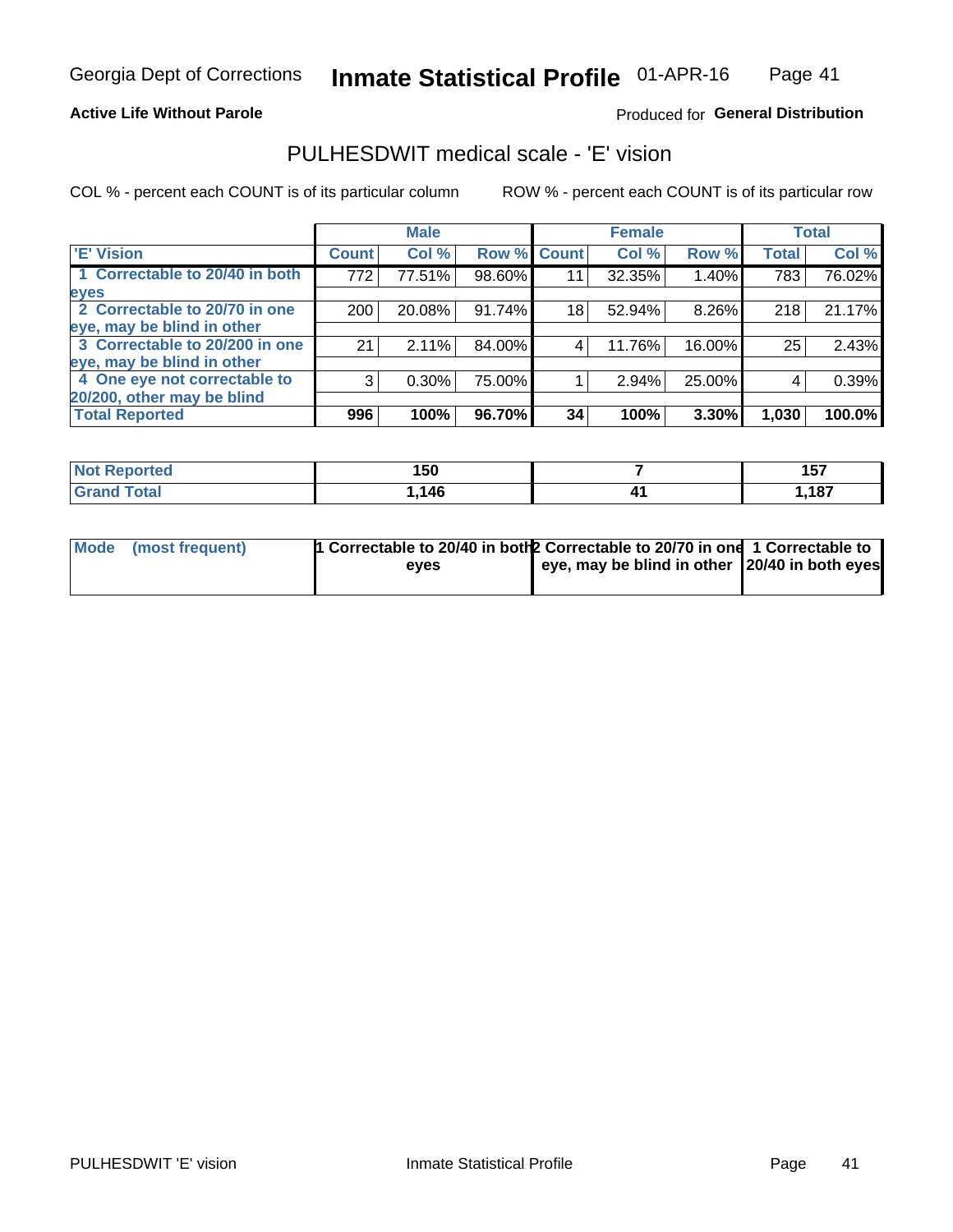### **Active Life Without Parole**

## Produced for General Distribution

## PULHESDWIT medical scale - 'S' pSychiatric

COL % - percent each COUNT is of its particular column

|                                        |              | <b>Male</b> |         |             | <b>Female</b> |        |              | <b>Total</b> |
|----------------------------------------|--------------|-------------|---------|-------------|---------------|--------|--------------|--------------|
| 'S' pSychiatric                        | <b>Count</b> | Col %       |         | Row % Count | Col %         | Row %  | <b>Total</b> | Col %        |
| 1 No impairment or disorders           | 874          | 82.14%      | 98.98%  | 9           | 33.33%        | 1.02%  | 883          | 80.93%       |
| 2 Stable, or in remission, or          | 132          | 12.41%      | 88.59%  | 17          | 62.96%        | 11.41% | 149          | 13.66%       |
| mild impairment or retardation         |              |             |         |             |               |        |              |              |
| 3 Requires moderate inpatient          | 50           | 4.70%       | 98.04%  |             | 3.70%         | 1.96%  | 51           | 4.67%        |
| treatment                              |              |             |         |             |               |        |              |              |
| 4 Requires intensive inpatient         |              | $0.66\%$    | 100.00% |             |               |        |              | 0.64%        |
| treatment                              |              |             |         |             |               |        |              |              |
| <b>5 Requires Crisis Stabilization</b> |              | 0.09%       | 100.00% |             |               |        |              | 0.09%        |
| Unit (CSU) inpatient care              |              |             |         |             |               |        |              |              |
| <b>Total Reported</b>                  | 1,064        | 100%        | 97.53%  | 27          | 100%          | 2.47%  | 1,091        | 100%         |

| <b>Not Reported</b> | o.<br>$^{\circ}$ | 96                    |
|---------------------|------------------|-----------------------|
| <b>Grand Total</b>  | 146              | 407<br>I, IO <i>I</i> |

| Mode (most frequent) | <b>1 No impairment or disorders</b> 2 Stable, or in remission, 11 No impairment or |                       |           |
|----------------------|------------------------------------------------------------------------------------|-----------------------|-----------|
|                      |                                                                                    | or mild impairment or | disorders |
|                      |                                                                                    | retardation           |           |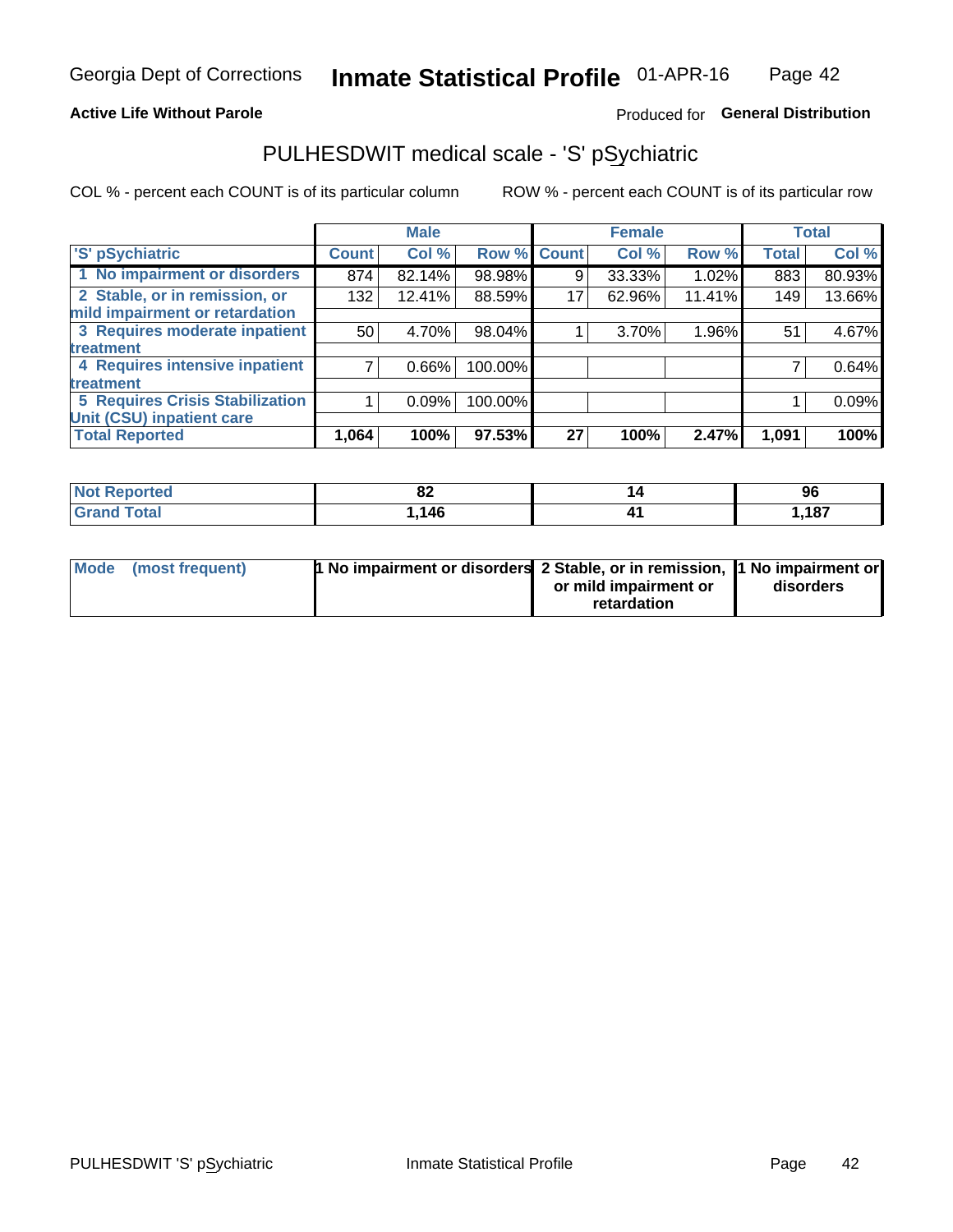### **Active Life Without Parole**

### Produced for General Distribution

## PULHESDWIT medical scale - 'D' dental

COL % - percent each COUNT is of its particular column

|                                 |              | <b>Male</b> |             |    | <b>Female</b> |       |              | Total  |
|---------------------------------|--------------|-------------|-------------|----|---------------|-------|--------------|--------|
| 'D' Dental                      | <b>Count</b> | Col %       | Row % Count |    | Col %         | Row % | <b>Total</b> | Col %  |
| 1 Minimal routine dental health | 735          | 74.85%      | 96.71%      | 25 | 78.13%        | 3.29% | 760          | 74.95% |
| <b>needs</b>                    |              |             |             |    |               |       |              |        |
| 2 Moderate cavities and/or gum  | 210          | 21.38%      | 96.77%      |    | 21.88%        | 3.23% | 217          | 21.40% |
| <b>disease</b>                  |              |             |             |    |               |       |              |        |
| 3 Extensive gum disease         | 37           | 3.77%       | 100.00%     |    |               |       | 37           | 3.65%  |
| and/or widespread decay         |              |             |             |    |               |       |              |        |
| <b>Total Reported</b>           | 982          | 100%        | 96.84%      | 32 | 100%          | 3.16% | 1,014        | 100%   |

| <b>NOT REDORTED</b><br>$\sim$ | 164  |           | $\overline{\phantom{a}}$     |
|-------------------------------|------|-----------|------------------------------|
| <b>Total</b>                  | .146 | <b>TI</b> | <b>407</b><br>I, IO <i>I</i> |

| Mode<br>(most frequent) | Minimal routine dental<br>health needs | <b>Minimal routine dental</b><br>health needs | 1 Minimal routine<br>dental health<br>needs |
|-------------------------|----------------------------------------|-----------------------------------------------|---------------------------------------------|
|-------------------------|----------------------------------------|-----------------------------------------------|---------------------------------------------|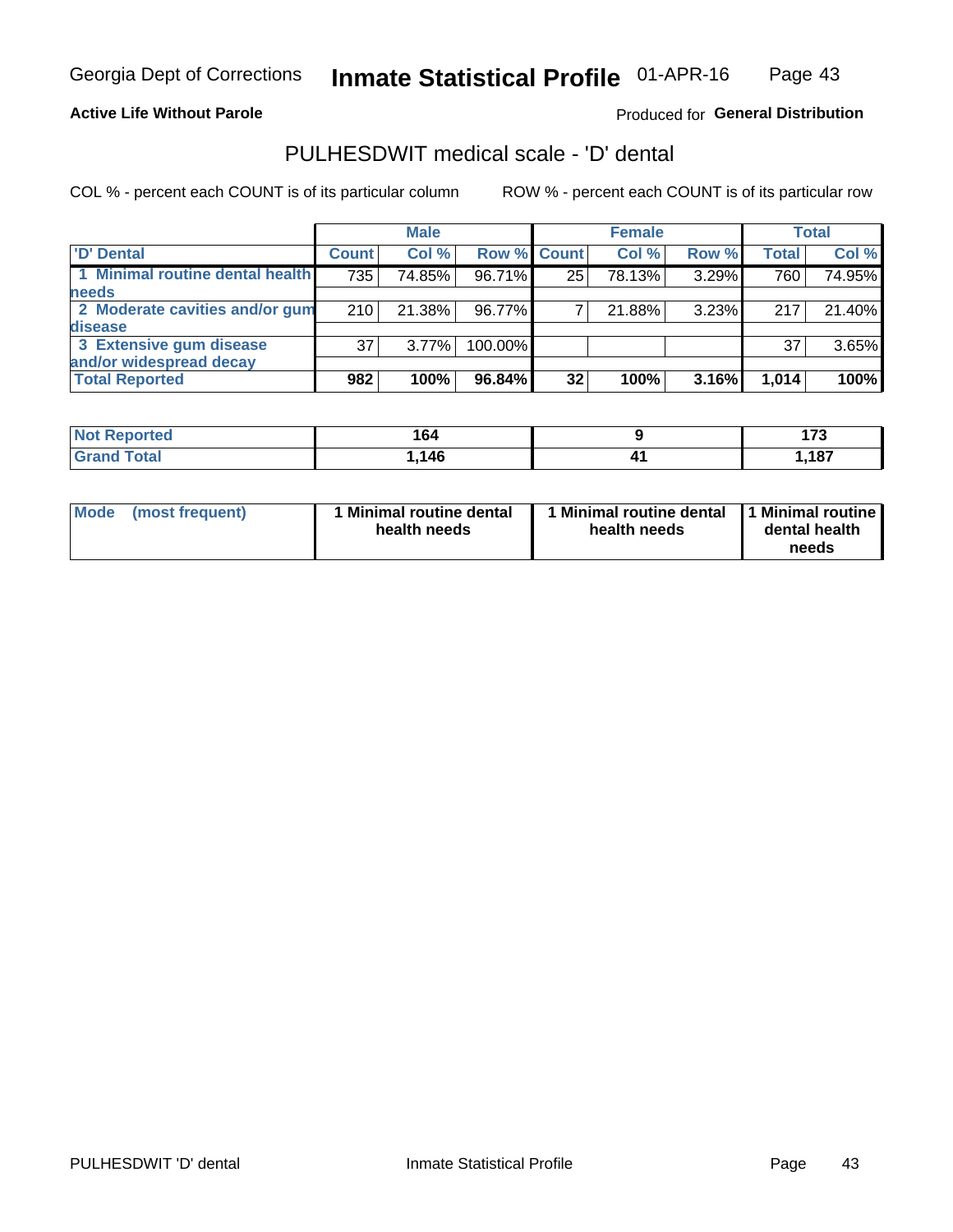### **Active Life Without Parole**

## Produced for General Distribution

## PULHESDWIT medical scale - 'W' work ability

COL % - percent each COUNT is of its particular column

|                                 |              | <b>Male</b> |         |             | <b>Female</b> |       |              | <b>Total</b> |
|---------------------------------|--------------|-------------|---------|-------------|---------------|-------|--------------|--------------|
| <b>W' work ability</b>          | <b>Count</b> | Col %       |         | Row % Count | Col %         | Row % | <b>Total</b> | Col %        |
| 1 Unrestricted work or activity | 868          | 83.22%      | 96.98%  | 27          | 71.05%        | 3.02% | 895          | 82.79%       |
| 2 Minor restrictions on type of | 131          | 12.56%      | 92.25%  | 11          | 28.95%        | 7.75% | 142          | 13.14%       |
| <b>work</b>                     |              |             |         |             |               |       |              |              |
| 3 Moderate restrictions on type | 30           | 2.88%       | 100.00% |             |               |       | 30           | 2.78%        |
| lof work                        |              |             |         |             |               |       |              |              |
| 4 Major restrictions on type of | 10           | $0.96\%$    | 100.00% |             |               |       | 10           | 0.93%        |
| <b>work</b>                     |              |             |         |             |               |       |              |              |
| 5 Cannot work under any         | 4            | 0.38%       | 100.00% |             |               |       | 4            | 0.37%        |
| <b>circumstances</b>            |              |             |         |             |               |       |              |              |
| <b>Total Reported</b>           | 1,043        | 100%        | 96.48%  | 38          | 100%          | 3.52% | 1,081        | 100.0%       |

| <b>Not Reported</b>   | 103  | 106  |
|-----------------------|------|------|
| <b>Total</b><br>Cron: | .146 | ,187 |

| Mode            | 1 Unrestricted work or | 1 Unrestricted work or | 1 Unrestricted   |
|-----------------|------------------------|------------------------|------------------|
| (most frequent) | activity               | activity               | work or activity |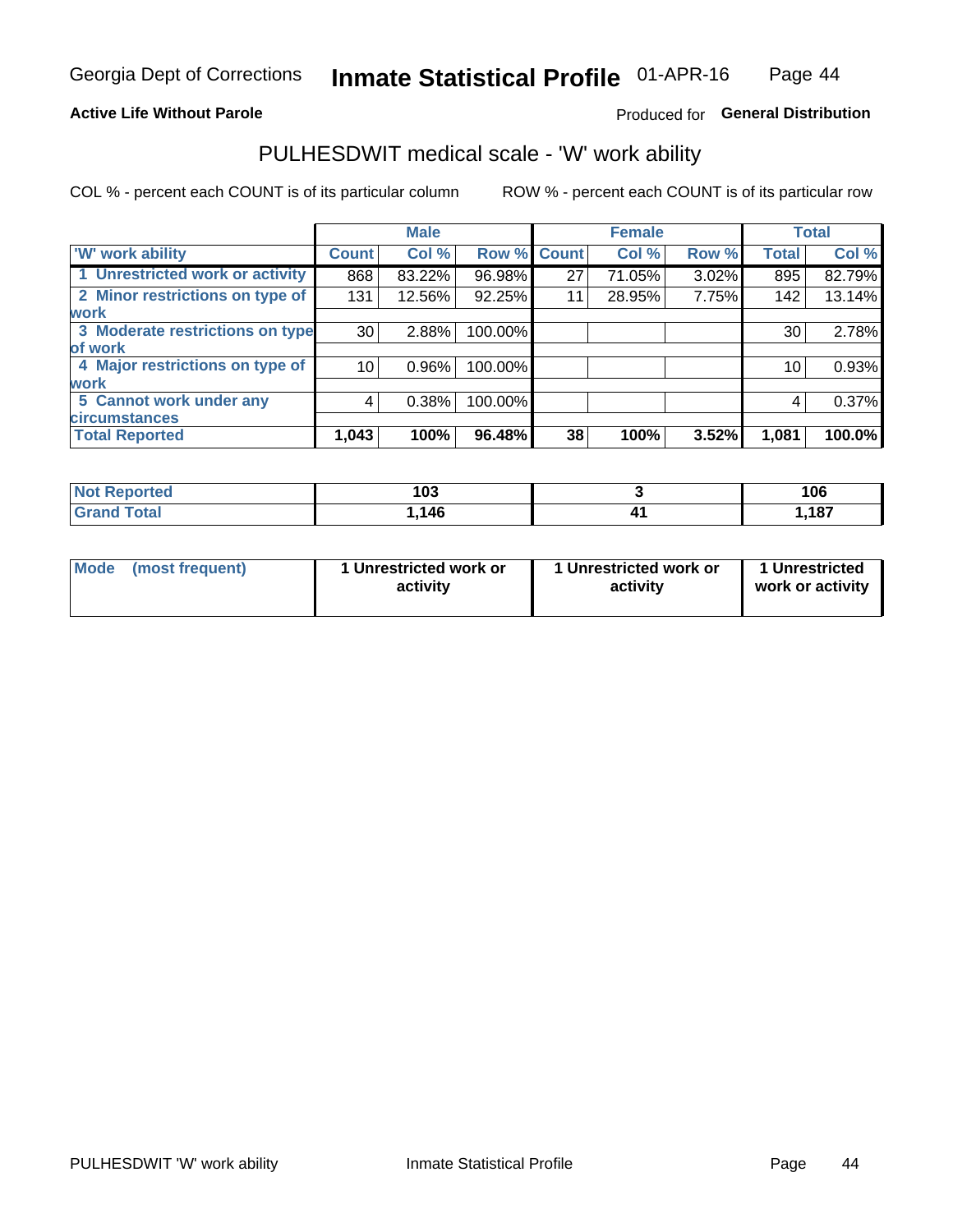### **Active Life Without Parole**

Produced for General Distribution

## PULHESDWIT medical scale - 'I' impairment

COL % - percent each COUNT is of its particular column ROW % - percent each COUNT is of its particular row

|                                                              |              | <b>Male</b> |                    |    | <b>Female</b> |       |              | <b>Total</b> |
|--------------------------------------------------------------|--------------|-------------|--------------------|----|---------------|-------|--------------|--------------|
| <b>T' Impairment</b>                                         | <b>Count</b> | Col %       | <b>Row % Count</b> |    | Col %         | Row % | <b>Total</b> | Col %        |
| 1 No impairments or<br>disabilities                          | 1,027        | 98.56%      | 96.43%             | 38 | 100.00%       | 3.57% | 1,065        | 98.61%       |
| 2 Wheelchair-bound but                                       | 9            | 0.86%       | 100.00%            |    |               |       |              | 0.83%        |
| otherwise OK<br><b>3 Needs low-level Assisted</b>            |              | 0.10%       | 100.00%            |    |               |       |              | 0.09%        |
| Living (level I)<br>4 Needs moderate Assisted                |              | 0.19%       | 100.00%            |    |               |       |              | 0.19%        |
| Living (level II)                                            |              |             |                    |    |               |       |              |              |
| <b>5 Needs maximal Assisted</b><br><b>Living (level III)</b> | 3            | 0.29%       | 100.00%            |    |               |       | 3            | 0.28%        |
| <b>Total Reported</b>                                        | 1,042        | 100%        | 96.48%             | 38 | 100%          | 3.52% | 1,080        | 100%         |

| orted       | 104  | 107  |
|-------------|------|------|
| <b>otal</b> | ,146 | ,187 |

| Mode | (most frequent) | 1 No impairments or<br>disabilities | 1 No impairments or<br>disabilities | 1 No impairments<br>or disabilities |
|------|-----------------|-------------------------------------|-------------------------------------|-------------------------------------|
|------|-----------------|-------------------------------------|-------------------------------------|-------------------------------------|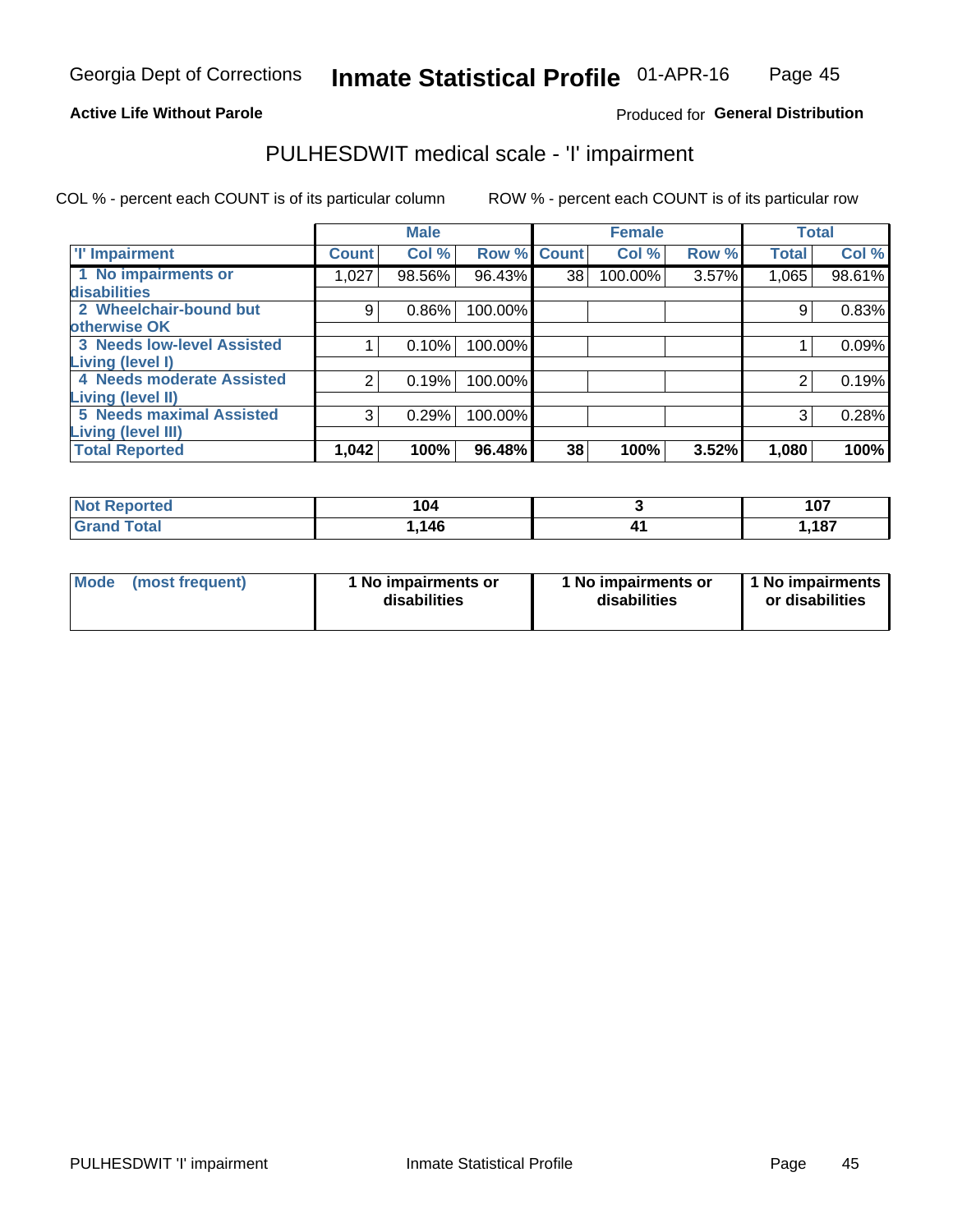### **Active Life Without Parole**

### Produced fo General Distribution

## PULHESDWIT medical scale - 'T' transportability

COL % - percent each COUNT is of its particular column

|                             |              | <b>Male</b> |             |    | <b>Female</b> |       |              | <b>Total</b> |
|-----------------------------|--------------|-------------|-------------|----|---------------|-------|--------------|--------------|
| <b>T' Transportability</b>  | <b>Count</b> | Col %       | Row % Count |    | Col %         | Row % | <b>Total</b> | Col %        |
| 1 Can be transported in any | 1,042        | 99.24%      | 96.48%      | 38 | 100.00%       | 3.52% | 1,080        | 99.26%       |
| ordinary approved vehicle   |              |             |             |    |               |       |              |              |
| 2 Wheelchair-bound, not     |              | 0.19%       | 100.00%     |    |               |       |              | 0.18%        |
| needing special vehicle     |              |             |             |    |               |       |              |              |
| 5 Requires ambulance        | 6            | 0.57%       | 100.00%     |    |               |       |              | 0.55%        |
| transport                   |              |             |             |    |               |       |              |              |
| <b>Total Reported</b>       | 1,050        | 100%        | 96.51%      | 38 | 100%          | 3.49% | 1,088        | 100%         |

| N<br>oortea | 96   | 99              |
|-------------|------|-----------------|
|             | .146 | 407<br>I, I O / |

| Mode (most frequent) | 1 Can be transported in any 1 Can be transported in any | ordinary approved vehicle   ordinary approved vehicle   transported in any | 1 Can be<br>ordinary approved<br>vehicle |
|----------------------|---------------------------------------------------------|----------------------------------------------------------------------------|------------------------------------------|
|                      |                                                         |                                                                            |                                          |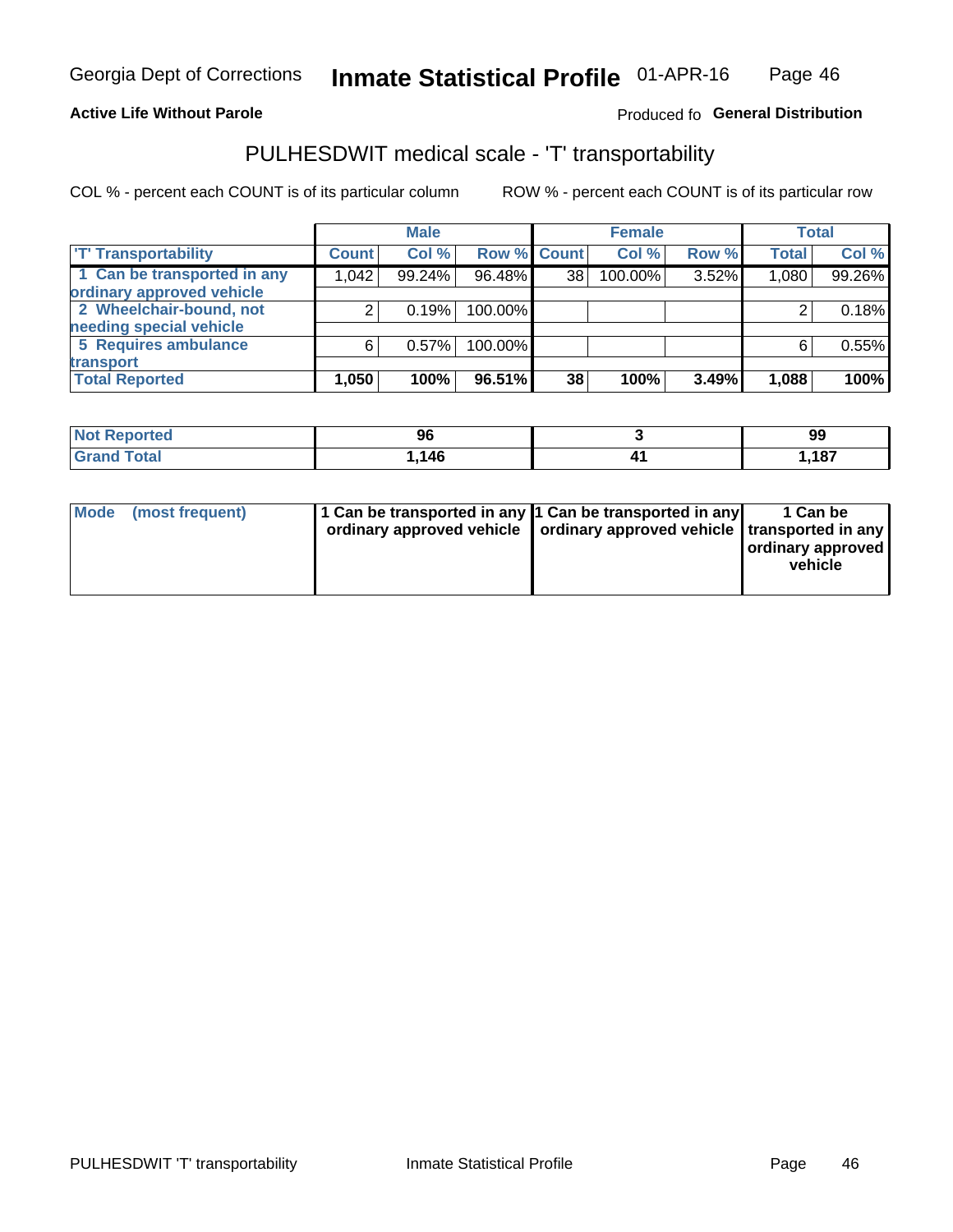#### Inmate Statistical Profile 01-APR-16 Page 47

### **Active Life Without Parole**

### **Produced for General Distribution**

## Number of prior Georgia incarcerations

COL % - percent each COUNT is of its particular column

|                                       |       | <b>Male</b> |             |    | <b>Female</b> |       |       | <b>Total</b> |
|---------------------------------------|-------|-------------|-------------|----|---------------|-------|-------|--------------|
| <b>Num of Prior GA Incarcerations</b> | Count | Col %       | Row % Count |    | Col %         | Row % | Total | Col %        |
|                                       | 581   | 50.70%      | 94.93%      | 31 | 75.61%        | 5.07% | 612   | 51.56%       |
|                                       | 216   | 18.85%      | $97.74\%$   | 5  | 12.20%        | 2.26% | 221   | 18.62%       |
|                                       | 140   | 12.22%      | 98.59%      | 2  | 4.88%         | 1.41% | 142   | 11.96%       |
| 3                                     | 96    | 8.38%       | 97.96%      | 2  | 4.88%         | 2.04% | 98    | 8.26%        |
| 4                                     | 56    | 4.89%       | 100.00%     |    |               |       | 56    | 4.72%        |
| 5                                     | 35    | 3.05%       | 100.00%     |    |               |       | 35    | 2.95%        |
| <b>More Than 5</b>                    | 22    | 1.92%       | $95.65\%$   |    | 2.44%         | 4.35% | 23    | 1.94%        |
| <b>Total Reported</b>                 | 1,146 | 100%        | 96.55%      | 41 | 100.0%        | 3.45% | 1,187 | 100.0%       |

| <b>orteo</b><br><b>NI</b>        |     |       |
|----------------------------------|-----|-------|
| <b>Total</b><br>$\mathbf{v}$ and | 146 | 1,187 |

| Mean (average)       | 1.16 | .54 | 1.14 |
|----------------------|------|-----|------|
| Median (middle)      |      |     |      |
| Mode (most frequent) |      |     |      |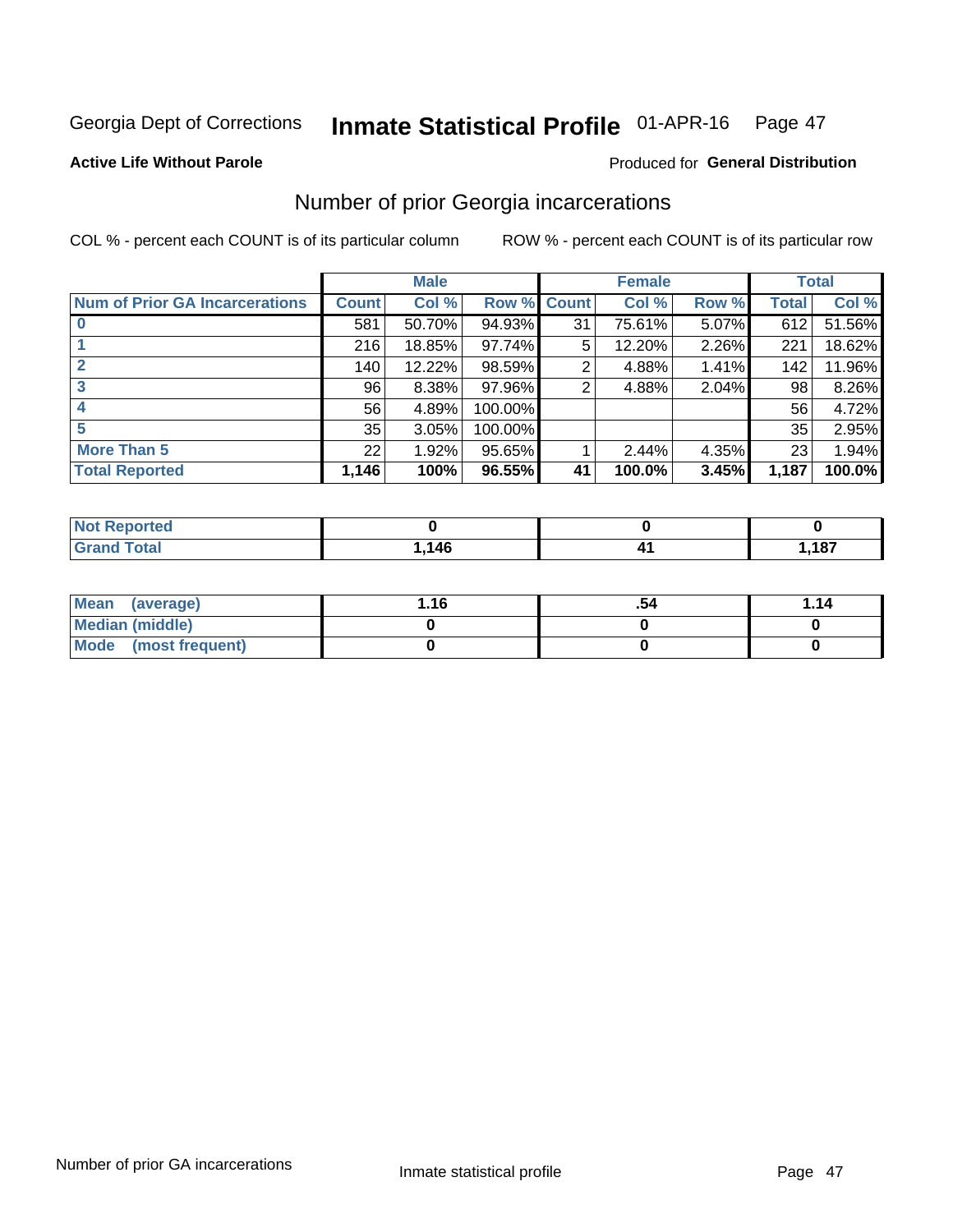#### Inmate Statistical Profile 01-APR-16 Page 48

**Active Life Without Parole** 

Produced for General Distribution

## Prison sentence in years

COL % - percent each COUNT is of its particular column

ROW % - percent each COUNT is of its particular row

|                                 |              | <b>Male</b> |                    |    | <b>Female</b> |       |       | Total           |
|---------------------------------|--------------|-------------|--------------------|----|---------------|-------|-------|-----------------|
| <b>Prison Sentence In Years</b> | <b>Count</b> | Col %       | <b>Row % Count</b> |    | Col %         | Row % | Total | Col %           |
| <b>Life Without Parole</b>      | 1.143        | 99.74%      | $96.54\%$          | 41 | 100.00%       | 3.46% | 1,184 | 99.75% <b>I</b> |
| <b>Death</b>                    |              | 0.26%       | 100.00%            |    |               |       |       | 0.25%           |
| <b>Total Reported</b>           | 1,146        | 100%        | 96.55%             | 41 | 100%          | 3.45% | 1,187 | 100%            |

| <b>ported</b><br><b>NOT</b> |      |                 |
|-----------------------------|------|-----------------|
| <b>Total</b><br>Grat        | .146 | 407<br>I, I O / |

### **Determinate (numeric) sentences only**

| ' Mea<br><b>Service</b> A<br>ЯМА. |  |  |  |
|-----------------------------------|--|--|--|
|                                   |  |  |  |

All sentences (including determinate), with life, life without parole, and death sentences figured at 45 years

| l Mea<br>'ЯМА<br>.<br> | ᠇<br>$\sim$ | $\sim$ |  |
|------------------------|-------------|--------|--|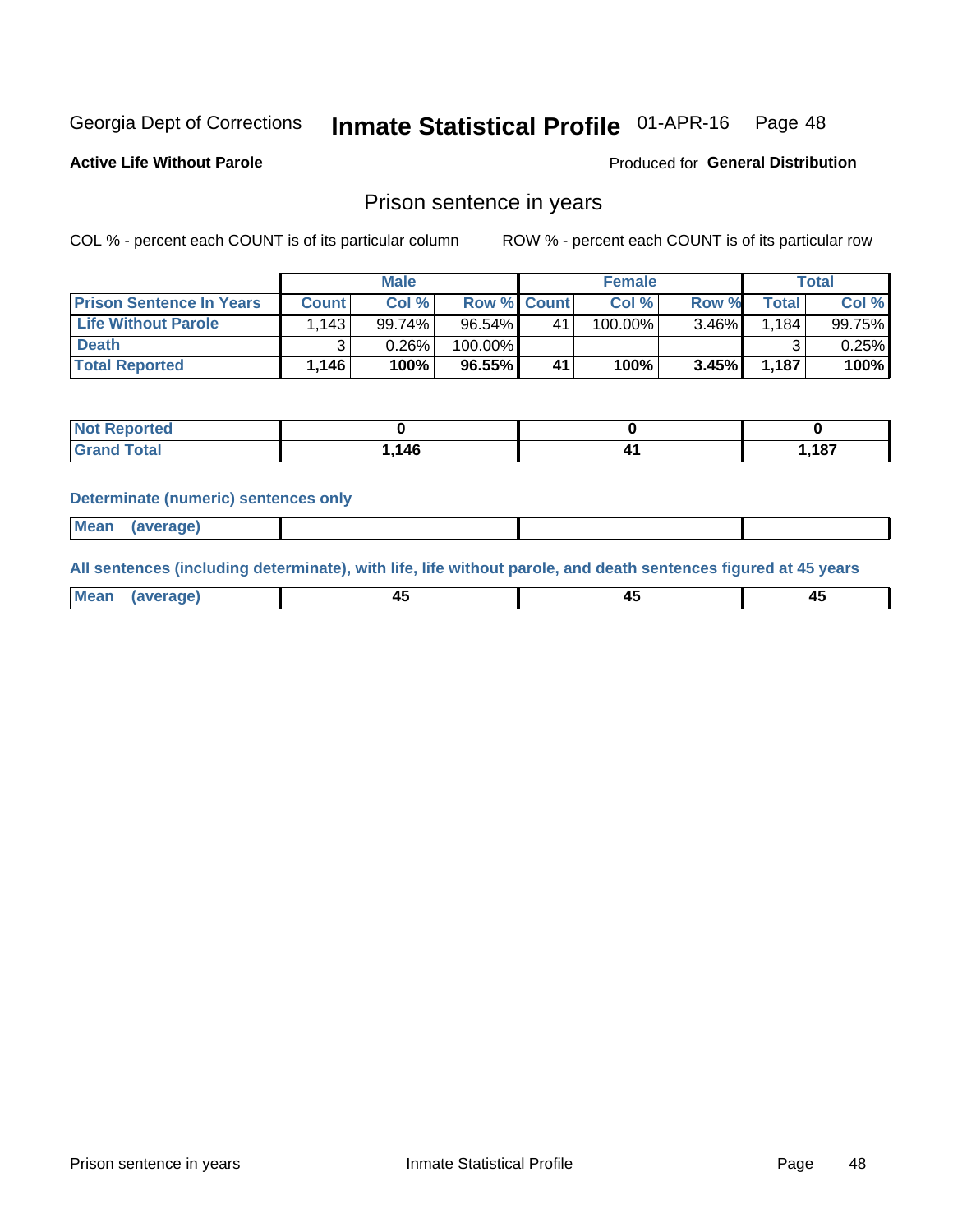#### Inmate Statistical Profile 01-APR-16 Georgia Dept of Corrections Page 49

### **Active Life Without Parole**

### Produced for General Distribution

## Primary offense, broken out into felonies vs misdemeanors

COL % - percent each COUNT is of its particular column

|                                  |              | <b>Male</b> |                    |                 | <b>Female</b> |          |                    | Total   |
|----------------------------------|--------------|-------------|--------------------|-----------------|---------------|----------|--------------------|---------|
| <b>Felonies and Misdemeanors</b> | <b>Count</b> | Col%        | <b>Row % Count</b> |                 | Col%          | Row %    | Total i            | Col %   |
| <b>Felonies</b>                  | 1.141        | 100.00%     | 96.78%             | 38 <sup>2</sup> | 100.00%       | $3.22\%$ | 1.179              | 100.00% |
| <b>Total Reported</b>            | 1,141        | $100\%$     | 96.78%             | 38              | 100%          | 3.22%    | 1.179 <sub>1</sub> | 100%    |

| <b>Not Reported</b>     |              |        |       |
|-------------------------|--------------|--------|-------|
| d Total<br><b>Grand</b> | 116<br>7.140 | 144. ا | 1,187 |

| <b>Mode</b><br>frequent)<br>nies<br>≧ (most tr.<br>. | onies<br>. | lonies<br>енл<br>____ |
|------------------------------------------------------|------------|-----------------------|
|------------------------------------------------------|------------|-----------------------|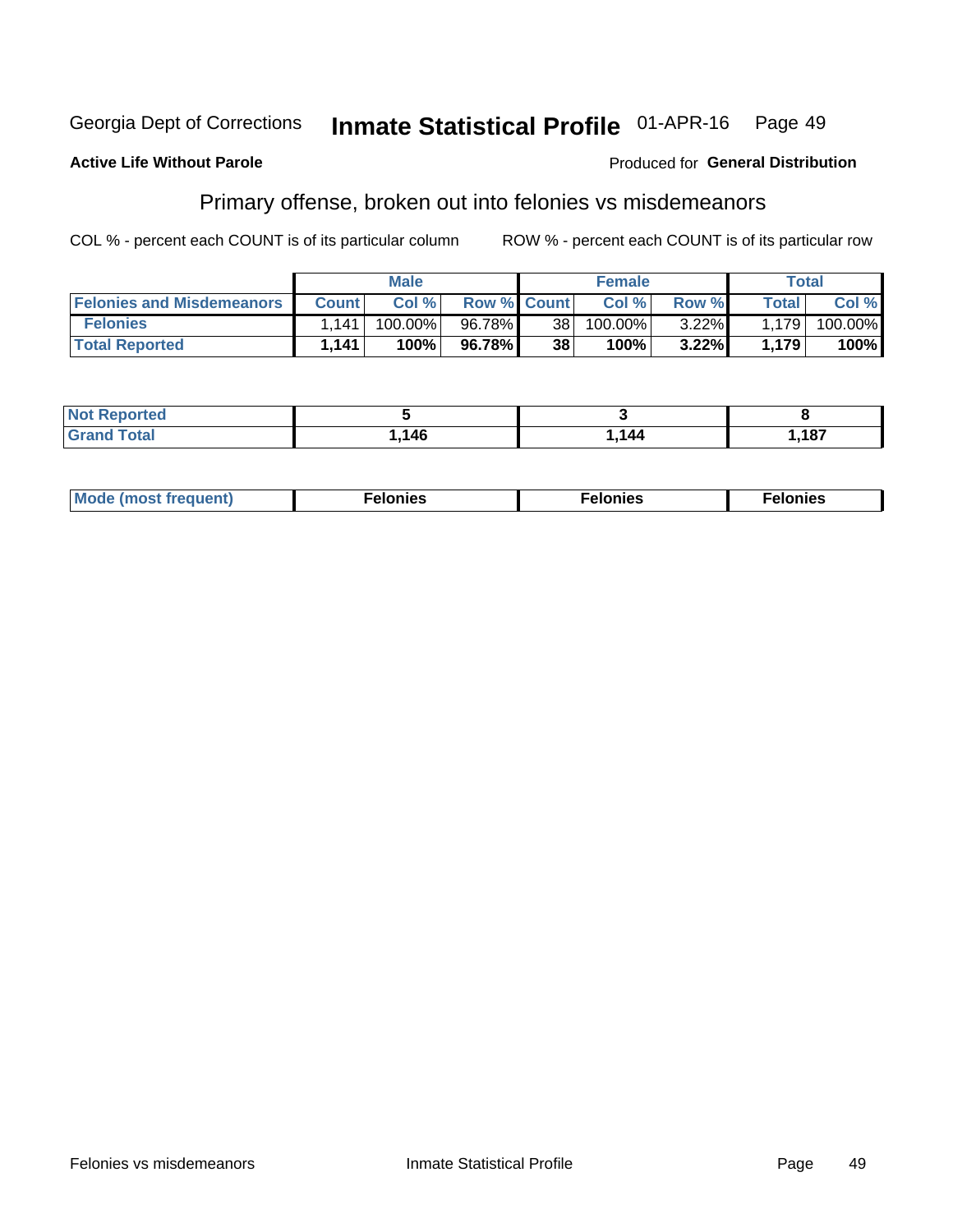#### Inmate Statistical Profile 01-APR-16 Page 50

### **Active Life Without Parole**

### Produced for General Distribution

## Primary offense, broken out into six broad crime categories

COL % - percent each COUNT is of its particular column

|                         |                      | <b>Male</b> |                    |                 | <b>Female</b> |       |                 | Total  |
|-------------------------|----------------------|-------------|--------------------|-----------------|---------------|-------|-----------------|--------|
| <b>Crime Categories</b> | <b>Count</b>         | Col%        | <b>Row % Count</b> |                 | Col %         | Row % | <b>Total</b>    | Col %  |
| <b>Violent</b>          | 979                  | 85.43%      | 96.17%             | 39 <sub>1</sub> | 97.50%        | 3.83% | 1,018           | 85.83% |
| <b>Sex Crime</b>        | 1551                 | 13.53%      | $99.36\%$          |                 | 2.50%         | .64%  | 156             | 13.15% |
| <b>Drug</b>             | 12                   | 1.05%       | 100.00%            |                 | .00%          |       | 12 <sup>2</sup> | 1.01%  |
| <b>Total Reported</b>   | $1,146$ <sup>1</sup> | 100%        | 96.63%             | 40              | 100%          | 3.37% | 1,186           | 100%   |

| rero |     |      |
|------|-----|------|
| -    | 146 | ,187 |

| Mo<br>auenti | --<br>iolent | <br>olent<br>ли | <br>วlent |
|--------------|--------------|-----------------|-----------|
|              |              |                 |           |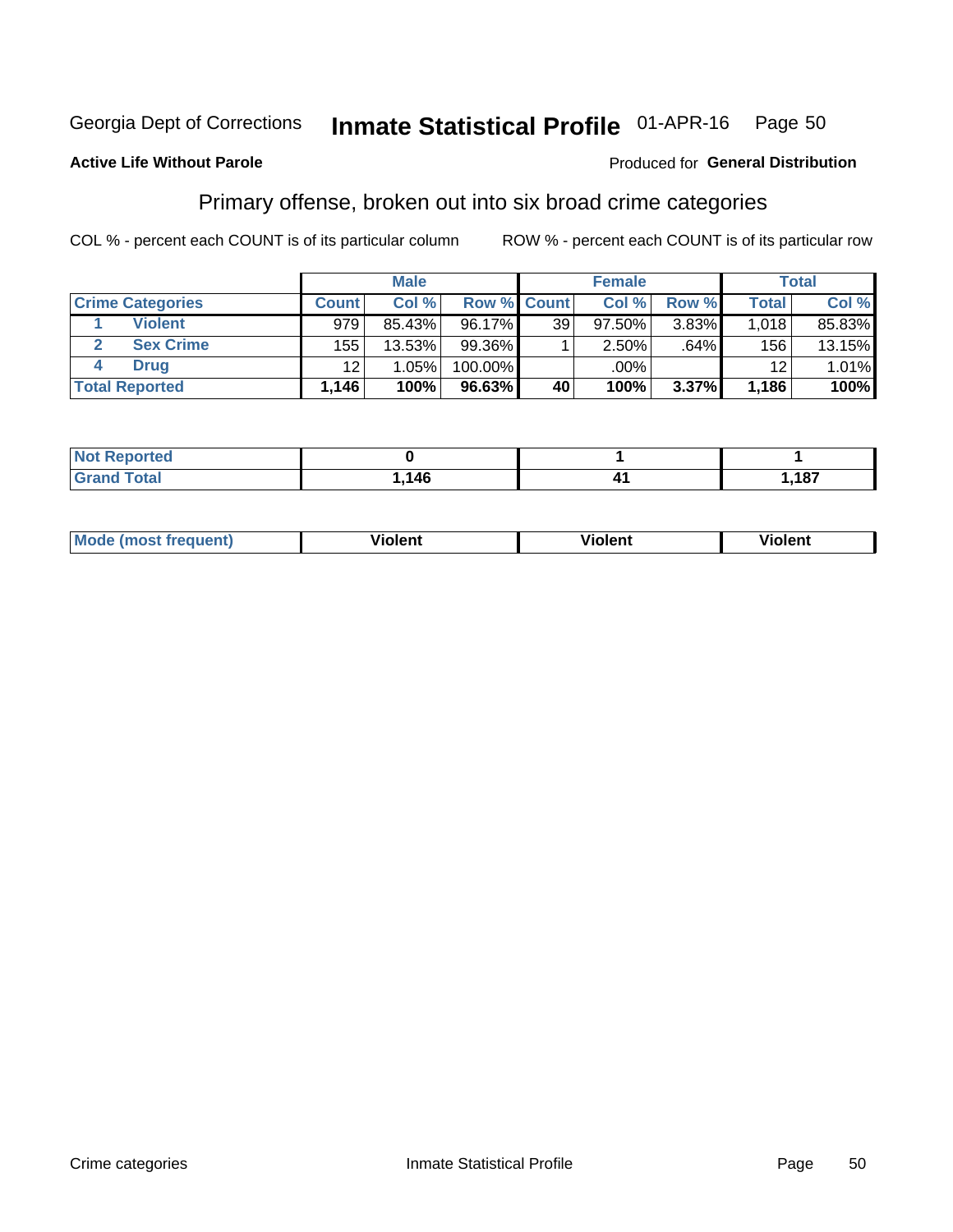#### Inmate Statistical Profile 01-APR-16 Page 51

### **Active Life Without Parole**

### Produced for General Distribution

## Primary offense, detailed offense code

COL % - percent each COUNT is of its particular column

|                                            |                | <b>Male</b> |         |                | <b>Female</b> |       | <b>Total</b>    |        |
|--------------------------------------------|----------------|-------------|---------|----------------|---------------|-------|-----------------|--------|
| <b>Primary Offense</b>                     | <b>Count</b>   | Col %       | Row %   | <b>Count</b>   | Col %         | Row % | <b>Total</b>    | Col %  |
| <b>Aggrav Child Molestation (2021)</b>     | 27             | 2.36%       | 100.00% |                |               |       | $\overline{27}$ | 2.28%  |
| <b>Aggrav Sexual Battery (2009)</b>        | 7              | .61%        | 100.00% |                |               |       | 7               | .59%   |
| <b>Aggrav Sodomy (2003)</b>                | 8              | .70%        | 100.00% |                |               |       | 8               | .67%   |
| <b>Armed Robbery (1902)</b>                | 142            | 12.39%      | 98.61%  | $\overline{2}$ | 5.00%         | 1.39% | 144             | 12.14% |
| <b>Att/Consprcy Commt C/S/Of</b><br>(4134) |                | .09%        | 100.00% |                |               |       |                 | .08%   |
| <b>Child Molestation (2019)</b>            | 5              | .44%        | 100.00% |                |               |       | 5               | .42%   |
| <b>False Imprisonment (1308)</b>           |                | .09%        | 100.00% |                |               |       |                 | .08%   |
| <b>Hijacking Motor Vehicle (1911)</b>      |                | .09%        | 100.00% |                |               |       |                 | .08%   |
| Kidnapping (1311)                          | 80             | 6.98%       | 100.00% |                |               |       | 80              | 6.75%  |
| <b>Murder (1101)</b>                       | 753            | 65.71%      | 95.32%  | 37             | 92.50%        | 4.68% | 790             | 66.61% |
| <b>Poss Of Cocaine (4022)</b>              | 3              | .26%        | 100.00% |                |               |       | 3               | .25%   |
| <b>Poss Of Firearm Dur Crime</b><br>(2910) | $\overline{2}$ | .17%        | 100.00% |                |               |       | $\overline{2}$  | .17%   |
| Poss W Int Dist Cocaine (4050)             |                | .09%        | 100.00% |                |               |       |                 | .08%   |
| <b>Rape (2001)</b>                         | 108            | 9.42%       | 99.08%  | 1              | 2.50%         | .92%  | 109             | 9.19%  |
| <b>S/D Cocaine (4021)</b>                  | 2              | .17%        | 100.00% |                |               |       | 2               | .17%   |
| S/D Cont Sub Public (4017)                 |                | .09%        | 100.00% |                |               |       |                 | .08%   |
| S/D Cont Sub School (4018)                 |                | .09%        | 100.00% |                |               |       |                 | .08%   |
| <b>Traf Cocaine 401+ Gm (4103)</b>         | 2              | .17%        | 100.00% |                |               |       | $\overline{2}$  | .17%   |
| <b>Traf Methamph 28-199 Gm</b><br>(4140)   |                | .09%        | 100.00% |                |               |       |                 | .08%   |
| <b>Total Rported</b>                       | 1,146          | 100%        | 96.63%  | 40             | 100%          | 3.37% | 1,186           | 100%   |

| . |             |      |
|---|-------------|------|
|   | 146<br>$-1$ | ,187 |

| 1101 Murder<br>Mode (most frequent)<br>1101 Murder | 1101 Murder |
|----------------------------------------------------|-------------|
|----------------------------------------------------|-------------|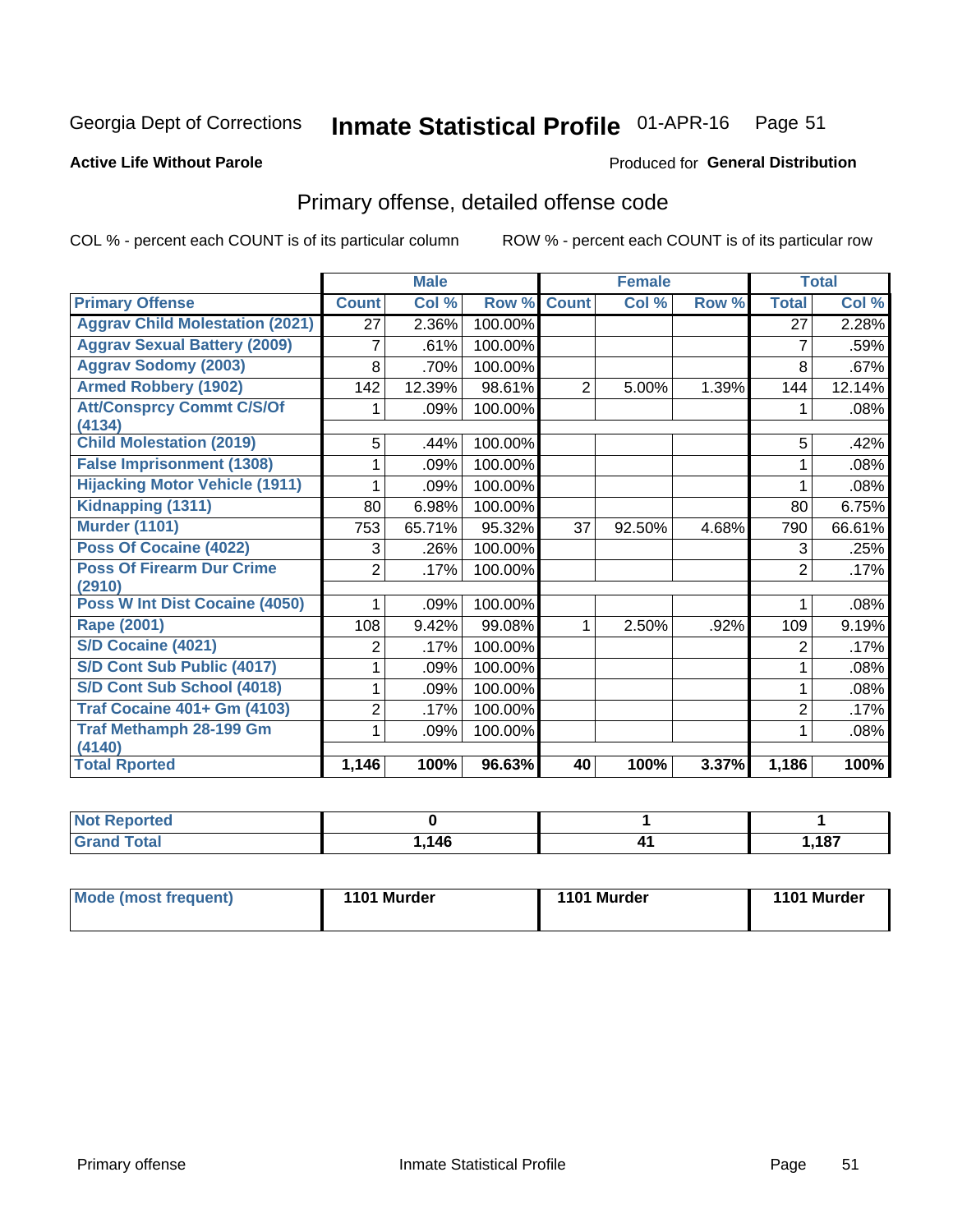## Inmate Statistical Profile 01-APR-16 Page 52

### **Active Life Without Parole**

### Produced for General Distribution

## County of conviction of primary offense

COL % - percent each COUNT is of its particular column

|     |                             |                | <b>Male</b> |         |                | <b>Female</b> |        | <b>Total</b>   |       |
|-----|-----------------------------|----------------|-------------|---------|----------------|---------------|--------|----------------|-------|
|     | <b>County of Conviction</b> | <b>Count</b>   | Col %       | Row %   | <b>Count</b>   | Col %         | Row %  | <b>Total</b>   | Col % |
| 000 | <b>Unknown</b>              | 5              | .44%        | 62.50%  | $\overline{3}$ | 7.32%         | 37.50% | 8              | .67%  |
| 001 | <b>Appling County</b>       | 3              | .26%        | 100.00% |                |               |        | 3              | .25%  |
| 002 | <b>Atkinson County</b>      | $\overline{c}$ | .17%        | 100.00% |                |               |        | $\overline{2}$ | .17%  |
| 003 | <b>Bacon County</b>         | 3              | .26%        | 100.00% |                |               |        | $\overline{3}$ | .25%  |
| 004 | <b>Baker County</b>         | $\mathbf{1}$   | .09%        | 100.00% |                |               |        | $\mathbf{1}$   | .08%  |
| 005 | <b>Baldwin County</b>       | 4              | .35%        | 100.00% |                |               |        | 4              | .34%  |
| 006 | <b>Banks County</b>         | $\mathbf{1}$   | .09%        | 100.00% |                |               |        | 1              | .08%  |
| 007 | <b>Barrow County</b>        | 7              | .61%        | 100.00% |                |               |        | 7              | .59%  |
| 008 | <b>Bartow County</b>        | 7              | .61%        | 87.50%  | 1              | 2.44%         | 12.50% | 8              | .67%  |
| 009 | <b>Ben Hill County</b>      | 5              | .44%        | 100.00% |                |               |        | 5              | .42%  |
| 010 | <b>Berrien County</b>       | $\overline{2}$ | .17%        | 100.00% |                |               |        | $\overline{2}$ | .17%  |
| 011 | <b>Bibb County</b>          | 38             | 3.32%       | 95.00%  | $\overline{2}$ | 4.88%         | 5.00%  | 40             | 3.37% |
| 012 | <b>Bleckley County</b>      | $\mathbf{1}$   | .09%        | 100.00% |                |               |        | $\mathbf{1}$   | .08%  |
| 013 | <b>Brantley County</b>      | $\mathbf{1}$   | .09%        | 100.00% |                |               |        | $\mathbf{1}$   | .08%  |
| 014 | <b>Brooks County</b>        | $\overline{c}$ | .17%        | 100.00% |                |               |        | $\overline{2}$ | .17%  |
| 016 | <b>Bulloch County</b>       | 5              | .44%        | 83.33%  | 1              | 2.44%         | 16.67% | 6              | .51%  |
| 017 | <b>Burke County</b>         | 11             | .96%        | 100.00% |                |               |        | 11             | .93%  |
| 018 | <b>Butts County</b>         | 5              | .44%        | 100.00% |                |               |        | 5              | .42%  |
| 020 | <b>Camden County</b>        | $\overline{7}$ | .61%        | 100.00% |                |               |        | $\overline{7}$ | .59%  |
| 021 | <b>Candler County</b>       | $\mathbf{1}$   | .09%        | 100.00% |                |               |        | $\mathbf{1}$   | .08%  |
| 022 | <b>Carroll County</b>       | 4              | .35%        | 100.00% |                |               |        | 4              | .34%  |
| 023 | <b>Catoosa County</b>       | 4              | .35%        | 100.00% |                |               |        | 4              | .34%  |
| 025 | <b>Chatham County</b>       | 38             | 3.32%       | 100.00% |                |               |        | 38             | 3.20% |
| 027 | <b>Chattooga County</b>     | $\overline{2}$ | .17%        | 100.00% |                |               |        | $\overline{2}$ | .17%  |
| 028 | <b>Cherokee County</b>      | 3              | .26%        | 100.00% |                |               |        | 3              | .25%  |
| 029 | <b>Clarke County</b>        | 22             | 1.92%       | 100.00% |                |               |        | 22             | 1.85% |
| 030 | <b>Clay County</b>          | $\overline{2}$ | .17%        | 100.00% |                |               |        | $\overline{2}$ | .17%  |
| 031 | <b>Clayton County</b>       | 54             | 4.71%       | 93.10%  | 4              | 9.76%         | 6.90%  | 58             | 4.89% |
| 032 | <b>Clinch County</b>        | $\mathbf{1}$   | .09%        | 100.00% |                |               |        | $\mathbf{1}$   | .08%  |
| 033 | <b>Cobb County</b>          | 55             | 4.80%       | 98.21%  | 1              | 2.44%         | 1.79%  | 56             | 4.72% |
| 034 | <b>Coffee County</b>        | $\,6$          | .52%        | 100.00% |                |               |        | 6              | .51%  |
| 035 | <b>Colquitt County</b>      | 3              | .26%        | 100.00% |                |               |        | 3              | .25%  |
| 036 | <b>Columbia County</b>      | 9              | .79%        | 81.82%  | $\overline{2}$ | 4.88%         | 18.18% | 11             | .93%  |
| 037 | <b>Cook County</b>          | 5              | .44%        | 100.00% |                |               |        | 5              | .42%  |
| 038 | <b>Coweta County</b>        | $\overline{7}$ | .61%        | 100.00% |                |               |        | $\overline{7}$ | .59%  |
| 040 | <b>Crisp County</b>         | 5              | .44%        | 100.00% |                |               |        | 5              | .42%  |
| 041 | <b>Dade County</b>          | $\mathbf 1$    | .09%        | 100.00% |                |               |        | $\mathbf 1$    | .08%  |
| 042 | <b>Dawson County</b>        | $\overline{2}$ | .17%        | 100.00% |                |               |        | $\overline{2}$ | .17%  |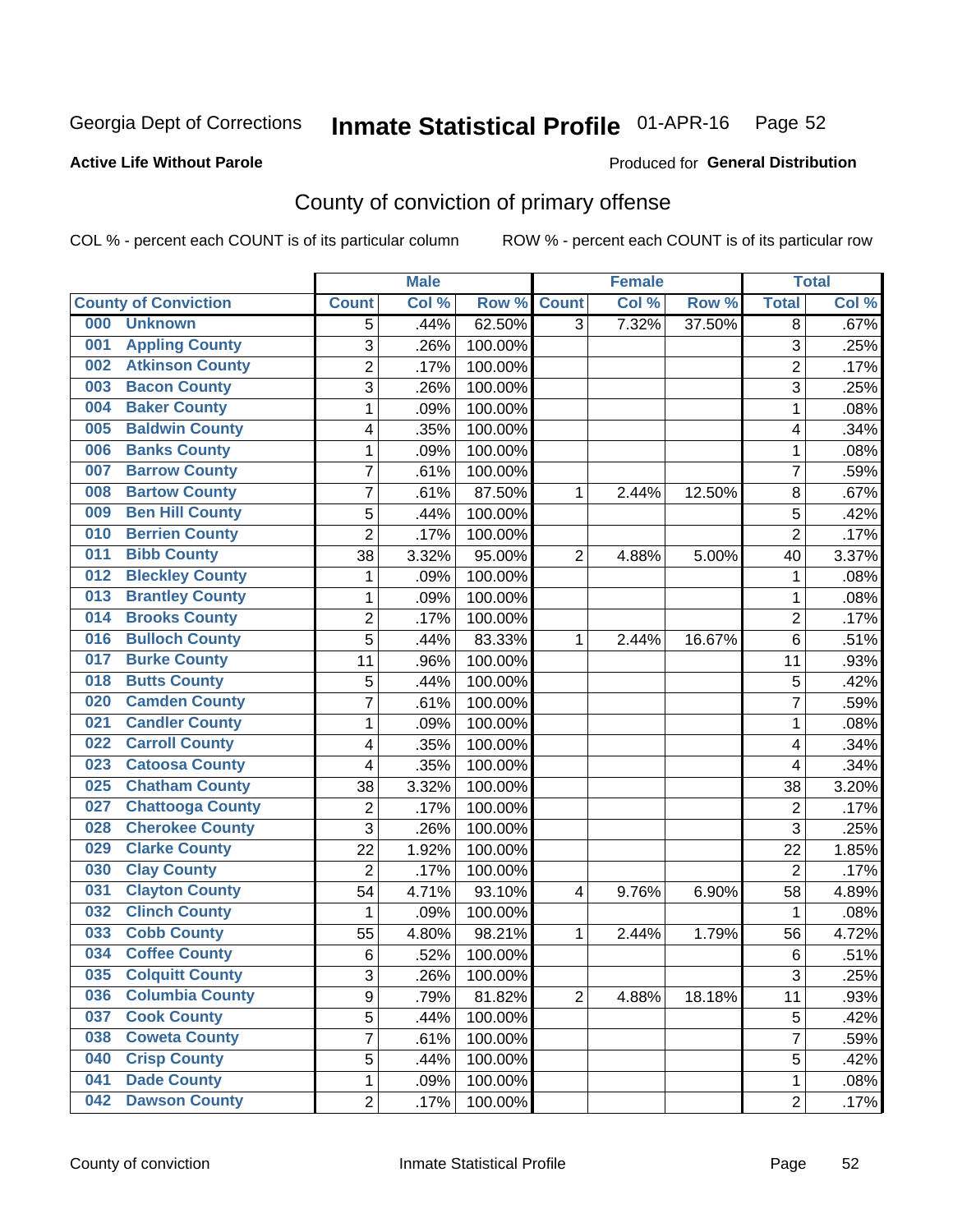## Inmate Statistical Profile 01-APR-16 Page 53

### **Active Life Without Parole**

### Produced for General Distribution

## County of conviction of primary offense

COL % - percent each COUNT is of its particular column

|                             |                          |                         | <b>Male</b> |                  |                | <b>Female</b> |        | <b>Total</b>   |        |
|-----------------------------|--------------------------|-------------------------|-------------|------------------|----------------|---------------|--------|----------------|--------|
| <b>County of Conviction</b> |                          | <b>Count</b>            | Col %       | Row <sup>%</sup> | <b>Count</b>   | Col %         | Row %  | <b>Total</b>   | Col %  |
| 043                         | <b>Decatur County</b>    | 4                       | .35%        | 100.00%          |                |               |        | 4              | .34%   |
| 044                         | <b>Dekalb County</b>     | 99                      | 8.64%       | 99.00%           | 1              | 2.44%         | 1.00%  | 100            | 8.42%  |
| <b>Dodge County</b><br>045  |                          | $\mathbf{1}$            | .09%        | 100.00%          |                |               |        | 1              | .08%   |
| <b>Dooly County</b><br>046  |                          | $\overline{2}$          | .17%        | 100.00%          |                |               |        | $\overline{2}$ | .17%   |
| 047                         | <b>Dougherty County</b>  | 28                      | 2.44%       | 96.55%           | 1              | 2.44%         | 3.45%  | 29             | 2.44%  |
| 048                         | <b>Douglas County</b>    | 33                      | 2.88%       | 94.29%           | $\overline{2}$ | 4.88%         | 5.71%  | 35             | 2.95%  |
| <b>Early County</b><br>049  |                          | $\overline{c}$          | .17%        | 100.00%          |                |               |        | $\overline{2}$ | .17%   |
| 051                         | <b>Effingham County</b>  | 4                       | .35%        | 100.00%          |                |               |        | 4              | .34%   |
| <b>Elbert County</b><br>052 |                          | 2                       | .17%        | 100.00%          |                |               |        | $\overline{2}$ | .17%   |
| 053                         | <b>Emanuel County</b>    | $\overline{7}$          | .61%        | 100.00%          |                |               |        | 7              | .59%   |
| 056                         | <b>Fayette County</b>    | 4                       | .35%        | 100.00%          |                |               |        | 4              | .34%   |
| <b>Floyd County</b><br>057  |                          | 20                      | 1.75%       | 95.24%           | 1              | 2.44%         | 4.76%  | 21             | 1.77%  |
| 058                         | <b>Forsyth County</b>    | 4                       | .35%        | 100.00%          |                |               |        | 4              | .34%   |
| 059                         | <b>Franklin County</b>   | 4                       | .35%        | 80.00%           | 1              | 2.44%         | 20.00% | 5              | .42%   |
| <b>Fulton County</b><br>060 |                          | 145                     | 12.65%      | 98.64%           | $\overline{2}$ | 4.88%         | 1.36%  | 147            | 12.38% |
| 061                         | <b>Gilmer County</b>     | $\overline{2}$          | .17%        | 100.00%          |                |               |        | 2              | .17%   |
| <b>Glynn County</b><br>063  |                          | 18                      | 1.57%       | 94.74%           | 1              | 2.44%         | 5.26%  | 19             | 1.60%  |
| 064                         | <b>Gordon County</b>     | 4                       | .35%        | 100.00%          |                |               |        | 4              | .34%   |
| <b>Grady County</b><br>065  |                          | $\overline{2}$          | .17%        | 100.00%          |                |               |        | $\overline{2}$ | .17%   |
| 066                         | <b>Greene County</b>     | 1                       | .09%        | 100.00%          |                |               |        | $\mathbf{1}$   | .08%   |
| 067                         | <b>Gwinnett County</b>   | 34                      | 2.97%       | 94.44%           | $\overline{2}$ | 4.88%         | 5.56%  | 36             | 3.03%  |
| 068                         | <b>Habersham County</b>  | $\overline{\mathbf{4}}$ | .35%        | 100.00%          |                |               |        | 4              | .34%   |
| <b>Hall County</b><br>069   |                          | 22                      | 1.92%       | 84.62%           | 4              | 9.76%         | 15.38% | 26             | 2.19%  |
| 070                         | <b>Hancock County</b>    | 1                       | .09%        | 100.00%          |                |               |        | 1              | .08%   |
| 071                         | <b>Haralson County</b>   | 3                       | .26%        | 100.00%          |                |               |        | 3              | .25%   |
| <b>Harris County</b><br>072 |                          | $\overline{2}$          | .17%        | 100.00%          |                |               |        | $\overline{2}$ | .17%   |
| <b>Hart County</b><br>073   |                          | 3                       | .26%        | 100.00%          |                |               |        | 3              | .25%   |
| <b>Henry County</b><br>075  |                          | 12                      | 1.05%       | 92.31%           | 1              | 2.44%         | 7.69%  | 13             | 1.10%  |
| 076                         | <b>Houston County</b>    | 18                      | 1.57%       | 100.00%          |                |               |        | 18             | 1.52%  |
| <b>Irwin County</b><br>077  |                          | $\mathbf{1}$            | .09%        | 100.00%          |                |               |        | $\mathbf{1}$   | .08%   |
| 078                         | <b>Jackson County</b>    | 10                      | .87%        | 100.00%          |                |               |        | 10             | .84%   |
| 079                         | <b>Jasper County</b>     | 1                       | .09%        | 100.00%          |                |               |        | 1              | .08%   |
| 080                         | <b>Jeff Davis County</b> | 1                       | .09%        | 100.00%          |                |               |        | $\mathbf{1}$   | .08%   |
| 081                         | <b>Jefferson County</b>  | 6                       | .52%        | 100.00%          |                |               |        | 6              | .51%   |
| 082                         | <b>Jenkins County</b>    | $\overline{3}$          | .26%        | 100.00%          |                |               |        | $\overline{3}$ | .25%   |
| 083                         | <b>Johnson County</b>    | 1                       | .09%        | 100.00%          |                |               |        | 1              | .08%   |
| <b>Jones County</b><br>084  |                          | 2                       | .17%        | 66.67%           | $\mathbf{1}$   | 2.44%         | 33.33% | 3              | .25%   |
| <b>Lanier County</b><br>086 |                          | $\mathbf 1$             | .09%        | 100.00%          |                |               |        | 1              | .08%   |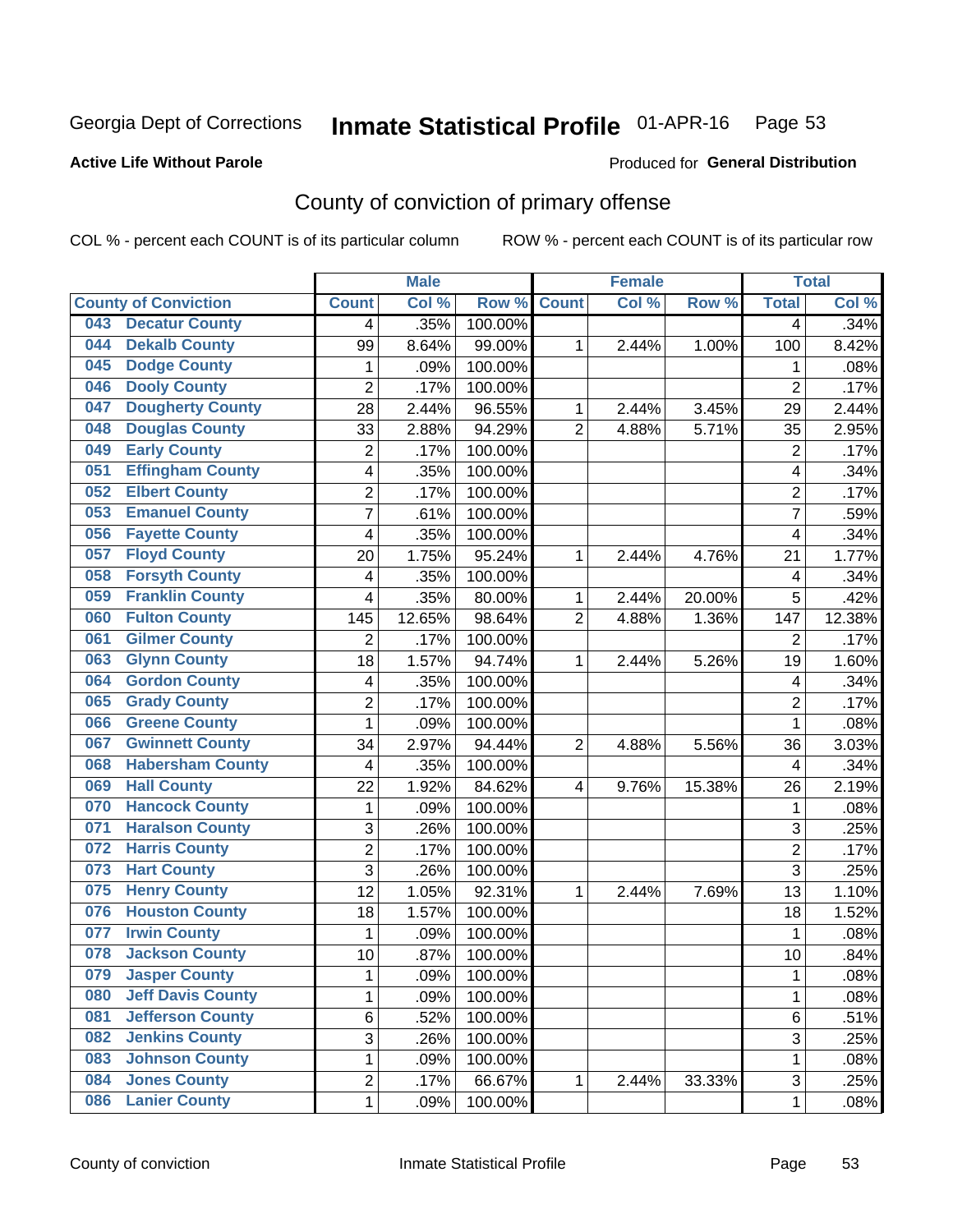## Inmate Statistical Profile 01-APR-16 Page 54

### **Active Life Without Parole**

### Produced for General Distribution

## County of conviction of primary offense

COL % - percent each COUNT is of its particular column

|                                           |                | <b>Male</b> |         |                | <b>Female</b> |        |                | <b>Total</b> |
|-------------------------------------------|----------------|-------------|---------|----------------|---------------|--------|----------------|--------------|
| <b>County of Conviction</b>               | <b>Count</b>   | Col %       | Row %   | <b>Count</b>   | Col %         | Row %  | <b>Total</b>   | Col %        |
| <b>Laurens County</b><br>087              | 4              | .35%        | 100.00% |                |               |        | 4              | .34%         |
| <b>Lee County</b><br>088                  | 2              | .17%        | 100.00% |                |               |        | $\overline{2}$ | .17%         |
| <b>Liberty County</b><br>089              | 6              | .52%        | 100.00% |                |               |        | 6              | .51%         |
| <b>Long County</b><br>091                 | 6              | .52%        | 100.00% |                |               |        | 6              | .51%         |
| <b>Lowndes County</b><br>092              | 8              | .70%        | 100.00% |                |               |        | 8              | .67%         |
| <b>Marion County</b><br>096               | 1              | .09%        | 100.00% |                |               |        | $\mathbf{1}$   | .08%         |
| <b>Mcduffie County</b><br>097             | $\overline{c}$ | .17%        | 100.00% |                |               |        | $\overline{2}$ | .17%         |
| <b>Miller County</b><br>100               | 1              | .09%        | 100.00% |                |               |        | $\mathbf{1}$   | .08%         |
| <b>Mitchell County</b><br>101             | 1              | .09%        | 100.00% |                |               |        | 1              | .08%         |
| <b>Monroe County</b><br>102               | 6              | .52%        | 100.00% |                |               |        | 6              | .51%         |
| <b>Morgan County</b><br>104               | 1              | .09%        | 100.00% |                |               |        | 1              | .08%         |
| <b>Murray County</b><br>105               | $\overline{2}$ | .17%        | 100.00% |                |               |        | $\overline{2}$ | .17%         |
| <b>Muscogee County</b><br>106             | 32             | 2.79%       | 96.97%  | 1              | 2.44%         | 3.03%  | 33             | 2.78%        |
| <b>Newton County</b><br>107               | 11             | .96%        | 84.62%  | $\overline{2}$ | 4.88%         | 15.38% | 13             | 1.10%        |
| <b>Oglethorpe County</b><br>109           | 2              | .17%        | 100.00% |                |               |        | $\overline{2}$ | .17%         |
| <b>Paulding County</b><br>110             | 4              | .35%        | 100.00% |                |               |        | 4              | .34%         |
| <b>Pickens County</b><br>$\overline{112}$ | 1              | .09%        | 100.00% |                |               |        | 1              | .08%         |
| <b>Pierce County</b><br>$\overline{113}$  | 2              | .17%        | 100.00% |                |               |        | $\overline{2}$ | .17%         |
| <b>Pike County</b><br>$\overline{114}$    | 4              | .35%        | 66.67%  | $\overline{2}$ | 4.88%         | 33.33% | 6              | .51%         |
| <b>Polk County</b><br>$\overline{115}$    | 3              | .26%        | 100.00% |                |               |        | 3              | .25%         |
| <b>Pulaski County</b><br>116              | 1              | .09%        | 100.00% |                |               |        | $\mathbf{1}$   | .08%         |
| <b>Putnam County</b><br>117               | 7              | .61%        | 100.00% |                |               |        | 7              | .59%         |
| <b>Rabun County</b><br>119                | 1              | .09%        | 100.00% |                |               |        | $\mathbf{1}$   | .08%         |
| <b>Randolph County</b><br>120             | $\overline{2}$ | .17%        | 100.00% |                |               |        | $\overline{2}$ | .17%         |
| <b>Richmond County</b><br>121             | 59             | 5.15%       | 96.72%  | $\overline{2}$ | 4.88%         | 3.28%  | 61             | 5.14%        |
| <b>Rockdale County</b><br>122             | 8              | .70%        | 100.00% |                |               |        | 8              | .67%         |
| <b>Seminole County</b><br>125             | $\overline{2}$ | .17%        | 100.00% |                |               |        | $\overline{2}$ | .17%         |
| <b>Spalding County</b><br>126             | 14             | 1.22%       | 100.00% |                |               |        | 14             | 1.18%        |
| <b>Stephens County</b><br>127             | 3              | .26%        | 100.00% |                |               |        | 3              | .25%         |
| <b>Sumter County</b><br>129               | 1              | .09%        | 100.00% |                |               |        | $\mathbf{1}$   | .08%         |
| <b>Taliaferro County</b><br>131           | 1              | .09%        | 100.00% |                |               |        | 1              | .08%         |
| <b>Tattnall County</b><br>132             | 2              | .17%        | 100.00% |                |               |        | 2              | .17%         |
| <b>Taylor County</b><br>133               | 1              | .09%        | 100.00% |                |               |        | $\mathbf{1}$   | .08%         |
| <b>Terrell County</b><br>135              | $\overline{2}$ | .17%        | 100.00% |                |               |        | $\overline{2}$ | .17%         |
| <b>Thomas County</b><br>136               | 5              | .44%        | 100.00% |                |               |        | 5              | .42%         |
| <b>Tift County</b><br>137                 | 7              | .61%        | 100.00% |                |               |        | 7              | .59%         |
| <b>Toombs County</b><br>138               | 9              | .79%        | 100.00% |                |               |        | 9              | .76%         |
| 139 Towns County                          | $\mathbf{1}$   | .09%        | 100.00% |                |               |        | $\mathbf{1}$   | .08%         |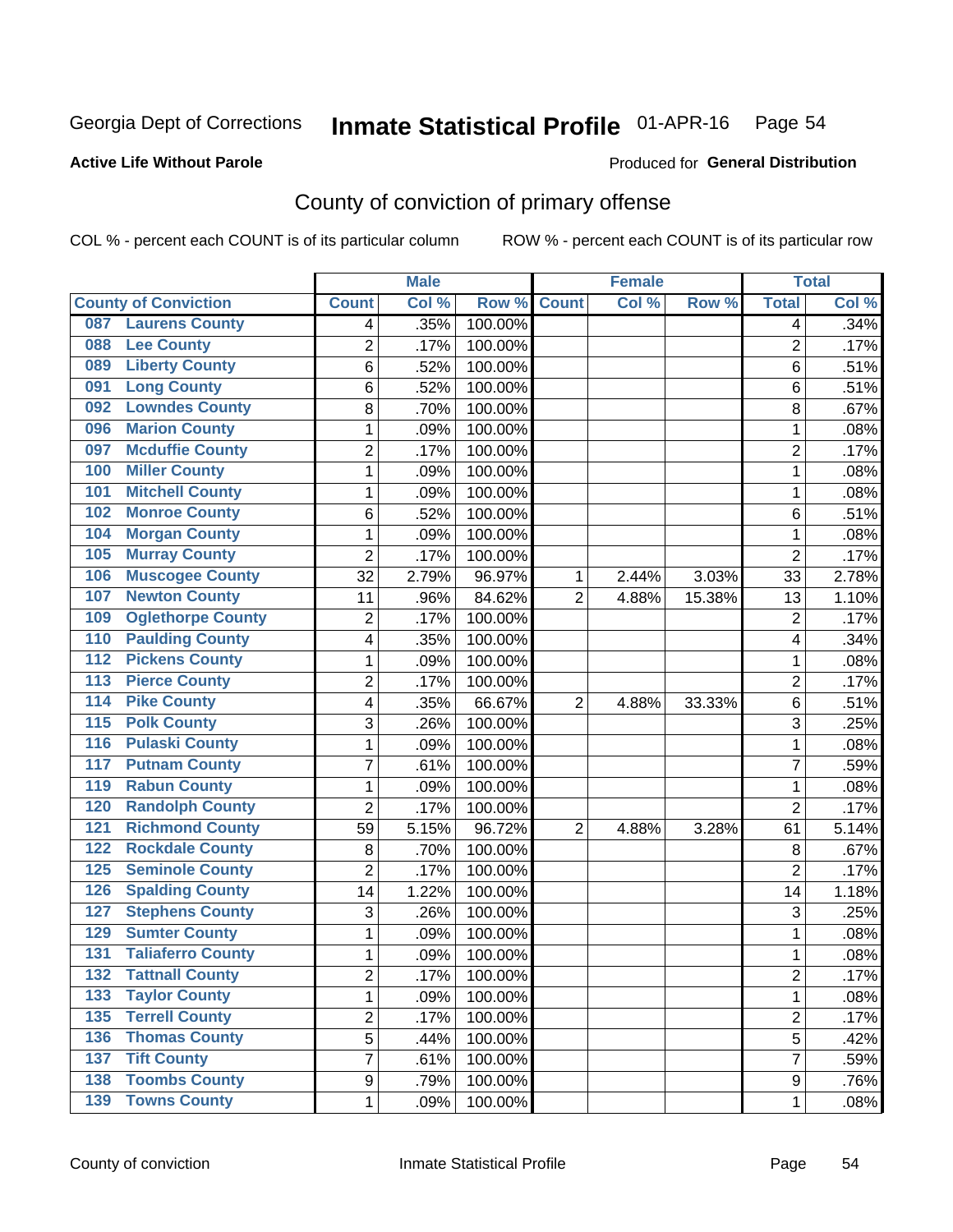## Inmate Statistical Profile 01-APR-16 Page 55

**Produced for General Distribution** 

### **Active Life Without Parole**

## County of conviction of primary offense

COL % - percent each COUNT is of its particular column

|                                 |              | <b>Male</b> |         |              | <b>Female</b> |        | <b>Total</b> |       |
|---------------------------------|--------------|-------------|---------|--------------|---------------|--------|--------------|-------|
| <b>County of Conviction</b>     | <b>Count</b> | Col %       | Row %   | <b>Count</b> | Col %         | Row %  | <b>Total</b> | Col % |
| <b>Treutlen County</b><br>140   | 4            | .35%        | 100.00% |              |               |        | 4            | .34%  |
| <b>Troup County</b><br>141      | 6            | .52%        | 85.71%  |              | 2.44%         | 14.29% |              | .59%  |
| <b>Turner County</b><br>142     | 2            | .17%        | 100.00% |              |               |        | 2            | .17%  |
| <b>Twiggs County</b><br>143     |              | .09%        | 100.00% |              |               |        |              | .08%  |
| <b>Upson County</b><br>145      | 5            | .44%        | 100.00% |              |               |        | 5            | .42%  |
| <b>Walker County</b><br>146     | 5            | .44%        | 83.33%  | 1            | 2.44%         | 16.67% | 6            | .51%  |
| <b>Walton County</b><br>147     | 14           | 1.22%       | 100.00% |              |               |        | 14           | 1.18% |
| <b>Ware County</b><br>148       | 11           | .96%        | 100.00% |              |               |        | 11           | .93%  |
| <b>Warren County</b><br>149     |              | .09%        | 100.00% |              |               |        |              | .08%  |
| <b>Washington County</b><br>150 | 5            | .44%        | 100.00% |              |               |        | 5            | .42%  |
| <b>Wayne County</b><br>151      | 7            | .61%        | 100.00% |              |               |        | 7            | .59%  |
| <b>Whitfield County</b><br>155  | 11           | .96%        | 91.67%  |              | 2.44%         | 8.33%  | 12           | 1.01% |
| <b>Wilkes County</b><br>157     |              | .09%        | 100.00% |              |               |        |              | .08%  |
| <b>Worth County</b><br>159      | 3            | .26%        | 100.00% |              |               |        | 3            | .25%  |
| <b>Total Rported</b>            | 1,146        | 100%        | 96.55%  | 41           | 100%          | 3.45%  | 1,187        | 100%  |

| <b>eported</b><br>NO         |      |                        |
|------------------------------|------|------------------------|
| <b>Total</b><br><b>Grand</b> | ,146 | <b>407</b><br>I. I O 1 |

| <b>Mode (most frequent)</b> | <b>Fulton County</b> | <b>Hall County</b> | <b>Fulton County</b> |
|-----------------------------|----------------------|--------------------|----------------------|
|                             |                      |                    |                      |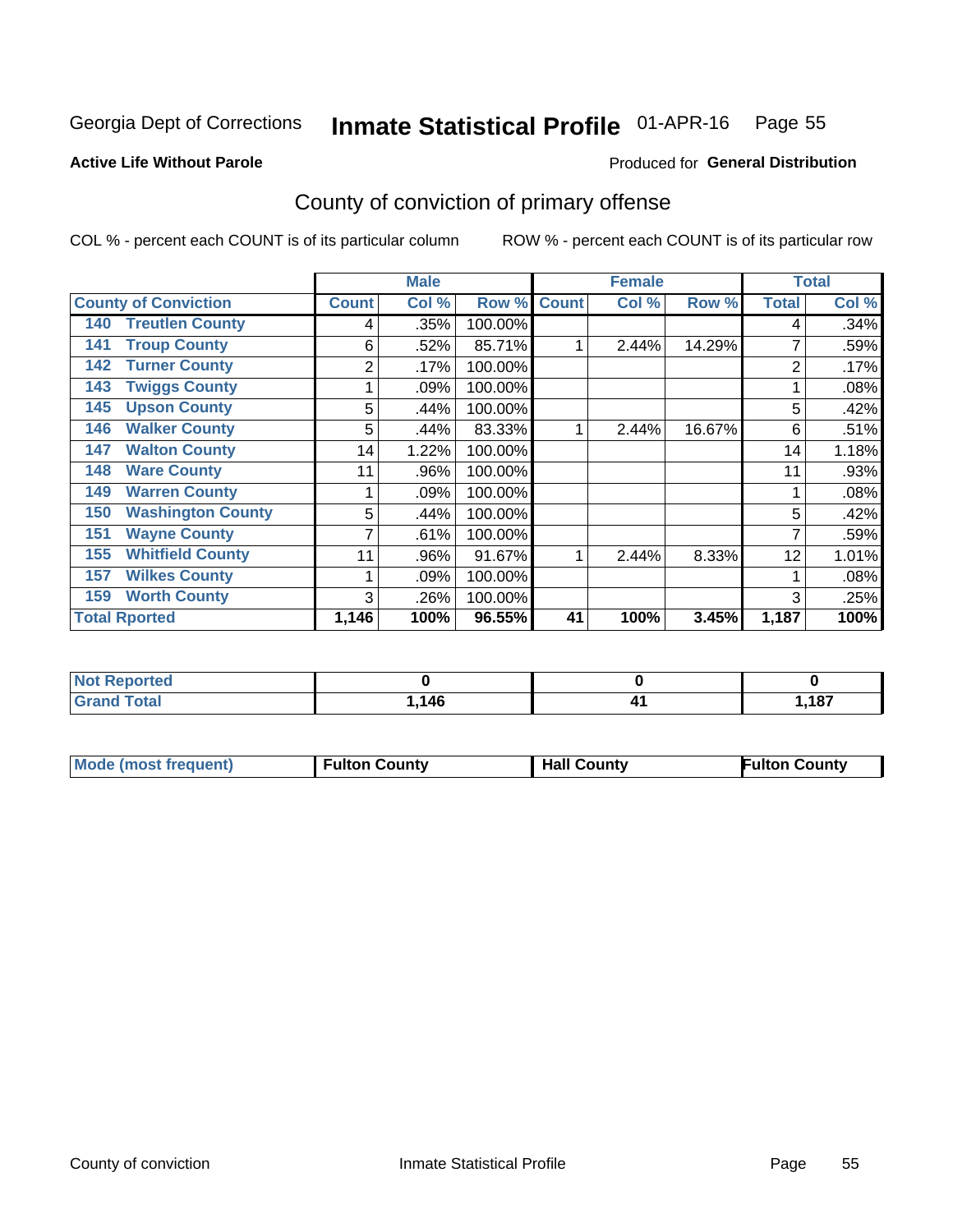## Georgia Dept of Corrections **Active Life Without Parole**

#### Inmate Statistical Profile 01-APR-16 Page 56

Produced for General Distribution

## Circuit of conviction of primary offense

COL % - percent each COUNT is of its particular column ROW % - percent each COUNT is of its particular row

|                         |                                 |              | <b>Male</b> |         |                         | <b>Female</b> |        | <b>Total</b> |        |
|-------------------------|---------------------------------|--------------|-------------|---------|-------------------------|---------------|--------|--------------|--------|
|                         | <b>Circuit of Conviction</b>    | <b>Count</b> | Col %       | Row %   | <b>Count</b>            | Col %         | Row %  | <b>Total</b> | Col %  |
| 1                       | <b>Alapaha Circuit</b>          | 11           | .96%        | 100.00% |                         |               |        | 11           | .93%   |
| $\overline{2}$          | <b>Alcovy Circuit</b>           | 25           | 2.19%       | 92.59%  | $\overline{2}$          | 5.26%         | 7.41%  | 27           | 2.29%  |
| $\overline{3}$          | <b>Atlanta Circuit</b>          | 145          | 12.71%      | 98.64%  | $\overline{2}$          | 5.26%         | 1.36%  | 147          | 12.47% |
| 4                       | <b>Atlantic Circuit</b>         | 14           | 1.23%       | 100.00% |                         |               |        | 14           | 1.19%  |
| $\overline{5}$          | <b>Augusta Circuit</b>          | 79           | 6.92%       | 95.18%  | $\overline{4}$          | 10.53%        | 4.82%  | 83           | 7.04%  |
| $\overline{\bf{6}}$     | <b>Blue Ridge Circuit</b>       | 3            | .26%        | 100.00% |                         |               |        | 3            | .25%   |
| 7                       | <b>Brunswick Circuit</b>        | 36           | 3.16%       | 97.30%  | 1                       | 2.63%         | 2.70%  | 37           | 3.14%  |
| $\overline{\mathbf{8}}$ | <b>Chattahoochee Circuit</b>    | 36           | 3.16%       | 97.30%  | 1                       | 2.63%         | 2.70%  | 37           | 3.14%  |
| $\overline{9}$          | <b>Cherokee Circuit</b>         | 11           | .96%        | 91.67%  | 1                       | 2.63%         | 8.33%  | 12           | 1.02%  |
| 10                      | <b>Clayton Circuit</b>          | 54           | 4.73%       | 93.10%  | 4                       | 10.53%        | 6.90%  | 58           | 4.92%  |
| $\overline{11}$         | <b>Cobb Circuit</b>             | 55           | 4.82%       | 98.21%  | $\mathbf{1}$            | 2.63%         | 1.79%  | 56           | 4.75%  |
| $\overline{12}$         | <b>Conasauga Circuit</b>        | 13           | 1.14%       | 92.86%  | 1                       | 2.63%         | 7.14%  | 14           | 1.19%  |
| 13                      | <b>Cordele Circuit</b>          | 12           | 1.05%       | 100.00% |                         |               |        | 12           | 1.02%  |
| 14                      | <b>Coweta Circuit</b>           | 17           | 1.49%       | 94.44%  | 1                       | 2.63%         | 5.56%  | 18           | 1.53%  |
| $\overline{15}$         | <b>Dougherty Circuit</b>        | 28           | 2.45%       | 96.55%  | 1                       | 2.63%         | 3.45%  | 29           | 2.46%  |
| 16                      | <b>Dublin Circuit</b>           | 10           | .88%        | 100.00% |                         |               |        | 10           | .85%   |
| 17                      | <b>Eastern Circuit</b>          | 38           | 3.33%       | 100.00% |                         |               |        | 38           | 3.22%  |
| $\overline{18}$         | <b>Flint Circuit</b>            | 12           | 1.05%       | 92.31%  | 1                       | 2.63%         | 7.69%  | 13           | 1.10%  |
| 19                      | <b>Griffin Circuit</b>          | 27           | 2.37%       | 93.10%  | $\overline{2}$          | 5.26%         | 6.90%  | 29           | 2.46%  |
| $\overline{20}$         | <b>Gwinnett Circuit</b>         | 34           | 2.98%       | 94.44%  | $\overline{2}$          | 5.26%         | 5.56%  | 36           | 3.05%  |
| $\overline{21}$         | <b>Houston Circuit</b>          | 18           | 1.58%       | 100.00% |                         |               |        | 18           | 1.53%  |
| $\overline{22}$         | <b>Lookout Mountain Circuit</b> | 12           | 1.05%       | 92.31%  | 1                       | 2.63%         | 7.69%  | 13           | 1.10%  |
| 23                      | <b>Macon Circuit</b>            | 38           | 3.33%       | 95.00%  | $\overline{2}$          | 5.26%         | 5.00%  | 40           | 3.39%  |
| $\overline{24}$         | <b>Middle Circuit</b>           | 28           | 2.45%       | 100.00% |                         |               |        | 28           | 2.37%  |
| $\overline{25}$         | <b>Mountain Circuit</b>         | 8            | .70%        | 100.00% |                         |               |        | $\,8\,$      | .68%   |
| 26                      | <b>Northeastern Circuit</b>     | 24           | 2.10%       | 85.71%  | $\overline{\mathbf{4}}$ | 10.53%        | 14.29% | 28           | 2.37%  |
| $\overline{27}$         | <b>Northern Circuit</b>         | 11           | .96%        | 91.67%  | 1                       | 2.63%         | 8.33%  | 12           | 1.02%  |
| 28                      | <b>Ocmulgee Circuit</b>         | 17           | 1.49%       | 94.44%  | 1                       | 2.63%         | 5.56%  | 18           | 1.53%  |
| 29                      | <b>Oconee Circuit</b>           | 3            | .26%        | 100.00% |                         |               |        | 3            | .25%   |
| 30                      | <b>Ogeechee Circuit</b>         | 12           | 1.05%       | 92.31%  | 1                       | 2.63%         | 7.69%  | 13           | 1.10%  |
| $\overline{31}$         | <b>Pataula Circuit</b>          | 11           | .96%        | 100.00% |                         |               |        | 11           | .93%   |
| 32                      | <b>Piedmont Circuit</b>         | 18           | 1.58%       | 100.00% |                         |               |        | 18           | 1.53%  |
| 33                      | <b>Rome Circuit</b>             | 20           | 1.75%       | 95.24%  | $\mathbf{1}$            | 2.63%         | 4.76%  | 21           | 1.78%  |
| 34                      | <b>South Georgia Circuit</b>    | 8            | .70%        | 100.00% |                         |               |        | 8            | .68%   |
| 35                      | <b>Southern Circuit</b>         | 18           | 1.58%       | 100.00% |                         |               |        | 18           | 1.53%  |
| 36                      | <b>Southwestern Circuit</b>     | 3            | .26%        | 100.00% |                         |               |        | 3            | .25%   |
| 37                      | <b>Stone Mountain Circuit</b>   | 99           | 8.68%       | 99.00%  | 1                       | 2.63%         | 1.00%  | 100          | 8.48%  |
| 38                      | <b>Tallapoosa Circuit</b>       | 6            | .53%        | 100.00% |                         |               |        | 6            | .51%   |
| 39                      | <b>Tifton Circuit</b>           | 13           | 1.14%       | 100.00% |                         |               |        | 13           | 1.10%  |
| 40                      | <b>Toombs Circuit</b>           | 5            | .44%        | 100.00% |                         |               |        | 5            | .42%   |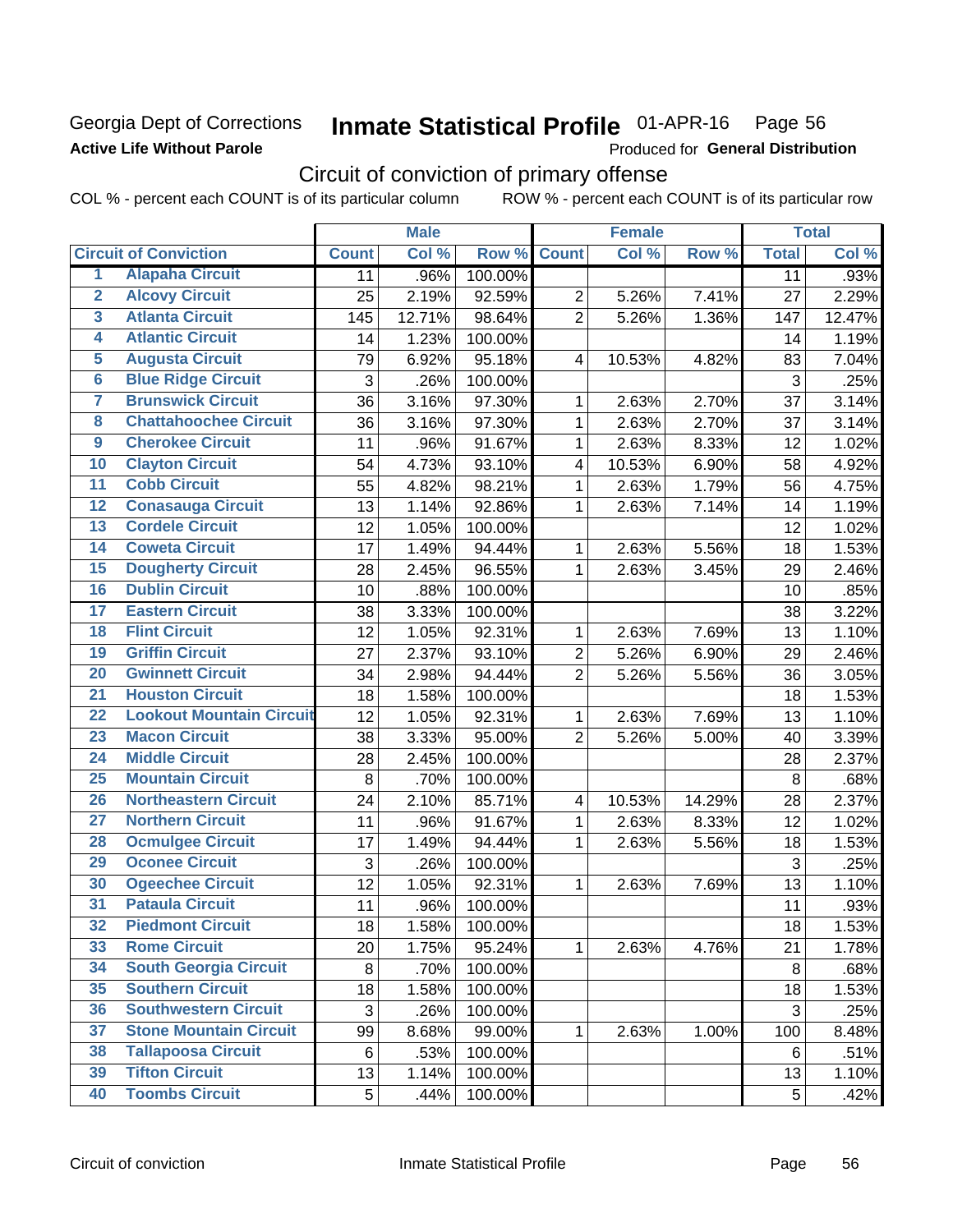## Georgia Dept of Corrections **Active Life Without Parole**

#### Inmate Statistical Profile 01-APR-16 Page 57

Produced for General Distribution

## Circuit of conviction of primary offense

COL % - percent each COUNT is of its particular column ROW % - percent each COUNT is of its particular row

|    |                                  |       | <b>Male</b>    |         |                | <b>Female</b> |       |              | <b>Total</b>   |  |
|----|----------------------------------|-------|----------------|---------|----------------|---------------|-------|--------------|----------------|--|
|    | <b>Circuit of Conviction</b>     | Count | Col %          | Row %   | <b>Count</b>   | Col %         | Row % | <b>Total</b> | Col %          |  |
| 41 | <b>Waycross Circuit</b>          | 23    | 2.02%          | 100.00% |                |               |       | 23           | 1.95%          |  |
| 42 | <b>Western Circuit</b>           | 22    | 1.93%          | 100.00% |                |               |       | 22           | 1.87%          |  |
| 43 | <b>Rockdale Circuit</b>          | 8     | .70%           | 100.00% |                |               |       | 8            | .68%           |  |
| 44 | <b>Douglas Circuit</b>           | 33    | 2.89%          | 94.29%  | $\overline{2}$ | 5.26%         | 5.71% | 35           | 2.97%          |  |
| 45 | <b>Appalachian Circuit</b>       | 3     | .26%           | 100.00% |                |               |       | 3            | .25%           |  |
| 46 | <b>Enotah Circuit</b>            |       | .09%           | 100.00% |                |               |       |              | .08%           |  |
| 47 | <b>Bell-Forsyth J.C.</b>         | 4     | .35%           | 100.00% |                |               |       | 4            | .34%           |  |
| 48 | <b>Towaliga Judicial Circuit</b> | 11    | .96%           | 100.00% |                |               |       | 11           | .93%           |  |
| 49 | <b>Paulding Circuit</b>          | 4     | .35%           | 100.00% |                |               |       | 4            | .34%           |  |
|    | <b>Total Rported</b>             | 1,141 | 100%           | 96.78%  | 38             | 100%          | 3.22% | 1,179        | 100%           |  |
|    | <b>Not Reported</b>              |       | 5              |         | 3              |               |       | 8            |                |  |
|    | <b>Grand Total</b>               |       | 1,146          |         |                | 41            |       |              | 1,187          |  |
|    | <b>Mode (most frequent)</b>      |       | <b>Atlanta</b> |         |                | Augusta       |       |              | <b>Atlanta</b> |  |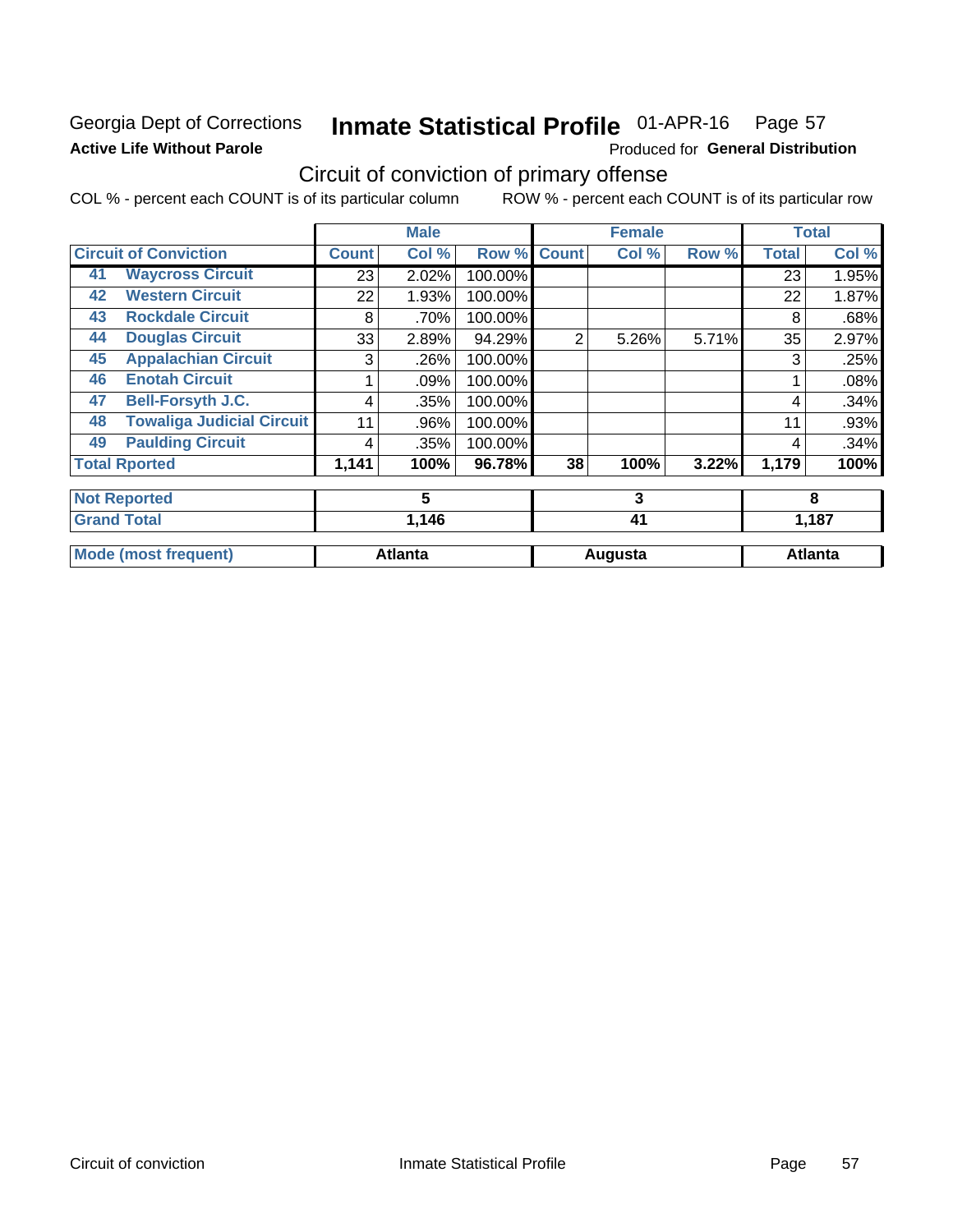## **Active Life Without Parole**

## Produced for General Distribution

## Years served (jail + prison) in this incarceration

COL % - percent each COUNT is of its particular column

|                       |                 | <b>Male</b> |         |                | <b>Female</b> |       |                 | <b>Total</b> |
|-----------------------|-----------------|-------------|---------|----------------|---------------|-------|-----------------|--------------|
| <b>Years Served</b>   | <b>Count</b>    | Col %       | Row %   | <b>Count</b>   | Col %         | Row % | <b>Total</b>    | Col %        |
| Less than one year    | $\overline{39}$ | 3.40%       | 90.70%  | 4              | 10.00%        | 9.30% | $\overline{43}$ | 3.63%        |
| 1 to 1.99 years       | 62              | 5.41%       | 98.41%  | 1              | 2.50%         | 1.59% | 63              | 5.31%        |
| 2 to 2.99 years       | 90              | 7.85%       | 94.74%  | 5              | 12.50%        | 5.26% | 95              | 8.01%        |
| 3 to 3.99 years       | 86              | 7.50%       | 90.53%  | 9              | 22.50%        | 9.47% | 95              | 8.01%        |
| 4 to 4.99 years       | 101             | 8.81%       | 95.28%  | $\overline{5}$ | 12.50%        | 4.72% | 106             | 8.94%        |
| 5 to 5.99 years       | 84              | 7.33%       | 95.45%  | 4              | 10.00%        | 4.55% | 88              | 7.42%        |
| 6 to 6.99 years       | 52              | 4.54%       | 98.11%  | 1              | 2.50%         | 1.89% | 53              | 4.47%        |
| 7 to 7.99 years       | 46              | 4.01%       | 100.00% |                |               |       | 46              | 3.88%        |
| 8 to 8.99 years       | 50              | 4.36%       | 98.04%  | 1              | 2.50%         | 1.96% | 51              | 4.30%        |
| 9 to 9.99 years       | 30              | 2.62%       | 93.75%  | $\overline{c}$ | 5.00%         | 6.25% | 32              | 2.70%        |
| 10 to 10.99 years     | 36              | 3.14%       | 97.30%  | 1              | 2.50%         | 2.70% | 37              | 3.12%        |
| 11 to 11.99 years     | 34              | 2.97%       | 100.00% |                |               |       | 34              | 2.87%        |
| 12 to 12.99 years     | 29              | 2.53%       | 96.67%  | 1              | 2.50%         | 3.33% | 30              | 2.53%        |
| 13 to 13.99 years     | 44              | 3.84%       | 91.67%  | 4              | 10.00%        | 8.33% | 48              | 4.05%        |
| 14 to 14.99 years     | 41              | 3.58%       | 100.00% |                |               |       | 41              | 3.46%        |
| 15 to 15.99 years     | 46              | 4.01%       | 100.00% |                |               |       | 46              | 3.88%        |
| 16 to 16.99 years     | 39              | 3.40%       | 100.00% |                |               |       | 39              | 3.29%        |
| 17 to 17.99 years     | 30              | 2.62%       | 96.77%  | 1              | 2.50%         | 3.23% | 31              | 2.61%        |
| 18 to 18.99 years     | 51              | 4.45%       | 98.08%  | 1              | 2.50%         | 1.92% | 52              | 4.38%        |
| 19 to 19.99 years     | 43              | 3.75%       | 100.00% |                |               |       | 43              | 3.63%        |
| 20 to 20.99 years     | 27              | 2.36%       | 100.00% |                |               |       | 27              | 2.28%        |
| 21 to 21.99 years     | 26              | 2.27%       | 100.00% |                |               |       | 26              | 2.19%        |
| 22 to 22.99 years     | 22              | 1.92%       | 100.00% |                |               |       | 22              | 1.85%        |
| 23 to 23.99 years     | 6               | 0.52%       | 100.00% |                |               |       | 6               | 0.51%        |
| 24 to 24.99 years     | 7               | 0.61%       | 100.00% |                |               |       | 7               | 0.59%        |
| 25 to 25.99 years     | 1               | 0.09%       | 100.00% |                |               |       | 1               | 0.08%        |
| 26 to 26.99 years     | 1               | 0.09%       | 100.00% |                |               |       | 1               | 0.08%        |
| 27 to 27.99 years     | 9               | 0.79%       | 100.00% |                |               |       | 9               | 0.76%        |
| 28 to 28.99 years     | 1               | 0.09%       | 100.00% |                |               |       | 1               | 0.08%        |
| 29 to 29.99 years     | 4               | 0.35%       | 100.00% |                |               |       | 4               | 0.34%        |
| Thirty + years        | 9               | 0.79%       | 100.00% |                |               |       | 9               | 0.76%        |
| <b>Total Reported</b> | 1,146           | 100%        | 96.63%  | 40             | 100%          | 3.37% | 1,186           | 100.0%       |

| rtea :             |       |       |
|--------------------|-------|-------|
| <b>otal</b><br>--- | 146.ا | 1,187 |

| <b>Mean</b><br>(average) | 10.12           | 5.97            | 9.98            |
|--------------------------|-----------------|-----------------|-----------------|
| Median (middle)          | 8.335           | 4.035           | 8.115           |
| Mode (most frequent)     | 5 to 5.99 years | 3 to 3.99 years | 5 to 5.99 years |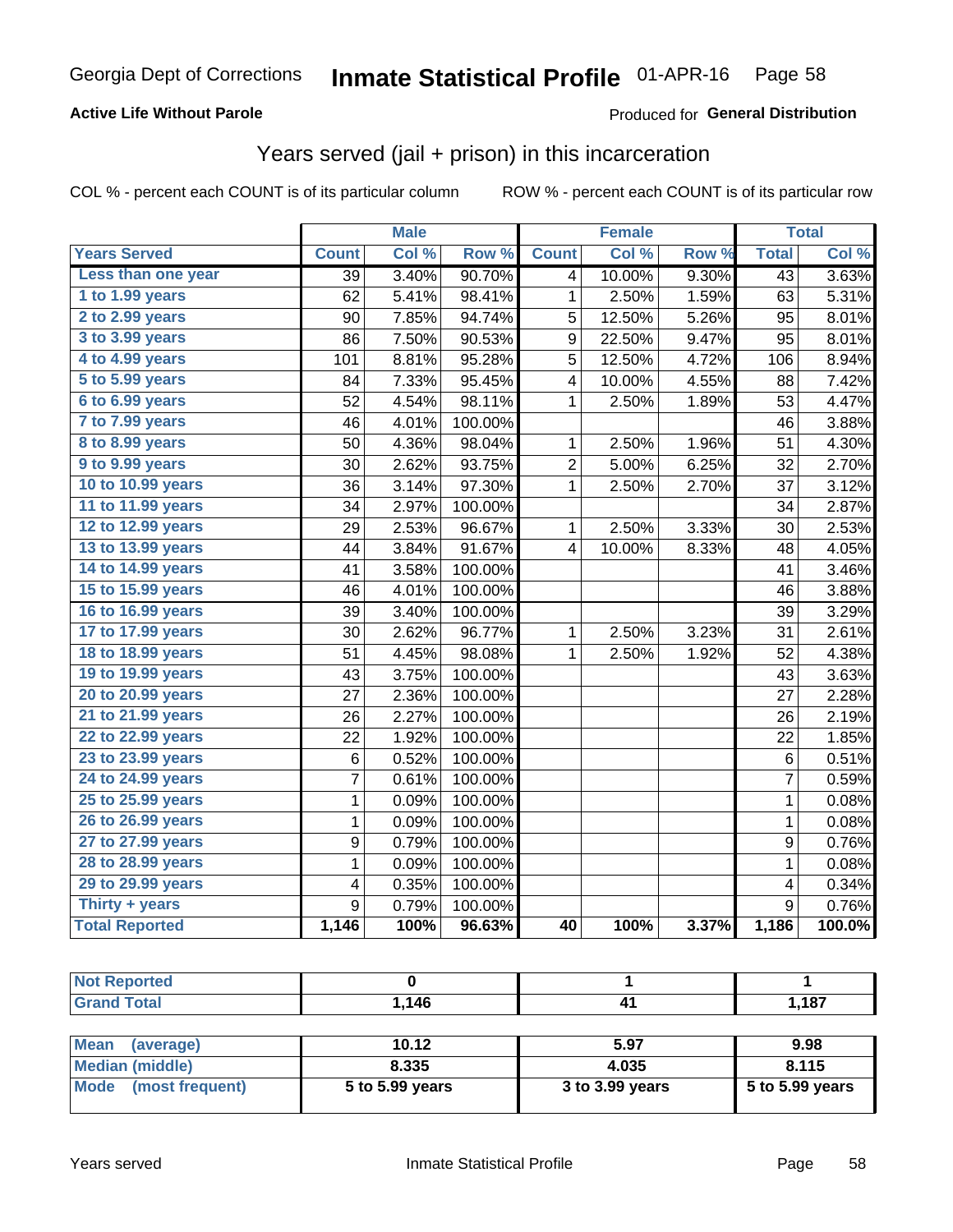#### Inmate Statistical Profile 01-APR-16 Page 59

### **Active Life Without Parole**

Produced for General Distribution

## Results of most recent HIV tests

COL % - percent each COUNT is of its particular column

|                         |              | <b>Male</b> |        |              | <b>Female</b> |           |             | Total  |
|-------------------------|--------------|-------------|--------|--------------|---------------|-----------|-------------|--------|
| <b>HIV Test Results</b> | <b>Count</b> | Col%        | Row %  | <b>Count</b> | Col %         | Row %I    | $\tau$ otal | Col %  |
| <b>Positive</b>         |              | 0.72%       | 88.89% |              | 2.63%         | $11.11\%$ |             | 0.79%  |
| <b>Negative</b>         | .100         | 99.28%      | 96.75% | 37           | $97.37\%$     | 3.25%     | 1,137       | 99.21% |
| <b>Total Reported</b>   | $.108^\circ$ | 100%        | 96.68% | 38           | 100%          | 3.32%     | 1,146       | 100%   |

| <b>Not Reported</b>   | າດ<br>၁၀ |      |
|-----------------------|----------|------|
| <b>Total</b><br>Grand | 146      | ,187 |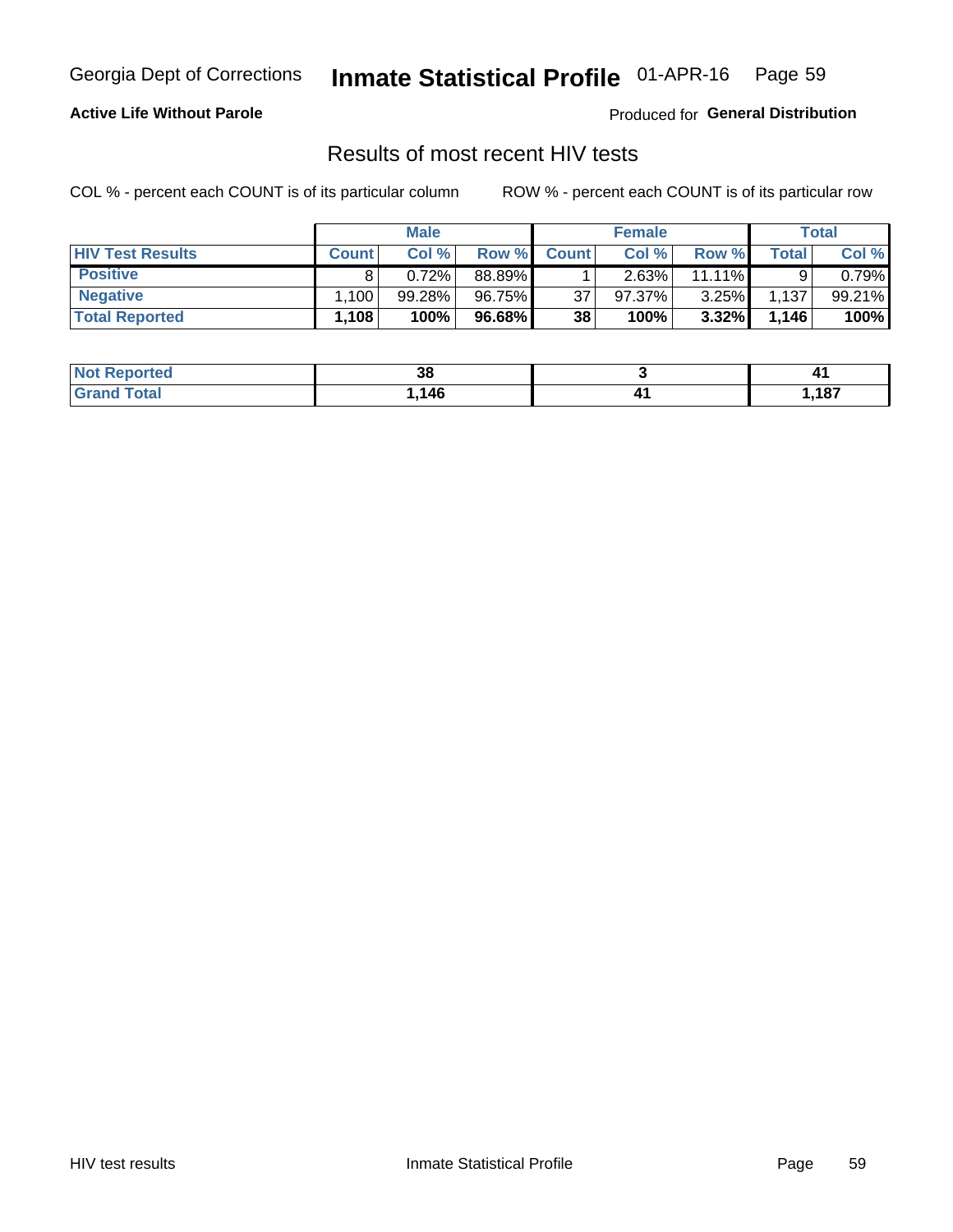## Georgia Dept of Corrections **Inmate Statistical Profile** 01-APR-16 Page 60

### **Active Life Without Parole**

Produced for **General Distribution**

## Results of most recent tuberculosis test

COL % - percent each COUNT is of its particular column ROW % - percent each COUNT is of its particular row

|                                  | <b>Male</b>  |        |           | <b>Female</b> |           |          | Total   |        |
|----------------------------------|--------------|--------|-----------|---------------|-----------|----------|---------|--------|
| <b>Tuberculosis Test Results</b> | <b>Count</b> | Col%   | Row %I    | <b>Count</b>  | Col %     | Row %I   | Total I | Col %  |
| <b>Positive on current test</b>  | 253          | 22.47% | 98.83%    |               | 8.11%     | $1.17\%$ | 256     | 22.01% |
| <b>Negative</b>                  | 873          | 77.53% | $96.25\%$ | 34            | $91.89\%$ | 3.75%    | 907     | 77.99% |
| <b>Total Reported</b>            | ْ 126.       | 100%   | 96.82%    | 37            | 100%      | 3.18%    | 1,163   | 100%   |

| <b>Not Reported</b>           | nr<br>ZU | $ -$  |
|-------------------------------|----------|-------|
| <b>Total</b><br>$C$ ro $\sim$ | 146      | 1,187 |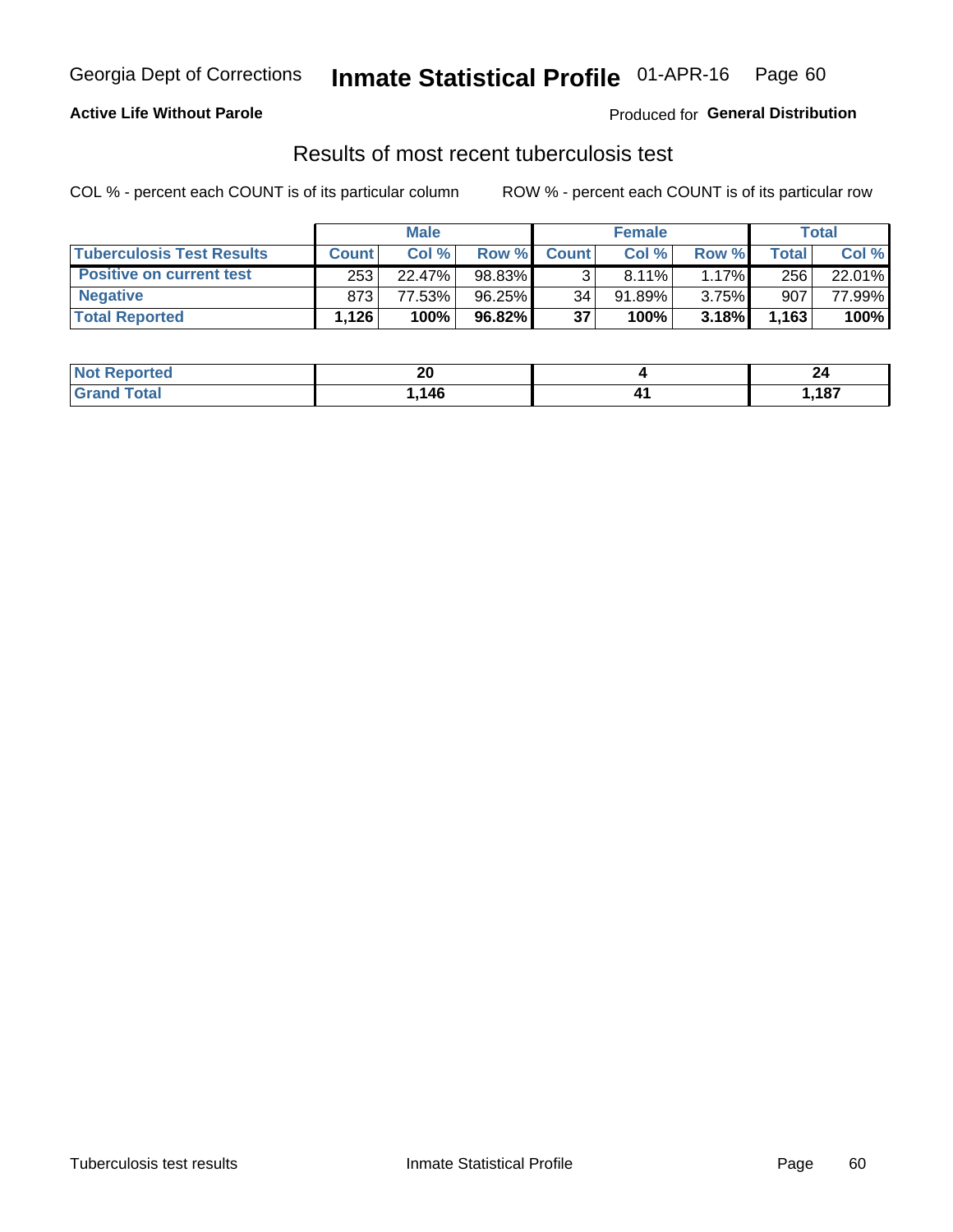## Georgia Dept of Corrections **Inmate Statistical Profile** 01-APR-16 Page 61

### **Active Life Without Parole**

Produced for **General Distribution**

## Results of most recent syphilis test

COL % - percent each COUNT is of its particular column ROW % - percent each COUNT is of its particular row

|                                 | <b>Male</b>  |           |           | <b>Female</b>   |           |          | Total       |        |
|---------------------------------|--------------|-----------|-----------|-----------------|-----------|----------|-------------|--------|
| <b>Syphilis Test Results</b>    | <b>Count</b> | Col%      | Row %I    | <b>Count</b>    | Col%      | Row %    | $\tau$ otal | Col %  |
| <b>Positive on current test</b> |              | 2.73%     | $94.44\%$ |                 | 9.09%     | 5.56%    | 18          | 2.84%  |
| <b>Negative</b>                 | 606          | $97.27\%$ | 98.38%    | 10 <sub>1</sub> | $90.91\%$ | $1.62\%$ | 616         | 97.16% |
| <b>Total Reported</b>           | 623          | 100%      | 98.26%    | 11              | 100%      | 1.74%    | 634         | 100%   |

| <b>Not Reported</b> | こへへ<br>ວ∠ວ | 30 | 553  |
|---------------------|------------|----|------|
| <b>Total</b>        | 146        |    | ,187 |